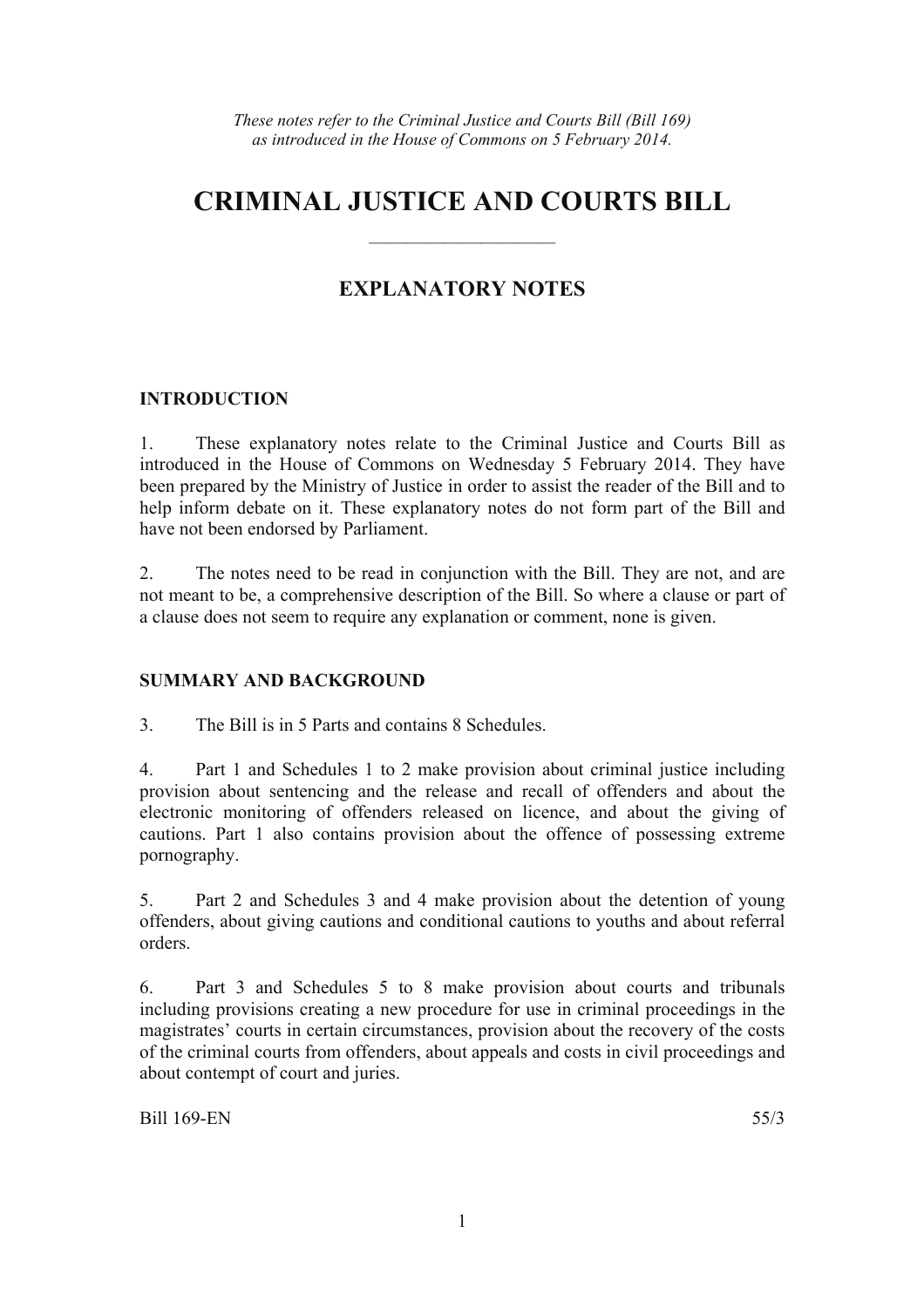7. Part 4 provides for the circumstances in which the High Court and the Upper Tribunal may refuse relief in judicial review proceedings and about funding and costs in relation to such proceedings.

8. Part 5 contains a power to make provision consequential on or supplementary to the other provisions of the Bill and general provisions including about the commencement of the Bill and its extent.

#### *Part 1 – Criminal Justice*

9. In the Legal Aid, Sentencing and Punishment of Offenders Act 2012 the Government implemented a number of sentencing reforms following the consultation paper entitled "Breaking the Cycle: Effective Punishment, Rehabilitation and Sentencing of Offenders<sup>"1</sup>. The Government plans to take further action to tackle crime and reoffending and this Bill implements a number of sentencing changes and new offences that are intended to do so.

10. **Adding certain offences, including those of weapons training for terrorist purposes and causing gunpowder or other explosive substances to explode with intent, to the enhanced dangerous offenders sentencing scheme** - The current enhanced dangerous offenders sentencing scheme, introduced by the Legal Aid, Sentencing and Punishment of Offenders Act 2012, was commenced in December 2013 and already covers some serious terrorism offences. The Government considers that further serious terrorism and terrorism-related offences should now be added to the enhanced scheme. The effect of these provisions is that offenders will qualify for an automatic life sentence where they have previously been convicted of an offence included in the scheme (and had a sentence of at least 10 years imposed on both  $occasions)<sup>2</sup>$ ; offenders with previous convictions for these offences will satisfy one of the conditions for getting an Extended Determinate Sentence. Where these offences do not already carry a life sentence, these provisions also increase the relevant maximum penalties to life. The Government believes that this will ensure that the most serious and dangerous terrorists can be dealt with appropriately in a wide range of cases. Clauses 1 - 3 implement these changes.

11. **Amending the release arrangements for offenders who receive an Extended Determinate Sentence so that, in all cases, they will not be entitled to automatic release at the two thirds point and will only get early release if the Parole Board directs release** - At present offenders convicted of sexual and/or violent offences listed in Schedule 15 to the Criminal Justice Act 2003, who the courts believe are dangerous, can receive an Extended Determinate Sentence (EDS) under which they must serve at least two-thirds of their custodial term before they are

1

 $\overline{a}$ 

http://webarchive.nationalarchives.gov.uk/20120119200607/http:/www.justice.gov.uk/consultations/docs/ breaking-the-cycle.pdf

 $\frac{1}{2}$  Unless the court is of the opinion that there are particular circumstances which relate to the offence, the previous offence or to the offender which would make it unjust to do so in all the circumstances (s.224A(2) CJA 2003).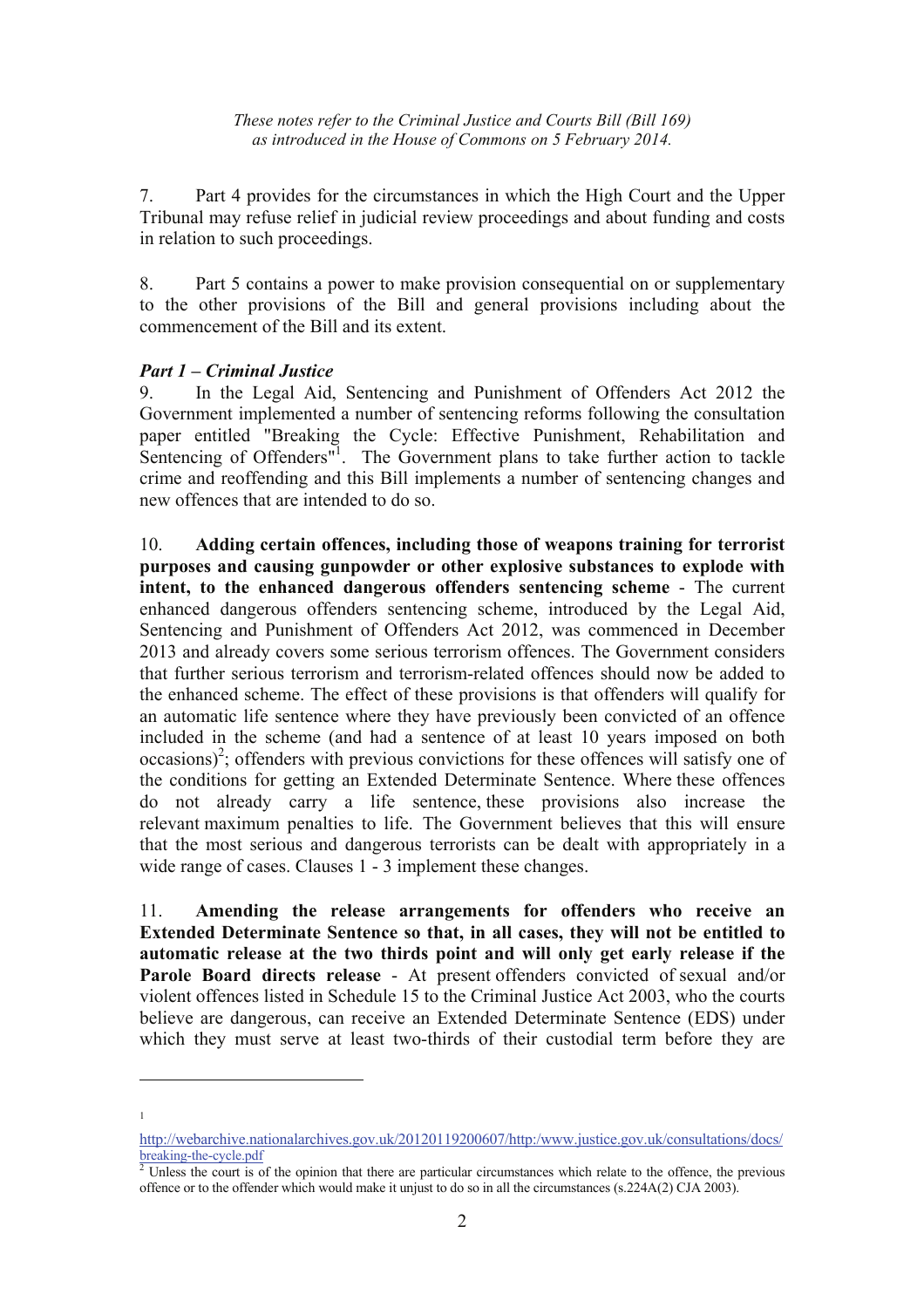released into the community on licence. Currently, some of these offenders receive automatic release after two-thirds of their custodial term, whilst in more serious cases release is subject to the discretion of the Parole Board from that point to the end of the custodial term. The Justice Secretary announced on 4 October 2013 his intention that there should no longer be automatic early release for any Extended Determinate Sentence. Under these provisions every offender who receives an Extended Determinate Sentence will only be released into the community on licence, before the end of their custodial term, if the Parole Board directs their release. Clause 4 implements these changes.

12. **Creation of a new custodial sentence for certain terrorism-related and sexual offences (including rape or attempted rape of a child and certain serious terrorism offences) whereby adult offenders sentenced for these offences will not be entitled to automatic release half way through their sentence and will only get early release if the Parole Board directs release** – At present offenders convicted of these terrorism-related and/or sexual offences who receive a standard determinate sentence are automatically released half way through their prison sentence. The Justice Secretary announced on 4 October 2013 his intention that offenders convicted of certain serious child sex and terrorism offences should no longer be automatically released at the half way point of their prison sentence. Instead they would apply to the Parole Board for early release at that point and, if no decision to release was taken, they would remain in prison until the end of their custodial term. This change is intended to ensure that serious violent and sexual offenders are not released early without any consideration of their risk. The new sentence will be made up of a custodial term and a mandatory year of licence to be served subsequently, to ensure that those who end up serving their whole custodial terms are not released without supervision. Clause 5 and Schedule 1 implement these changes.

13. **Introducing powers to enable offenders serving custodial sentences to be tracked on licence as a mandatory condition** – Currently offenders released on licence can be electronically monitored on a discretionary basis on release from prison under section 62 of the Criminal Justice and Court Services Act 2000. These provisions allow for the electronic monitoring of compliance with another licence condition or the electronic monitoring of the offender's whereabouts as a licence condition in its own right. In practice, the available technology has only allowed for the electronic monitoring of a curfew condition. However, technological advances mean that it will be possible to effectively track offenders using GPS and other location tracking technology and the Government intends to enable the use of electronic monitoring more widely. On 9 May 2013 the Justice Secretary announced that the Government would be introducing GPS satellite tracking of offenders to monitor them more closely in the community.

14. Clause 6 and Schedule 2 enable the Secretary of State to extend the use of electronic monitoring to provide for offenders to be subject to electronic monitoring, including monitoring of the offender's whereabouts, as a compulsory licence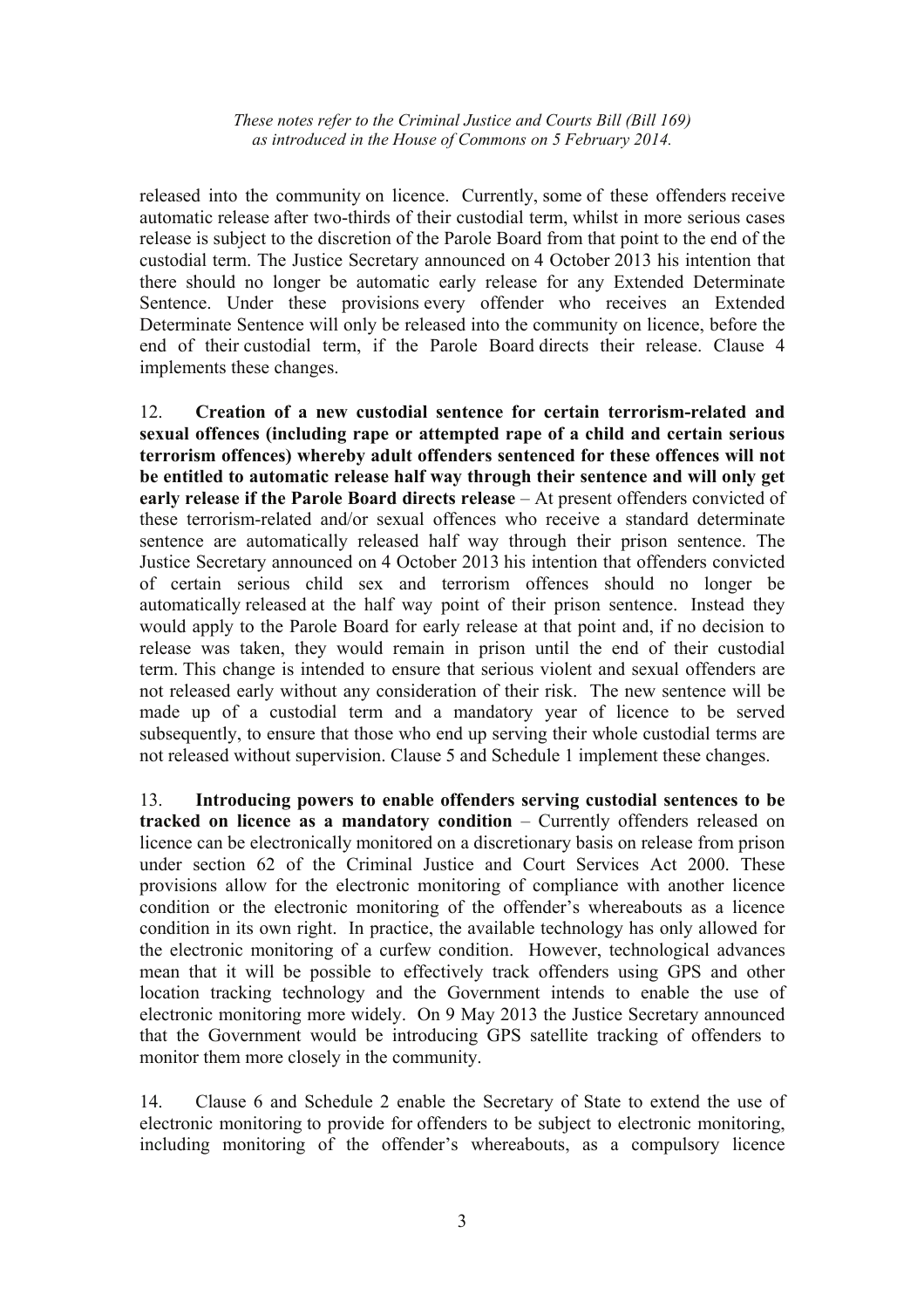condition on release from prison.

15. **Introducing a new statutory test for the re-release of recalled determinate sentence offenders to ensure that prolific and repeat offenders who are persistently non-compliant can be given a standard recall rather than repeated fixed term recalls** - The Criminal Justice Act 2003 provides that prisoners released on licence can, if they breach their conditions, be recalled to prison either:

- a) for a fixed period of 28 days at the end of which they are released automatically (a *fixed term recall*); or
- b) for the remainder of their sentence, subject to discretionary release by the Parole Board or Secretary of State (a *standard recall*).

16. The Bill amends the Criminal Justice Act 2003 to provide that an offender is not suitable for a fixed term recall if it is considered that they would be highly likely to breach their licence again if released and for that reason fixed term recall seems inappropriate. The Bill also provides a new statutory release test for the Parole Board to apply when considering the release of recalled determinate sentence prisoners. This requires the Board to have regard not only to whether the offender needs to continue to be detained for public protection reasons - which will remain the overriding test - but also to consider whether, if the person were to be released, they would be highly likely to breach their licence. This provision is intended to prevent offenders from repeatedly being recalled to prison on a fixed term recall and then being released only to breach and be recalled again. Clauses 7 and 8 (which also give the Secretary of State a power to change the test) implement these changes.

17. For prisoners serving indeterminate sentences, the Bill makes provision for the point at which a prisoner may require the Secretary of State to refer their case to the Parole Board where they a serving a combination of a life or Imprisonment for Public Protection (IPP) sentence together with a determinate sentence. This means that an offender's case may only be referred to the Board where they have completed the requisite custodial periods on all the sentences being served. The Bill also provides that, where an indeterminate sentence prisoner has been released on licence and recalled to prison, the Parole Board must apply the public protection release test when considering release, and a power for the Secretary of State to amend that test by order, but only in respect of its application to recalled IPP (not life) sentence prisoners. Clause 9 implements these changes.

18. **Creating a new criminal offence of being unlawfully at large after recall from licence or after recall from home detention curfew – In the current legal** framework, there is no separate offence for absconding whilst on licence. An offender can only be required to serve the remainder of their original sentence in these circumstances, though it is possible for them to be released earlier. However, it is an offence to escape from custody, to fail to surrender to custody whilst on bail or to fail to return from temporary release. The Government intends to close this loophole so that offenders unlawfully at large, after recall while on licence, without reasonable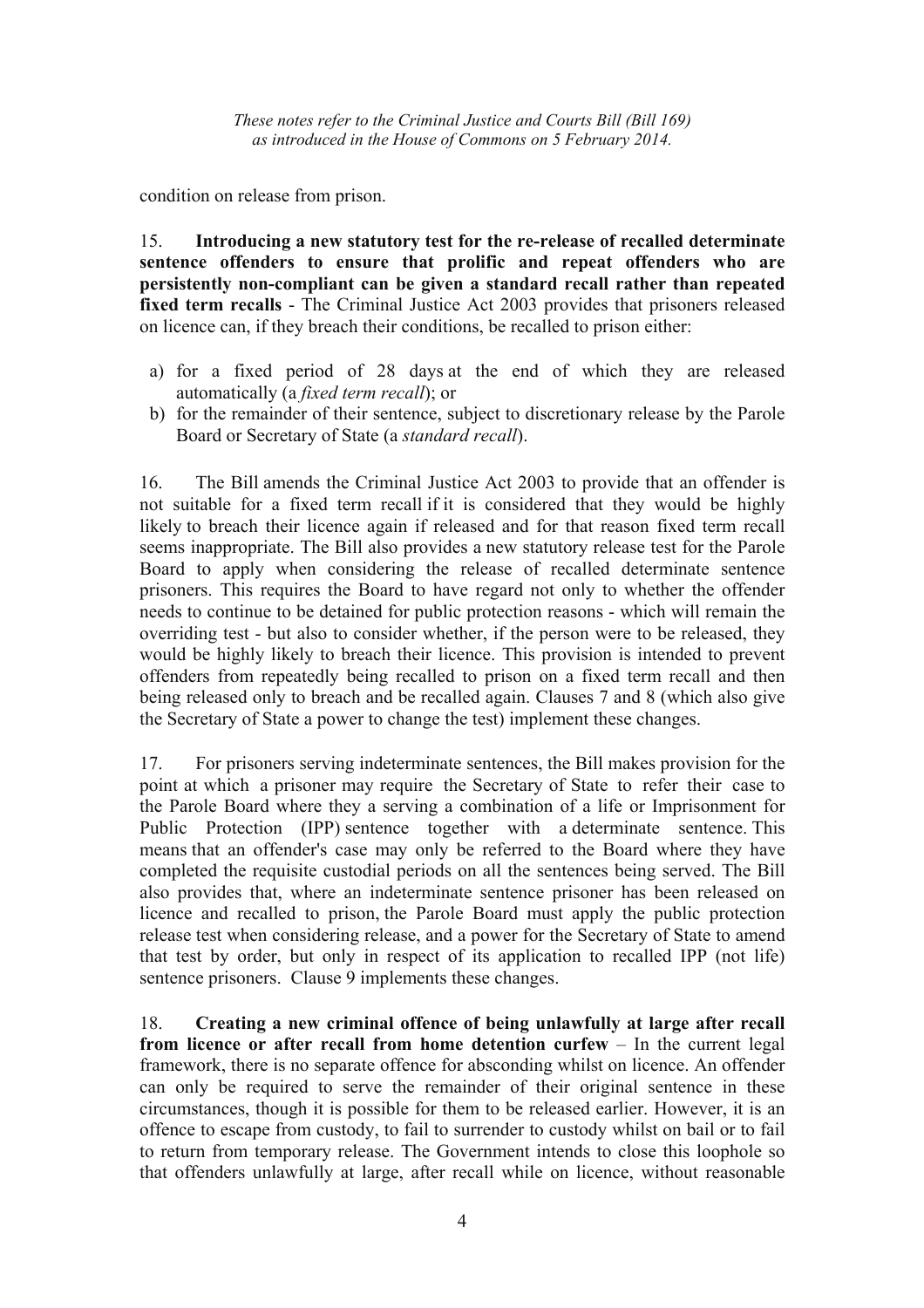excuse will also be guilty of an offence. The Bill amends the Criminal Justice Act 2003 and the Crime (Sentences) Act 1997 by creating a new offence of remaining unlawfully at large following a recall to custody for determinate and indeterminate sentence prisoners respectively. Clause 10 implements these changes.

19. **Increasing the maximum penalty for the offence of remaining unlawfully at large after temporary release -** Currently failure to return while released on temporary licence (ROTL), contrary to section 1 of the Prisoners (Return to Custody) Act 1995, is a summary only offence with a punishment of up to 6 months imprisonment and/or a level 5 fine. The Government intends to increase the maximum sentence available for this offence to two years to harmonise sentencing powers for all offenders who are released and then either abscond following recall or fail to return from release on temporary licence. Clause 11 implements this change.

20. **Restricting the use of simple cautions** – The Justice Secretary, together with the Home Secretary and the Attorney General, on 3 April 2013 launched a review of simple cautions. The review examined the way in which simple cautions are currently used, and considered the need for any changes to policy or practice to ensure that there is transparency, accountability and public confidence in the use of simple cautions as a disposal. On the 19 November 2013, the Minister for Policing, Criminal Justice and Victims announced by written ministerial statement that the Government intended to accept the recommendations of the review to restrict the use of simple cautions for indictable only offences and certain specified either way offences, as well as restricting the repeated use of cautions for persistent offenders. Clauses 14 and 15 implement the changes announced.

21. **Extending the extreme pornography offence at section 63 of the Criminal Justice and Immigration Act 2008 to cover the possession of extreme images that depict rape and non-consensual sexual penetration** - Rape Crisis South London (the "RASASC") wrote an open letter to the Prime Minister on 7 June 2013 highlighting what they believed to be a loophole in the extreme pornography offence at section 63 of the Criminal Justice and Immigration Act 2008.

22. The section 63 extreme pornography offence currently covers pornographic images - images which can reasonably be assumed to have been "produced solely or principally for the purpose of sexual arousal" – which are grossly offensive, disgusting or otherwise obscene and which realistically depict necrophilia, bestiality or violence that is life-threatening or results or is likely to result in serious injury to the anus, breasts or genitals, but does not explicitly include depictions of nonconsensual penetration (save to the extent that the depicted penetration threatens a person's life or results, or is likely to result, in serious injury to the anus, breasts or genitals of the person penetrated).

23. Clause 16 will extend the extreme pornography offence to cover depictions of rape and other non-consensual sexual penetration.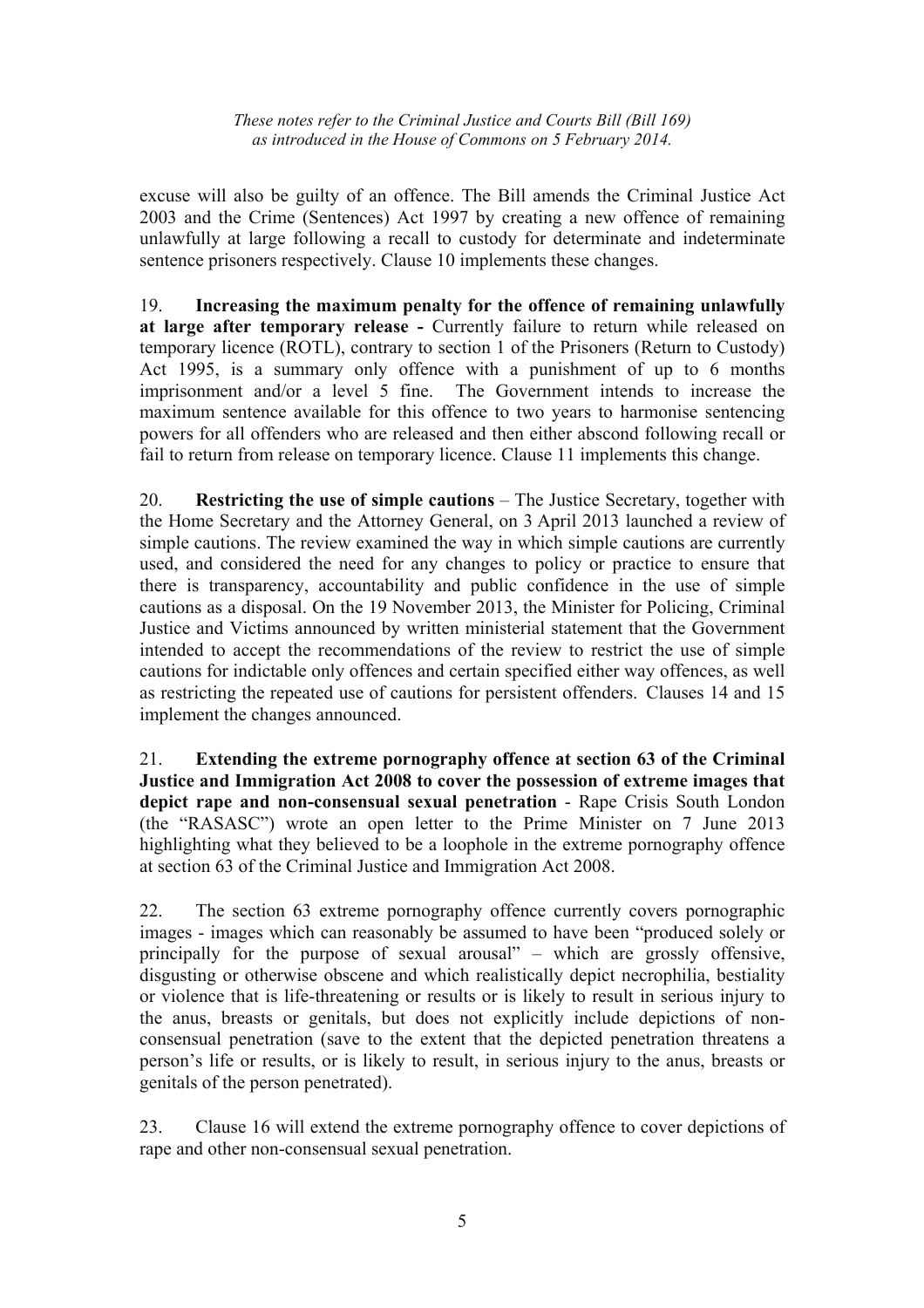## *Part 2 – Young Offenders*

 $\overline{a}$ 

24. Part 2 of the Bill makes provision in relation to secure colleges, a new form of youth detention accommodation with a focus on education. It also makes a number of amendments to sentencing legislation in relation to offenders who are under 18 ('young offenders').

25. **Secure Colleges -** A consultation published in February 2013, *Transforming Youth Custody: Putting education at the heart of detention<sup>3</sup>, set out plans to increase* the focus on high quality education in youth custody, reduce the cost of youth custody and contribute to reduced reoffending among young people leaving custody.

26. On 17 January 2014, the Government published its response<sup>4</sup> to the consultation, and its plans to create a pathfinder Secure College, enhance education provision in Young Offender Institutions and improve the resettlement of young people on release from custody.

27. The Government's response set out its intention to legislate to give the Secretary of State powers to provide secure colleges and to make contracts with other persons for them to provide secure colleges. It is intended that secure colleges will provide a broad curriculum with the aim of supporting young people to refrain from reoffending once released. Clauses  $17 - 19$  and Schedules 3 and 4 implement the changes announced.

28. **Youth cautions and conditional cautions: involvement of appropriate adults –** To help safeguard the rights of children in the youth justice system the Government is amending the Crime and Disorder Act 1998 to ensure that 17 year olds, like 10 to 16 year olds, are given a youth caution or youth conditional caution in the presence of an appropriate adult.

29. A youth caution can be used as an alternative to prosecution in certain circumstances for any offence where the child admits the offence, there is sufficient evidence for a realistic prospect of conviction but it is not in the public interest to prosecute. A youth conditional caution is a youth caution with conditions attached to it which may, for example, include a requirement to pay a financial penalty or a requirement to attend at a specified place for a specified number of hours. Where there is no reasonable excuse for non-compliance with those conditions criminal proceedings may be brought. For 10-16 year olds an "appropriate adult" must be present when a youth caution or a youth conditional caution is given. An "appropriate adult", for example, may be a parent, guardian, local authority social worker, from a voluntary organisation or some other responsible adult aged 18 or over who is not a police officer or employed by the police.

<sup>3</sup> https://www.gov.uk/government/consultations/transforming-youth-custody-putting-education-at-theheart-of-detention

<sup>4</sup> https://www.gov.uk/government/consultations/transforming-youth-custody-putting-education-at-theheart-of-detention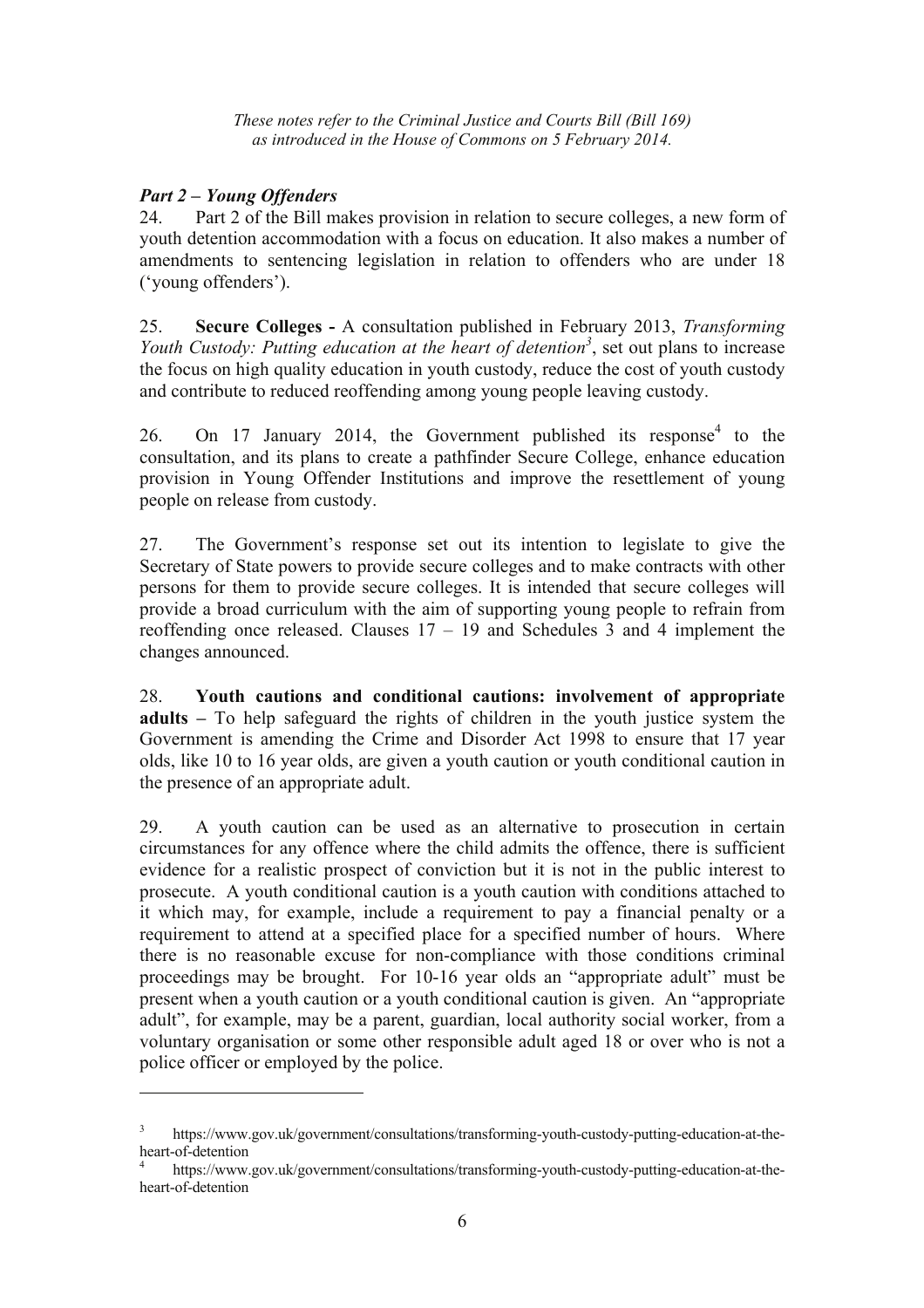30. The Government believes that all young people should benefit from the presence of an appropriate adult and provisions in this Bill amend the Crime and Disorder Act 1998 to remove the age restriction. Clause 20 implements these changes.

31. **Referral orders -** A referral order is an order available for young offenders who plead guilty to an offence whereby the young offender is referred to a panel of two trained community volunteers and a member of the youth offending team. Compulsory conditions require it to be given in most circumstances where the young offender pleads guilty for a first offence. The Legal Aid, Sentencing and Punishment of Offenders Act 2012 removed restrictions on the repeated use of the referral order with the aim of promoting its use for the delivery of restorative justice conferencing.

32. Under the order a young offender is referred to a panel of two trained community volunteers and a member of the youth offending team. The offender must agree a contract of rehabilitative and restorative elements to be completed within the sentence. Where the victim and the offender consent, the panel can be used to deliver a restorative justice conference. A restorative justice conference offers victims the opportunity to be heard and to have a say in the resolution of offences, including agreeing restorative or reparative activity for the young offender.

33. The Government is concerned that where the court deals with a breach of a referral order, or a further offence, the original referral order is automatically revoked. The Government believes that, where the court considers it appropriate, the original referral order should be allowed to continue in order to enable the restorative justice process to be completed. Clauses 21 - 23 give effect to this.

# *Part 3 - Courts and Tribunals*

 $\overline{a}$ 

34. Part 3 of the Bill introduces provisions about the proceedings and powers of courts and tribunals, provisions introducing court charges for convicted adult offenders and provisions creating offences in relation to jurors.

35. **Streamlining certain high-volume, non-imprisonable summary-only offences in the magistrates' court -** In '*Transforming the CJS – A Strategy and*  Action Plan<sup>5</sup>, published in June 2013, the Government set out its plans for reform of the criminal justice system. As 95% of court cases in the criminal justice system start and finish in magistrates' courts, transforming summary justice is a significant element of this strategy. As part of this, Ministers outlined their intention to legislate to remove certain high-volume, non-imprisonable summary-only offences from traditional magistrates' courtrooms.

36. These provisions will apply to cases which are characterised by large numbers of uncontested cases and predictable penalties. In many of these cases defendants do not engage with the court process. For example, in around half of summary motoring

<sup>&</sup>lt;sup>5</sup> https://www.gov.uk/government/publications/transforming-the-criminal-justice-system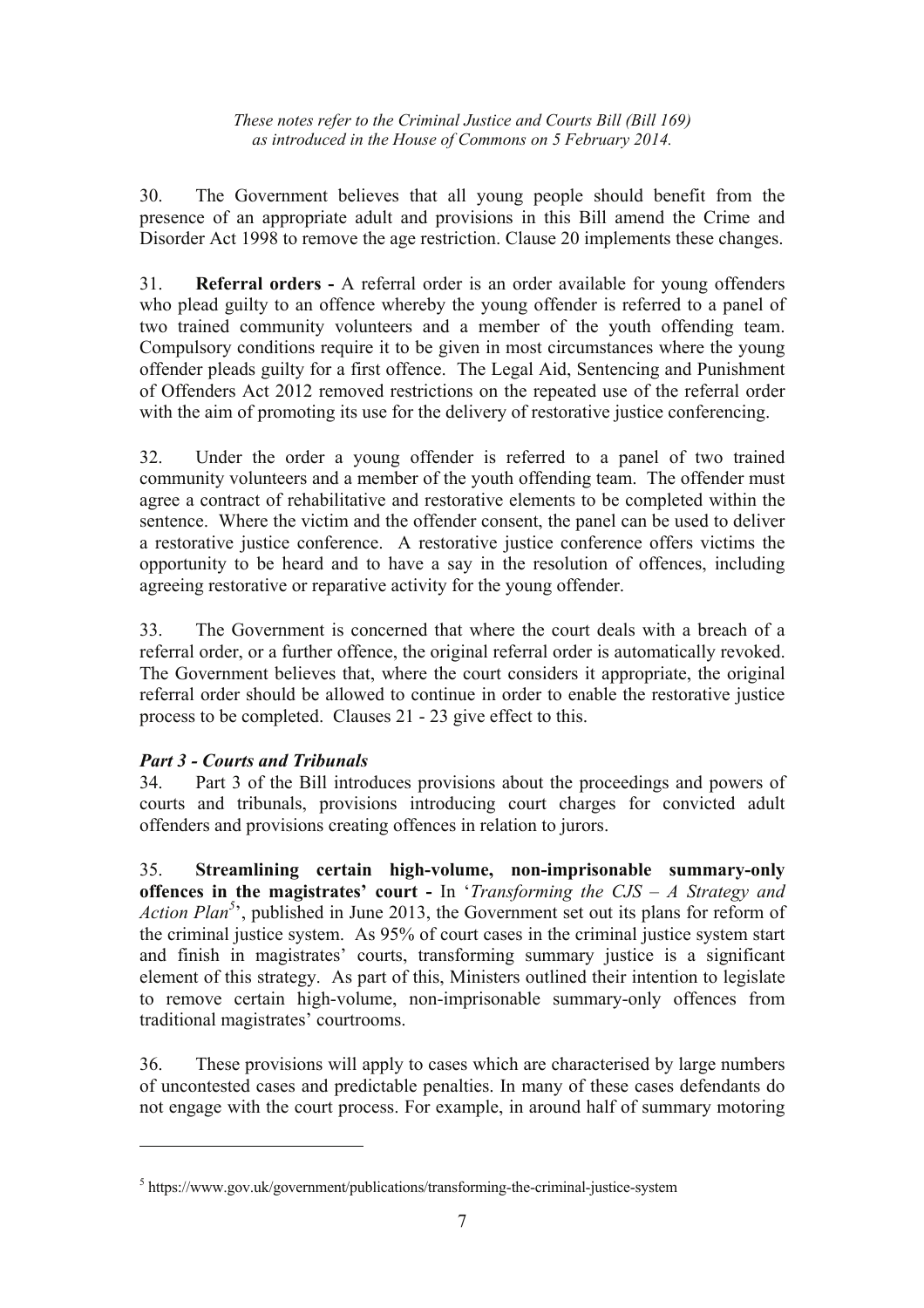proceedings dealt with by magistrates' courts, defendants enter no plea at all, and cases are heard in their absence. There are also a large number of cases where the defendant pleads guilty by post in advance of the hearing, which can also usually be dealt with effectively in their absence.

37. These provisions will allow adult defendants, charged with these summaryonly non-imprisonable offences, to be tried and sentenced by a single magistrate rather than a bench of two or three, and remove the obligation to hear these prescribed cases in open court. This will apply unless a defendant indicates they wish to plead not guilty, or otherwise request for their case to be dealt in open court. Clauses 24 to 28 and Schedule 6 implement these changes.

38. **The creation of a criminal courts charge to be applied to convicted adult offenders to recover some of the costs of their criminal court case –** Courts currently have a number of powers to require offenders to make payments – including compensation for victims, the victim surcharge (which funds victims' services), prosecution costs and fines. Currently, there is no power to make offenders contribute to the cost of the court.

39. This provision will require courts to impose a charge on all adult offenders who have been convicted of a criminal offence and the level of the charge will be set by the Lord Chancellor. In setting the charge the Lord Chancellor expects to have regard to factors likely to affect the cost of proceedings, such as whether the offender pleaded guilty, whether their case was dealt with in the magistrates' or Crown Court, and the offence type. It will be collected after other financial impositions – compensation, victim surcharge, prosecution costs and fines – have been paid off, at a rate the offender can afford. Offenders will be able to apply to pay by instalments and to vary the rate of payment if they are not able to afford it. Clauses 29 and 30 and Schedule 6 implement these changes.

40. Linked to this are provisions that enable fines officers to be able to vary fine repayments following default by the offender; and to vary the repayment terms to make them less favourable to the offender (for example, if their financial circumstance improve) with the offender's consent. This will enable HM Courts and Tribunals Service to take account of an offender's circumstances and adjust repayments accordingly. Clause 31 implements this change.

41. **Extending the scope for appeals to be made direct from the High Court or tribunals to the Supreme Court ("leapfrogging")** *-* Leapfrogging refers to the process by which a case can jump directly to the Supreme Court from certain courts, bypassing the Court of Appeal. The Government's view is that some cases which it is clear will not end in the Court of Appeal but will involve a further appeal to the Supreme Court should get there more quickly. As outlined in the consultation *'Judicial Review:*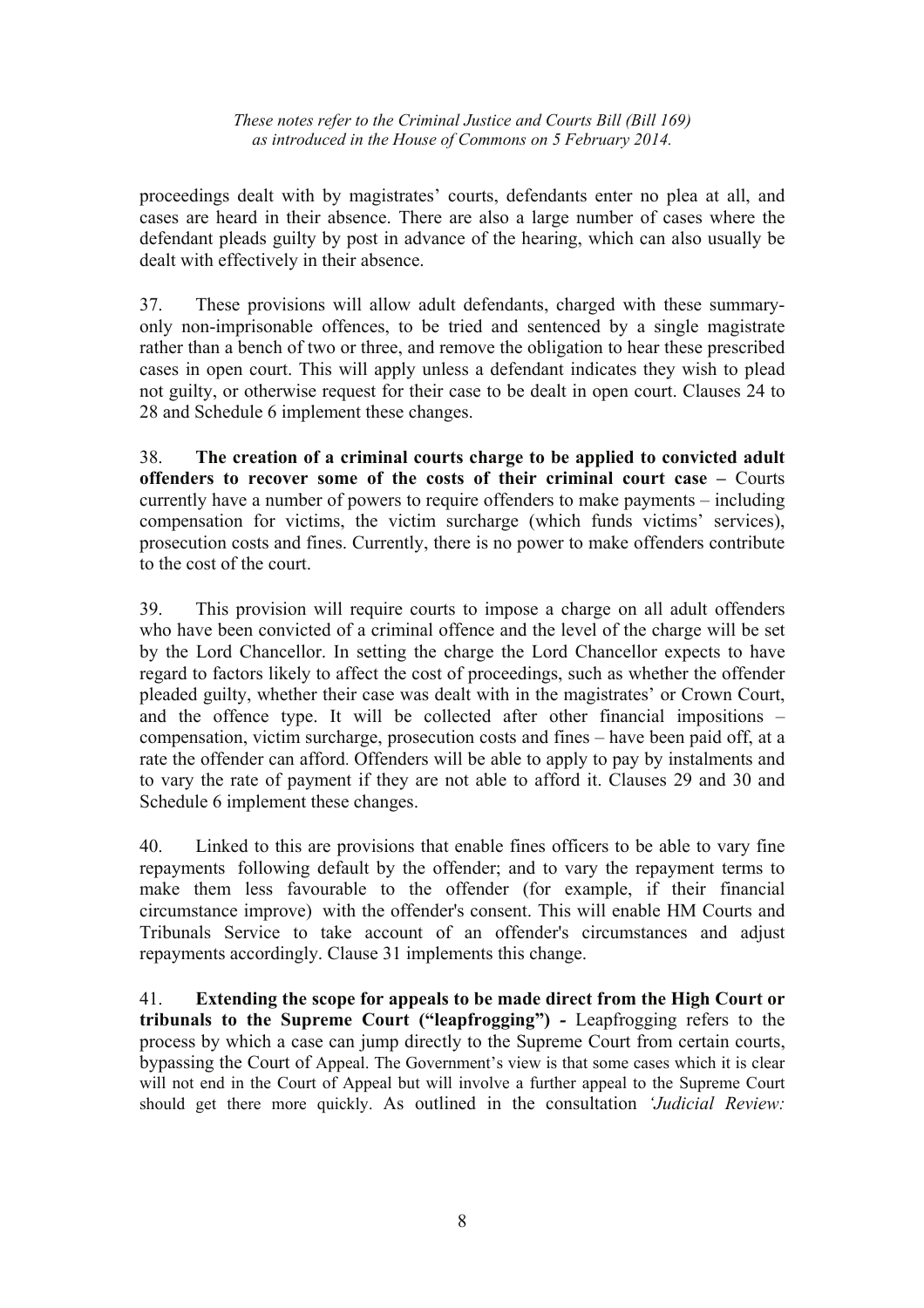*Proposals for further reform'* (published 6 September 2013)<sup>6</sup>, the Government wants to extend the scope for certain cases of major significance to leapfrog to the Supreme Court without being heard in the Court of Appeal.

42. The current powers and procedures are governed by sections 12 to 16 of the Administration of Justice Act 1969. At present, a case may be appealed directly from the High Court in England and Wales or Northern Ireland to the Supreme Court if the High Court grants a certificate, for which the conditions in section 12 must be met.

43. The Bill amends the 1969 Act to widen the circumstances in which a case may be considered suitable to "leapfrog" to the Supreme Court, missing out the Court of Appeal and to remove the requirement for all parties to consent to "leapfrogging". It also extends the possibility of such leapfrog appeals to decisions of certain tribunals which have High Court equivalent jurisdiction. These changes are not limited to appeals in judicial review cases, but apply (as does section 12 of the 1969 Act) to civil and administrative proceedings generally. These changes do not apply to criminal proceedings. Clauses 32 to 35 implement these changes.

44. **Creating a new duty for a court which makes a wasted costs order to consider whether to notify a legal representative's regulatory body and/or the Legal Aid Agency** - The power for a court to make a wasted costs order is set out in section 51 of the Senior Courts Act 1981. Such an order makes a legal or other representative personally liable to pay any costs of litigation which were caused unnecessarily by their improper, unreasonable or negligent conduct, and which it is unreasonable to expect the litigant to meet. Clause 36 amends section 51 of the Senior Courts Act 1981 to put a duty on the court, if it makes a wasted costs order, to consider whether to notify the legal representative's regulator and/or the Legal Aid Agency.

45. **The introduction of 4 offences (research by jurors, sharing research with other jurors, jurors engaging in other prohibited conduct and disclosing jury's deliberations), a power for a court to order temporary removal of electronic communications devices from jurors and changes to strict liability contempt by publication including a notice procedure for temporary removal of potentially contemptuous information from public access** - During 2011 there were a number of cases involving the law of contempt which raised concerns that the current law did not reflect modern developments, particularly in relation to technology, the internet and media behaviour. These concerns had been raised by the Attorney General in a number of speeches and in Parliament. The Government consequently referred the matter to the Law Commission to examine the law of contempt.

46. The Law Commission launched their review of the law of contempt of court in 2012. Following a consultation on four areas of contempt, the Commission published

 $\overline{a}$ 

<sup>6</sup> https://consult.justice.gov.uk/digital-communications/judicial-review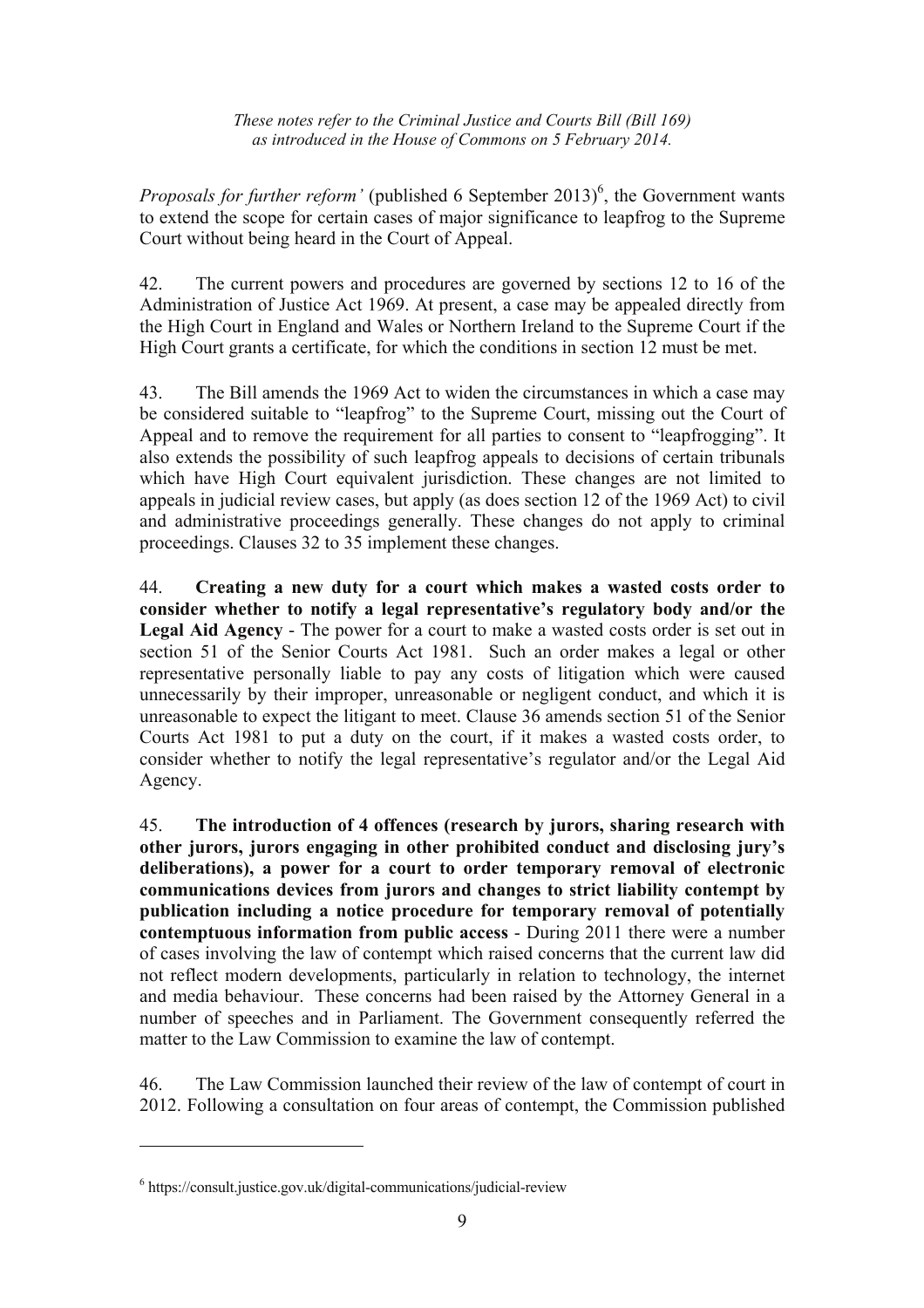a report<sup>7</sup> in December 2013 which made recommendations on two of the strands strict liability contempt by publication and juror contempt (further reports on contempt by publication and contempt in the face of the court are expected during 2014). Clauses 37, 38 and 40 - 58 and Schedules 7 and 8 implement recommendations from the December 2013 report by creating four offences of juror misconduct, reforming the law on contempt by publication and introducing related measures. They have effect in England and Wales. These provisions are intended to modernise the law on contempt, while seeking to ensure that the law and procedures strike a balance between competing rights. The provisions cover misconduct by jurors in the criminal, civil and coroners' courts, and also misconduct by members of the Court Martial.

47. In relation to statutory contempt by publication, currently, the strict liability rule defined by the Contempt of Court Act 1981 applies only to a "publication which creates a substantial risk that the course of justice in the proceedings in question will be seriously impeded or prejudiced". Strict liability contempt can be committed only where the proceedings in question are "active" (as defined by the 1981 Act) at the "time of publication". The term "time of publication" is open to interpretation – it can be interpreted either as meaning the "first time of publication" or publication can be understood as the whole period that the material is available for. Case law has adopted the second interpretation, which has given rise to concerns that the current position may place too onerous a burden on media organisations to monitor the content of their online archives. The provisions in the Bill clarify the scope of the strict liability rule contained in the 1981 Act for England and Wales and introduce a notice procedure for temporary removal of prejudicial information from public access. Clauses 39 and 40 implement these changes.

48. Clause 46 and Schedule 7 make provision in respect of juries at inquests. They amend Part 1 of the Coroners and Justice Act 2009.

49. Clause 47 and Schedule 8 make equivalent provision for the service justice system (for the Armed Forces). New service offences are created in respect of each new civilian juror offence (and will apply to all lay members of the Court Martial whether they are subject to service law, civilians subject to service discipline or otherwise), and for one of the offences (disclosure of jury deliberations) there is a further new civilian offence created. These provisions are intended to mirror the developments in the civilian justice system, with necessary adjustments for the service courts.

50. There is no jury in the Court Martial, the service justice system's broad equivalent to the Crown Court. The finders of fact in the Court Martial are called lay members, and they may be either service personnel or civilians depending on the status of the defendant. These new service offences will apply to the lay members to

 $\overline{a}$ 

<sup>&</sup>lt;sup>7</sup> http://lawcommission.justice.gov.uk/publications/contempt\_of\_court\_juror\_misconduct.htm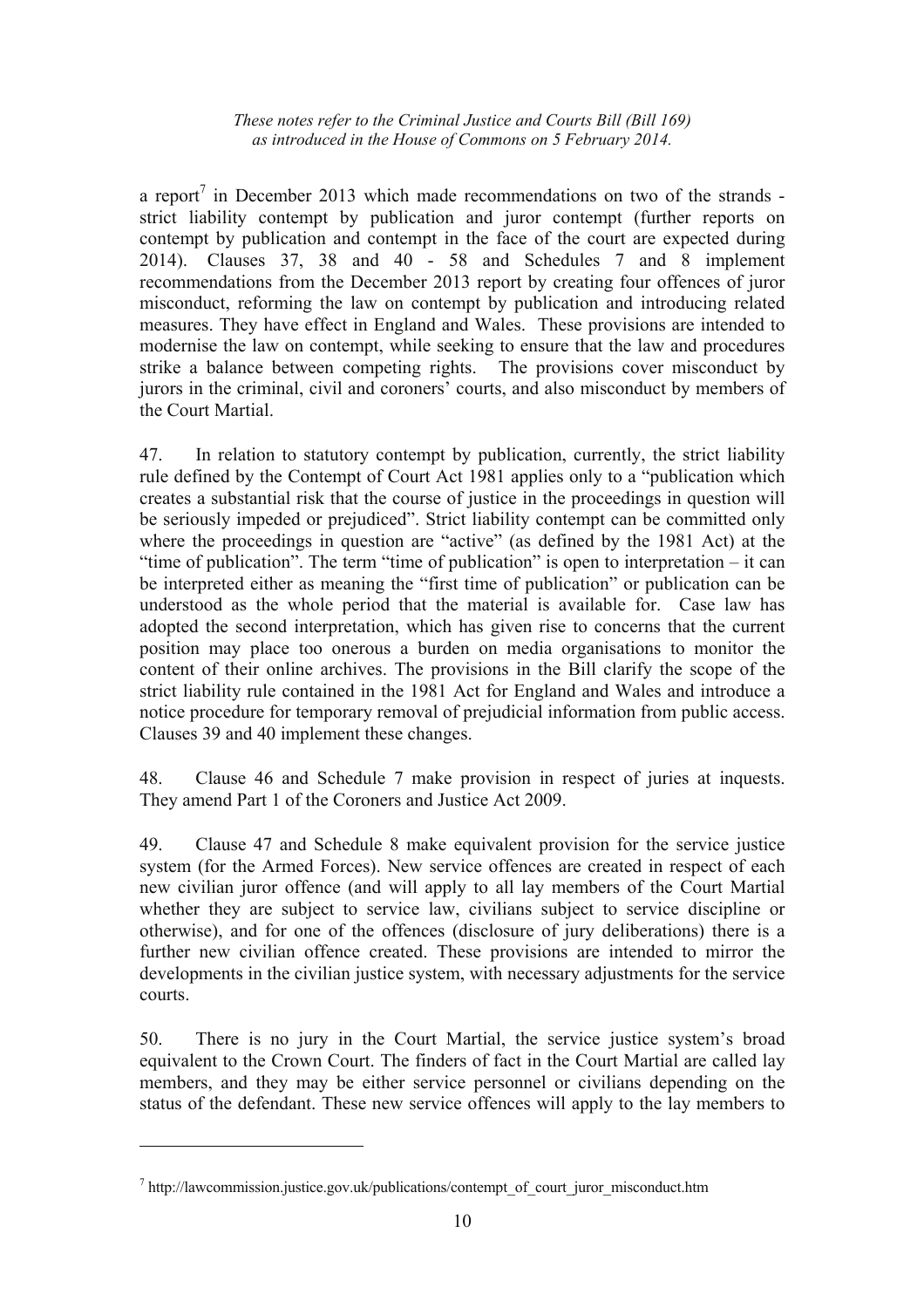ensure the defendant's right to a fair trial is equally well protected in the service justice system.

51. **Increasing the upper age limit for jury service to 75** - Anyone registered as an elector and aged 18-70 who has been ordinarily resident in the UK, the Channel Islands or the Isle of Man for any period of at least five years since the age of 13 is qualified to serve as a juror. The only disqualifications are for people who are in hospital, subject to recall to hospital, or subject to a community treatment order as a result of a mental health condition; and people on bail or who have received certain criminal sentences.

52. In coming to the decision to increase the upper age limit, this Government took into account the responses to the previous Government's consultation on changing the upper age limit. The current upper age limit, last set by way of the Criminal Justice Act 1988, does not reflect changes in life expectancy and "disability free life expectancy" over the past 25 years. Clause 39 implements these changes.

53. **Correcting an error in the Crime and Courts Act 2013 regarding the test applied to applications for permission to appeal from the Upper Tribunal in Scotland** - The Crime and Courts Act 2013 enabled rules of court to introduce a second appeals test for applications for leave to appeal from the Upper Tribunal to the Court of Session following a court decision that declared the court rules introducing such a test ultra vires (beyond power). Due to an error the words 'or practice' were omitted from the provision providing that an appeal cannot be granted unless it raises a point 'of principle or practice'. Clause 49 corrects that omission.

## *Part 4 – Judicial Review*

 $\overline{a}$ 

54. Judicial review is a process by which individuals, businesses and other affected parties can challenge the lawfulness of decisions, actions or inactions of the Executive, including those of Government Ministers, local authorities, other public bodies and those exercising public functions. On the 6 September 2013, the Justice Secretary launched a consultation entitled '*Judicial Review: Proposals for further reform'*<sup>8</sup> . The consultation examined proposals in six areas aimed at reducing the burden of judicial review. It closed on 1 November 2013.

55. This consultation followed an earlier consultation, *'Judicial Review: proposals for reform'*, which ran from December 2012 to January 2013 and set out some of the background and the Government's concerns about the use of judicial review; the mechanism for challenging the decisions, acts or omissions of public bodies to ensure that they are lawful. A number of procedural changes were made following that consultation and the Government's response is available at https://consult.justice.gov.uk/digital-communications/judicial-review.

<sup>8</sup> https://consult.justice.gov.uk/digital-communications/judicial-review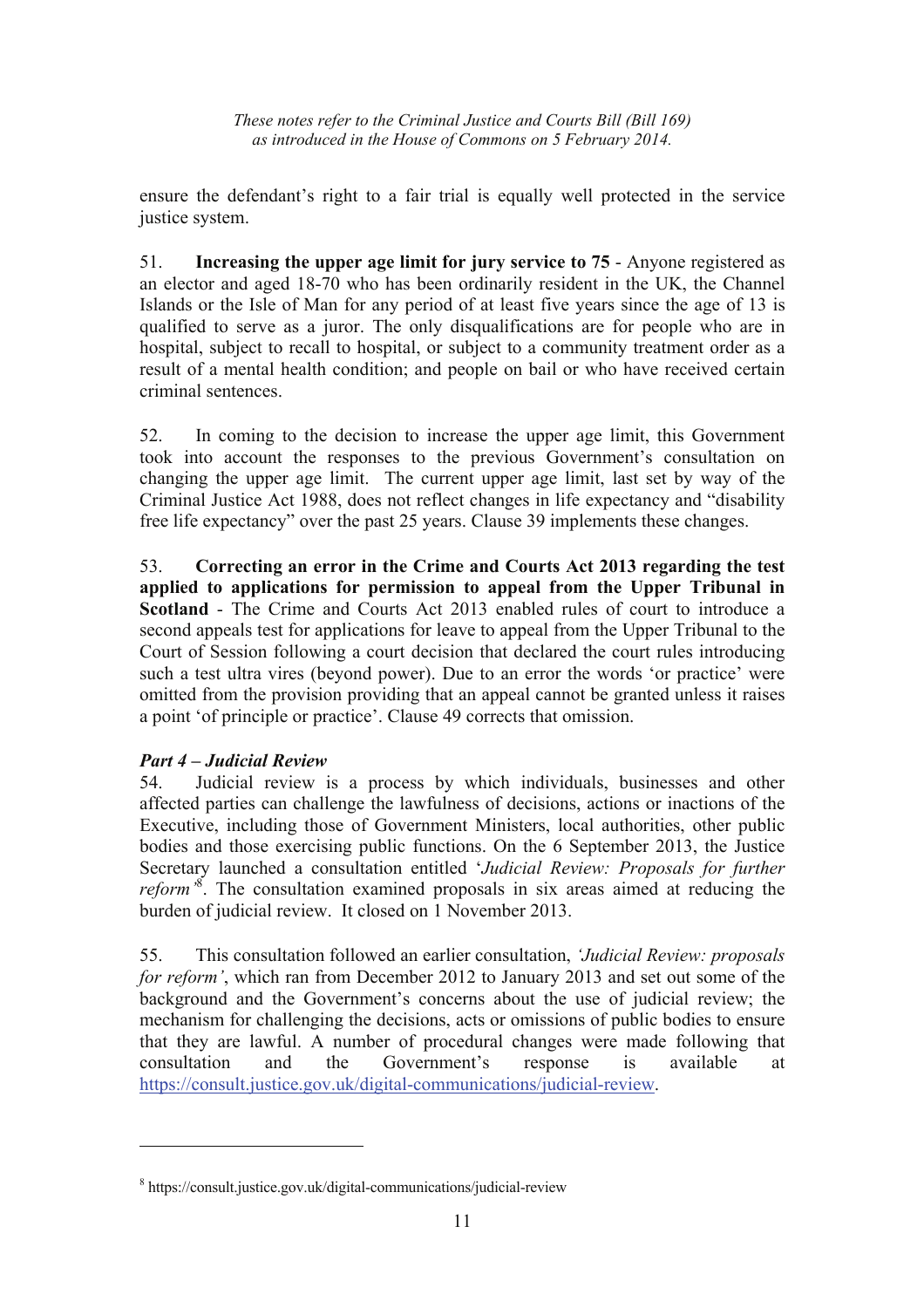56. The consultation in the autumn of 2013 put forward proposals for further reform on a number of key areas, including:

- − how the courts deal with judicial reviews based on minor defects that would have made no difference to the final outcome;
- − a number of proposals to rebalance the system of financial measures so that those involved have a proportionate interest in the costs of the case. These included a proposal to limit payment to legal aid providers for their work on an application for permission to cases where permission is granted by the court;
- − measures aimed at speeding up appeals to the Supreme Court in important cases, provision for which is included in Part 3 of the Bill; and
- − a new specialist "planning chamber" for challenges relating to major developments to be taken only by expert judges using streamlined processes. This builds on the "planning fast-track" process implemented in the High Court in July 2013.

57. The Government published its response to the consultation on 5 February 2014 setting out its intention to bring forward a package of reforms to judicial review. The response can be viewed at https://consult.justice.gov.uk/digitalcommunications/judicial-review. Those requiring primary legislation are provided for in this Bill and are explained below.

58. **Requiring the court to consider the likelihood of whether there would have been a substantially different outcome for the applicant** - In judicial review cases the court has discretion over whether to provide a remedy ("relief"), such as a declaration clarifying the rights and obligations of the parties or ordering a decision to be retaken. Whether or not to grant a remedy is up to the court, and the court may already refuse to provide a remedy where there would have inevitably been no difference to the outcome even if the reason for bringing the judicial review had not occurred.

59. Clause 50 modifies the existing approach (which was developed by the courts in case law) so that relief is not to be granted and permission to seek that relief is not to be granted where the court considers the conduct complained about would be highly likely not to have resulted in a substantially different outcome for the applicant.

60. **Information about financial resources in the High Court, Court of Appeal and Upper Tribunal in judicial review cases in England and Wales** – Under section 51 of the Senior Courts Act 1981 and section 29 of the Tribunals, Courts and Enforcement Act 2007, the High Court, the Court of Appeal and the Upper Tribunal respectively have wide powers in respect of awarding costs. This extends to the power to award costs against any person who is not a party to a case. This might include a person who, although not a formal party to a claim, provides financial backing to the claimant and is seeking to drive the litigation for their own purposes. Similarly,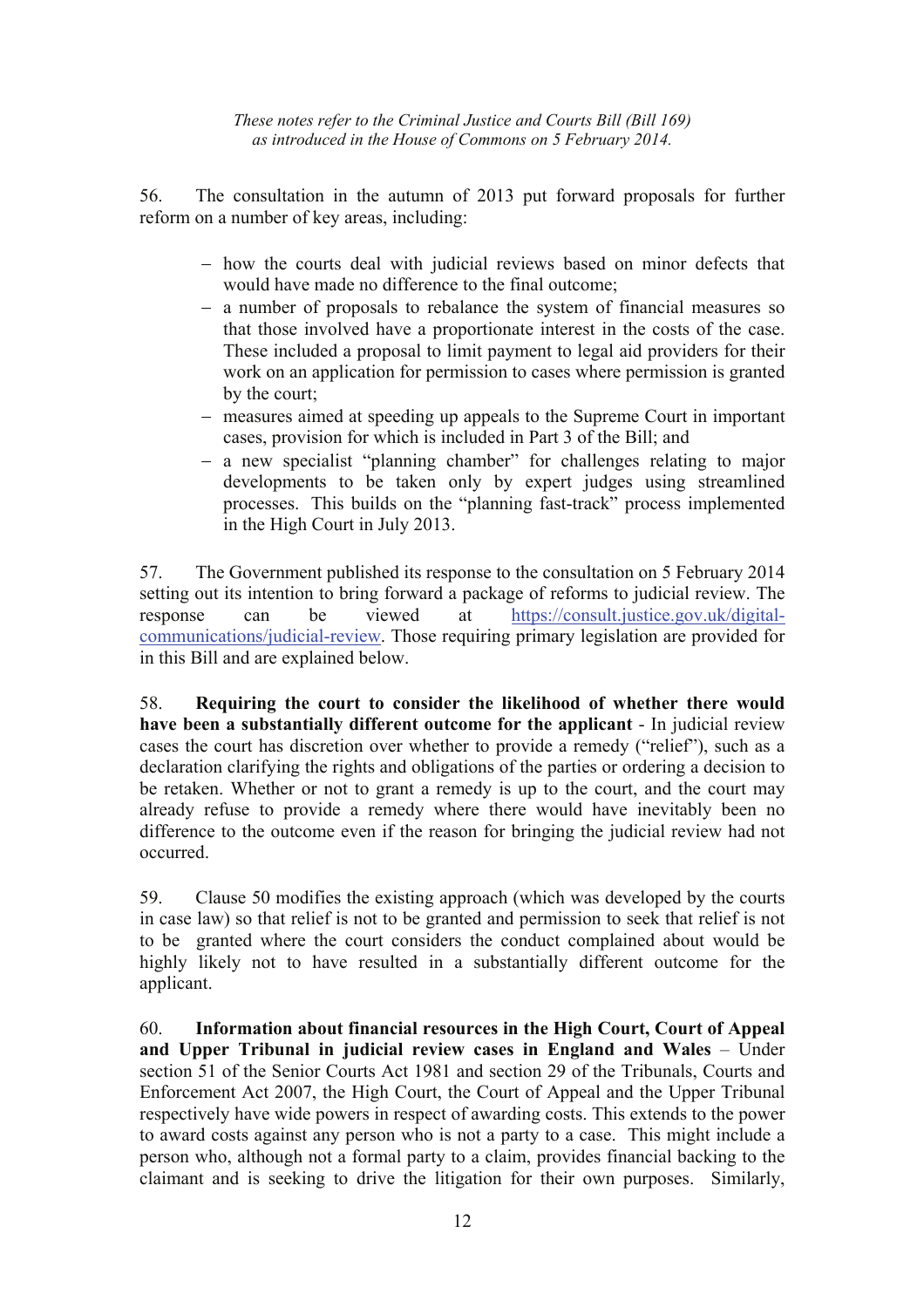where a "shell company" is created to bring the judicial review, whilst the directors of the company are not parties, they may be both funding and driving the litigation so it may be appropriate to make a costs award against them. However, there is no general requirement for an applicant to reveal the source of the funding he or she is receiving for the judicial review proceeding which may mean that it is difficult for the court to identify who cost orders should be made against.

61. Clause 51 stipulates that where an applicant applies to the High Court or the Upper Tribunal for permission to proceed with a judicial review under the law of England and Wales, the High Court or Tribunal cannot grant permission unless the applicant provides information about the financing of the judicial review. Clause 52 provides that when making costs orders under section 51 of the Senior Courts Act 1981 and section 29 of the Tribunals, Courts and Enforcement Act 2007 the High Court, the Court of Appeal and Upper Tribunal should have regard to the information provided by the applicant and should consider making costs orders against those who are not a party to the judicial review.

62. **Establishing a presumption that interveners in judicial review cases in courts will pay their own costs and any costs incurred by any other party because of their intervention** – Under the Civil Procedure Rules any person who is interested in the issues being considered in a judicial review case can seek permission from the court to intervene in the case usually by filing evidence or making representations. At the end of the judicial review case the court will consider who should bear the costs that arise from any intervention. The courts have powers under section 51 of the Senior Courts Act 1981 to make an award of costs against a person who is not a party to a claim such as an intervener. Clause 53 establishes a presumption that those who intervene in a judicial review case will have to pay their own costs and any costs they have caused to the parties to the hearing that arise from their intervention.

63. **Restricting the situations where a cost capping order can be made** - A cost capping order limits the costs which a party may recover from another party at the conclusion of the case. In judicial review cases, a particular sort of costs capping order, known as a protective costs order, has been developed, in which costs are typically capped on an "asymmetric" basis, with the amount recoverable by a successful defendant from the claimant being capped at a lower level than the amount recoverable by a successful claimant from the defendant (which may not be capped at all). If such an order has been made and the claimant is unsuccessful in the proceedings to which the order applies, the claimant will only be liable to pay the successful defendant's costs up to the amount specified in the order, and the defendant will have to cover any balance of its legal costs itself. When making an order capping the claimant's costs liability, the court may also include a "cross-cap", limiting (generally at an amount rather higher than the cap on the claimant's liability) the amount of costs the defendant would be liable to pay the claimant if the claim succeeds. This means that an unsuccessful defendant is only liable to pay the successful claimant's costs up to the amount in the order and the claimant would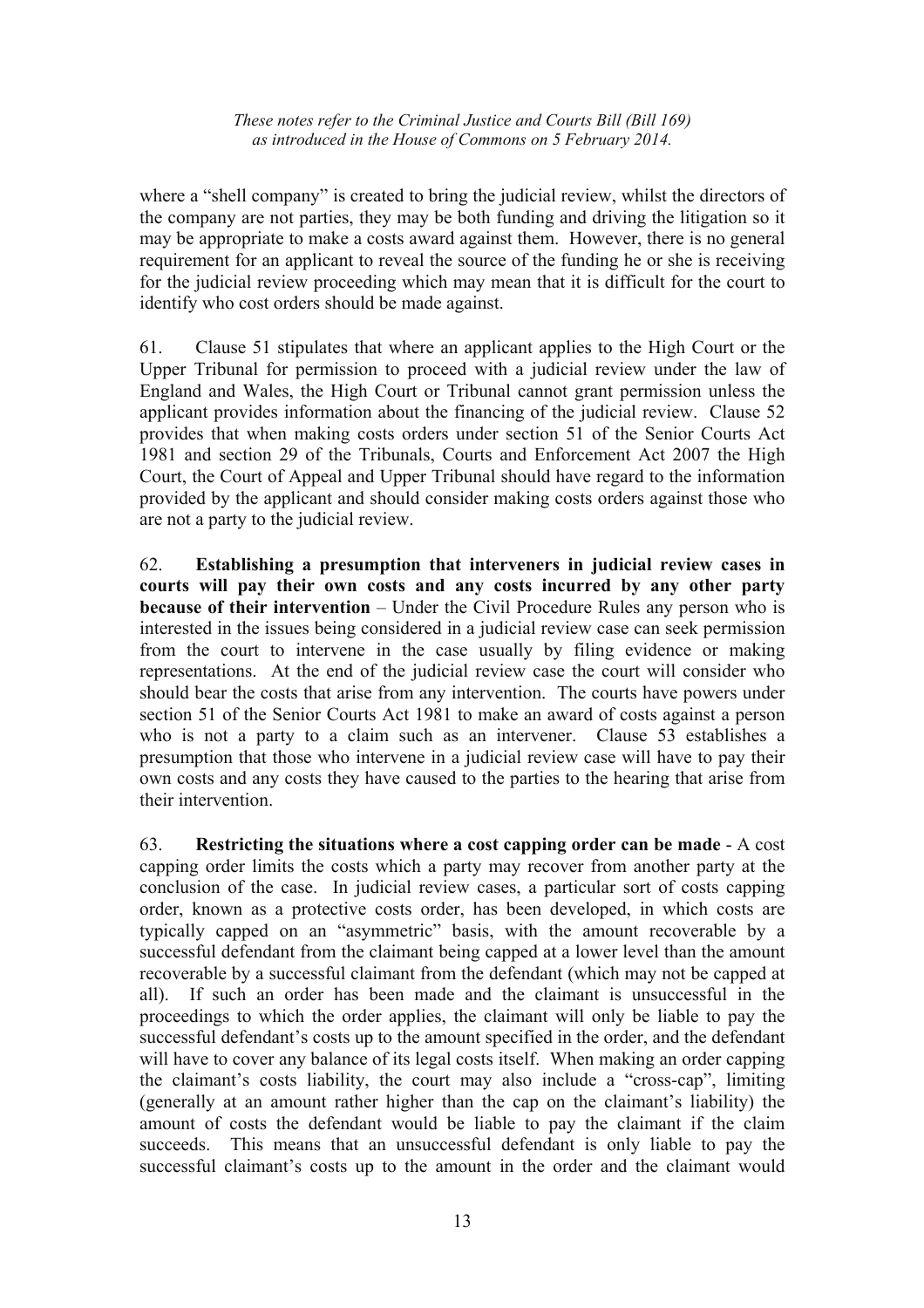cover any remaining costs he or she had incurred.

64. Protective costs orders were developed by the courts, and the principles governing when and on what terms they will be made were re-stated by the Court of Appeal in the case of *R (Corner House Research) v Secretary of State for Trade and Industry [2005] EWCA Civ 192.* The *Corner House* principles provided for protective costs orders to be for exceptional circumstances in cases concerning issues of public importance. However over time their use has widened. This group of clauses makes provision for a codified regime, replacing the regime in case law, to govern the circumstances in which protective costs orders may be made in judicial review proceedings (the position in relation to costs capping in other civil proceedings remaining unchanged). Clause 54 provides that costs capping orders in judicial review proceedings can only be made in certain circumstances. Clause 55 provides that a court must have regard to the matters set out there when considering whether to make a cost capping order and what the terms of such an order should be. Clause 56 enables environmental cases to be excluded from the codified regime provided for in these clauses as such cases are governed by a separate regime arising from the Aarhus Convention and the Public Participation Directive.

65. **Requiring the permission of the High Court before challenging certain planning proceedings** - Section 288 of the Town and Country Planning Act 1990 provides the only mechanism by which an aggrieved person or directly concerned authority can challenge certain planning orders, decisions and directions. Challenges may be brought in the High Court on the basis that the order or action concerned was beyond the power conferred by the Act, or that the procedural requirements in relation to the order or action were not complied with.

66. Clause 57 creates a requirement for the permission of the High Court to be obtained before a challenge can be brought under section 288 of the 1990 Act to an English matter. This replicates the position under section 289 of the 1990 Act.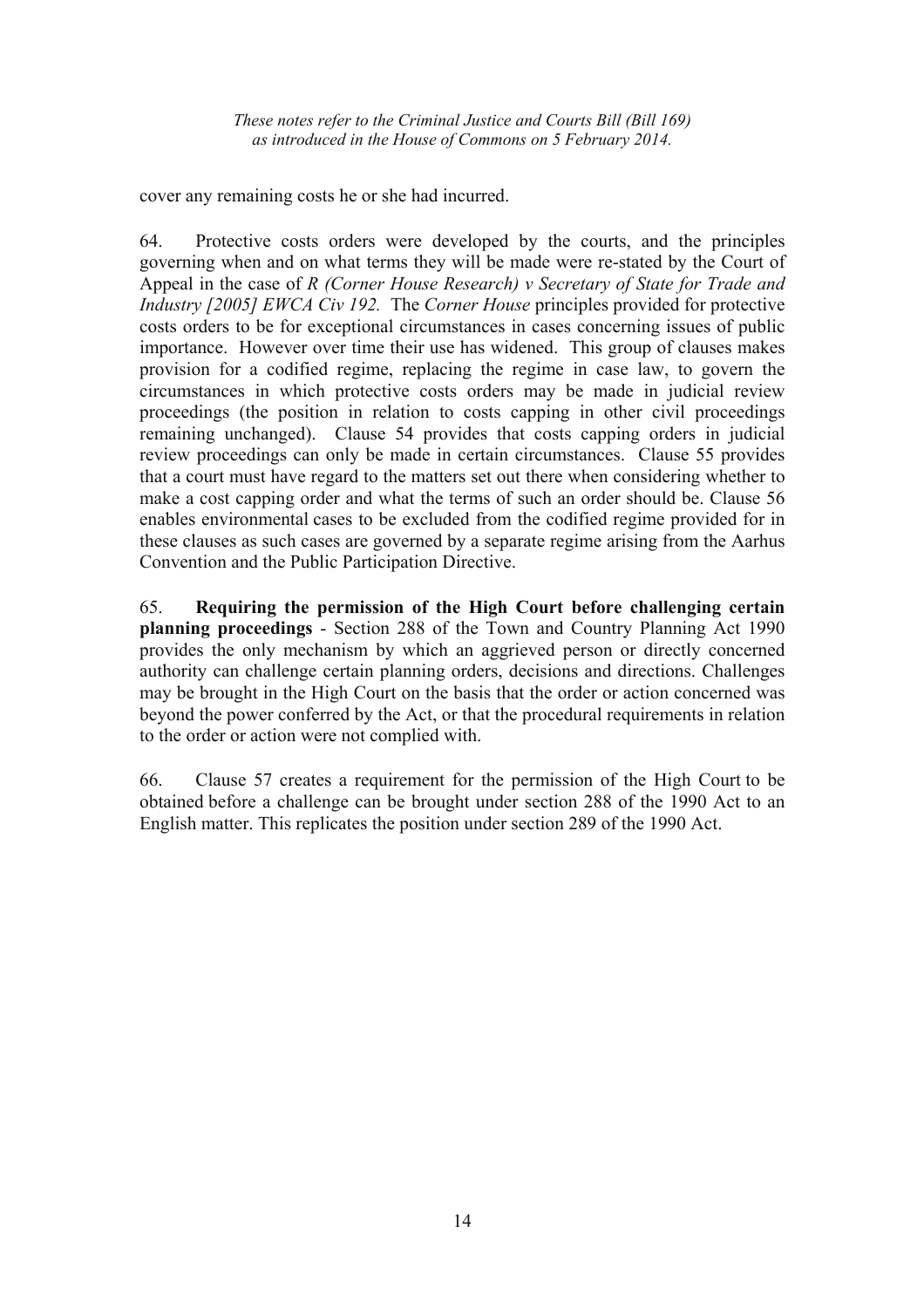# **TERRITORIAL EXTENT AND APPLICATION**

67. Clause 61 sets out the territorial extent of the Bill.

68. The majority of the Bill's provisions extend to England and Wales only, but certain provisions also extend to Scotland or Northern Ireland or both. Amendments of Acts have the same extent as the provisions they amend, with the exception of certain amendments of the Contempt of Court Act 1981 and the Armed Forces Act 2006 which have a more limited extent (see clause 61(2) to (4)).

69. The Bill addresses non-devolved and devolved matters.

## **Provisions in the Bill that extend to Northern Ireland**

70. The following provisions change the law as it operates in Northern Ireland and relate to excepted or reserved matters:

- − the increase in the maximum penalty for the possession of explosive substances, weapons training for terrorist purposes and training for terrorism to life imprisonment (clause 1);
- − the provision allowing appeals to move directly from the Upper Tribunal and the Special Immigration Appeals Commission to the Supreme Court (clauses 33 and 35);
- − amendments to the Armed Forces Act 2006 and any other provision as it is applied by that Act (for example, provisions of the Criminal Justice Act 2003).

71. The following provisions change the law as it operates in Northern Ireland but are consequential on other provisions in the Bill which change the law in England and Wales:

- − amendments of Schedule 1 to the Crime (Sentences) Act 1997 relating to the transfer of prisoners within the British Isles (paragraph 11 of Schedule 1) arising from the new sentence and release provisions for certain offenders of particular concern;
- − the amendment of section 39 of the Criminal Law Act 1977 relating to the service of summons etc in Scotland and Northern Ireland (paragraph 1 of Schedule 5), which is consequential on the provisions enabling trial by a single justice on the papers.

72. There are other provisions which make amendments to provisions extending to Northern Ireland but where the amendment preserves, or does not materially affect the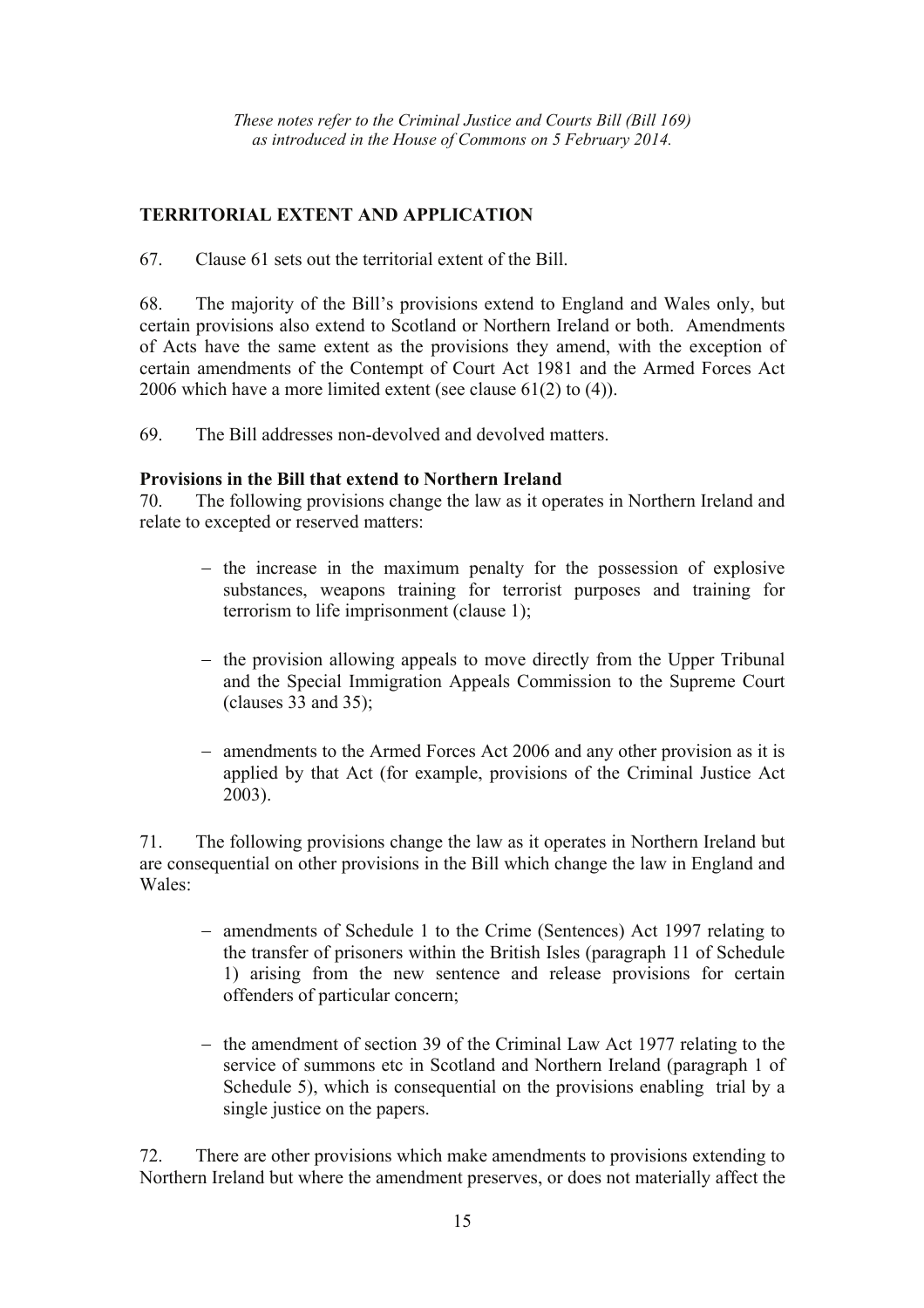law as it operates there.

73. There are no provisions in the Bill that require a legislative consent motion. If amendments are made to the Bill which trigger a requirement for a legislative consent motion, the consent of the Northern Ireland Assembly will be sought for them.

## **Provisions in the Bill that extend to Scotland**

74. The following provisions change the law in Scotland as it relates to reserved matters:

- − the increase in the maximum penalty for weapons training for terrorist purposes and training for terrorism to life imprisonment (clause 1);
- − the provision amending the test for applications for leave to appeal from the Upper Tribunal to the Court of Session (clause 49(2));
- − amendments to the Armed Forces Act 2006 and any other provision as it is applied by that Act (for example, provisions of the Criminal Justice Act 2003).

75. The following provisions change the law as it operates in Scotland but are consequential on other provisions in the Bill which change the law in England and Wales:

- − amendments of Schedule 1 to the Crime (Sentences) Act 1997 relating to the transfer of prisoners within the British Islands (paragraph 11 of Schedule 1) arising from the new sentence and release provisions for certain offenders of particular concern;
- − the amendment of section 39 of the Criminal Law Act 1977 relating to the service of summons etc in Scotland and Northern Ireland (paragraph 1 of Schedule 5) which is consequential on the provisions enabling trial by a single justice on the papers:
- − amendments of section 1 of the Rehabilitation of Offenders Act 1974 (paragraph 1 of Schedule 6) and section 24 of the Criminal Justice Act 1991 (paragraph 7 of Schedule 6) which are consequential on the costs of criminal courts provisions (clause 31).

76. There are other provisions which make amendments to provisions extending to Northern Ireland but where the amendment preserves, or does not materially affect, the law as it operates there.

77. The Bill does not contain any provisions falling within the terms of the Sewel Convention. Because the Sewel Convention provides that Westminster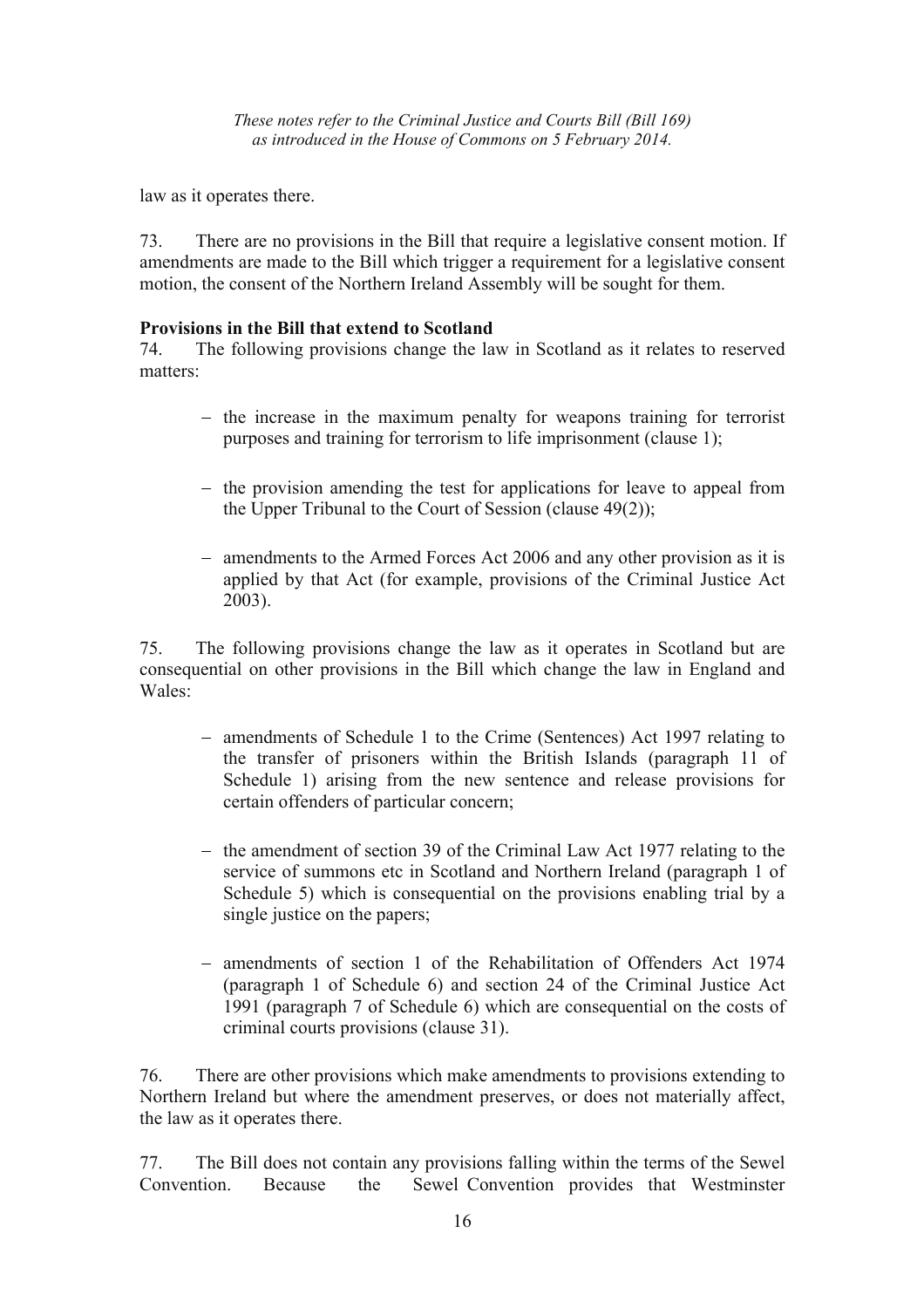will not normally legislate without regard to devolved matters in Scotland without the consent of the Scottish Parliament, if there are amendments relating to such matters which trigger the Convention the consent of the Scottish Parliament will be sought for them.

#### **Provisions in the Bill that apply in Wales**

78. The provisions in the Bill that apply in Wales relate, in the view of the United Kingdom Government, to non-devolved matters and do not affect the powers and responsibilities of Welsh Ministers. If amendments are made to the Bill that trigger a requirement for a legislative consent motion, the consent of the National Assembly for Wales will be sought for them.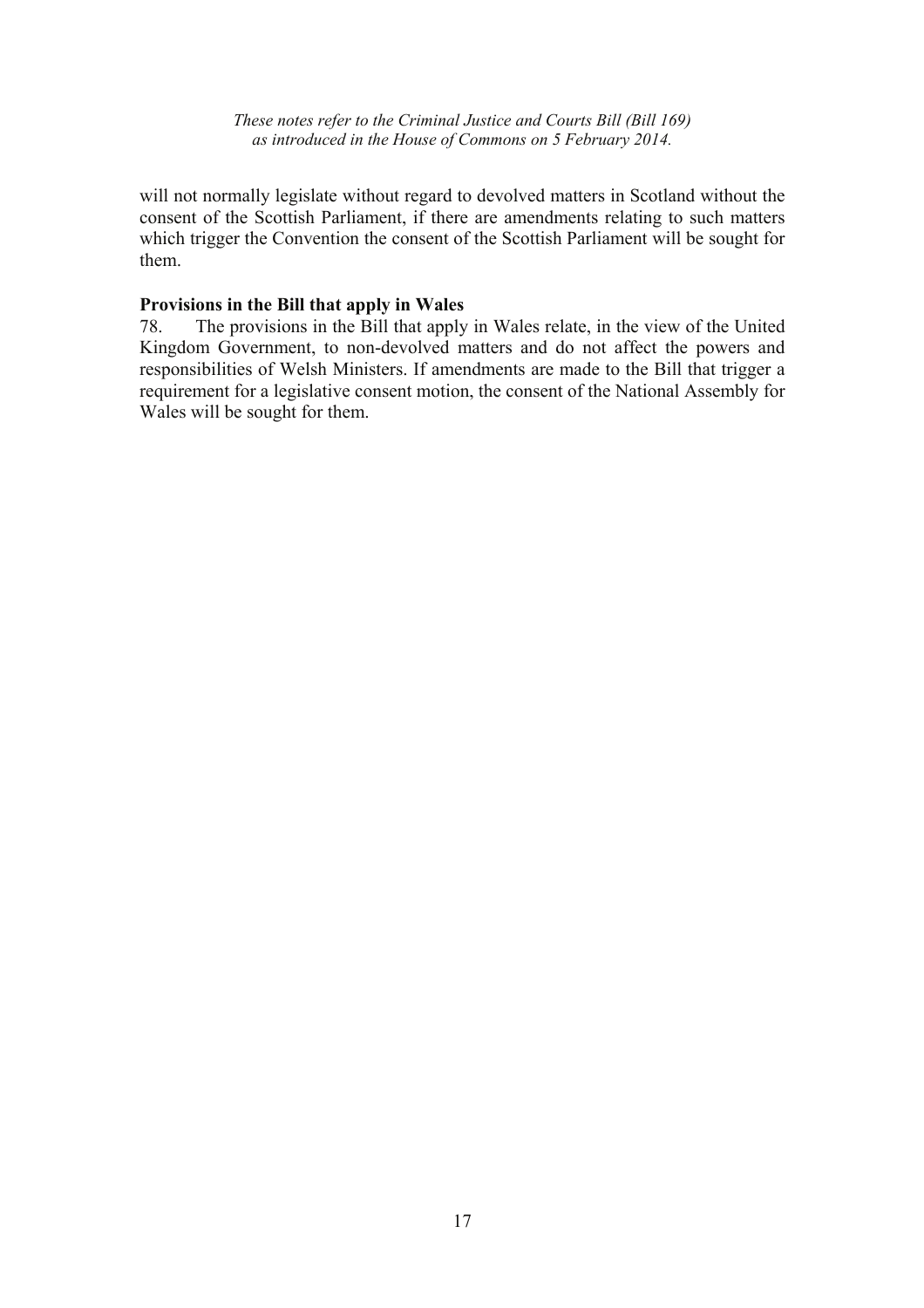## **COMMENTARY ON CLAUSES**

## **Part 1 – Criminal Justice**

#### *Dangerous offenders*

#### **Clause 1: Maximum sentence for certain offences to be life imprisonment**

79. Clause 1 increases the maximum penalty on indictment for three terrorismrelated offences to life imprisonment in *subsections (1), (2) and (3)*. These are the offences of making or possession of explosive under suspicious circumstances (section 4 of the Explosive Substances Act 1883); weapons training for terrorism (section 54(6) of the Terrorism Act 2000); and training for terrorism (section 6(5) of the Terrorism Act 2006). This applies in relation to England and Wales, Northern Ireland and Scotland for the latter two offences and England and Wales and Northern Ireland for the former.

80. *Subsection (4)* of clause 1 provides that a life sentence may only be imposed for one of these offences where the offence is committed on or after the date of the commencement of these provisions.

#### **Clause 2: Specified offences**

81. Clause 2 provides for the offence of making or possession of explosive under suspicious circumstances to be added to Schedule 15 to the Criminal Justice Act 2003. It also adds offences of encouraging or assisting in the commission of an offence of murder to that Schedule. Schedule 15 sets out serious sexual and violent offences which are subject to the dangerous offenders sentencing scheme. Schedule 15 is relevant for the purposes of: eligibility for an extended determinate sentence (imposed under sections 226A and 226B of the Criminal Justice Act 2003 and corresponding provision in the Armed Forces Act 2006); and the duty to impose a life sentence (imposed under section 225 or 226 of the Criminal Justice Act 2003 and corresponding provision in the Armed Forces Act 2006) where the offence carries a maximum sentence of life imprisonment and the court considers that there is a significant risk to the public of serious harm from further such offences.

82. *Subsection (2)* adds the offence under section 4 of the Explosive Substances Act 1883 (making or possession of explosive under suspicious circumstances) to Part 1 of Schedule 15 to the Criminal Justice Act 2003: thereby making it a specified violent offence for the purposes of Chapter 5 of Part 12 of the Criminal Justice Act 2003 and eligible for the dangerous offenders sentencing scheme in sections 225, 226, 226A and 226B.

83. *Subsection (4)* adds the offence under Part 2 of the Serious Crime Act 2007 of encouraging or assisting the commission of the offence of murder and incitement to murder to Schedule 15. *Subsection (4)* also restates provision about an attempt to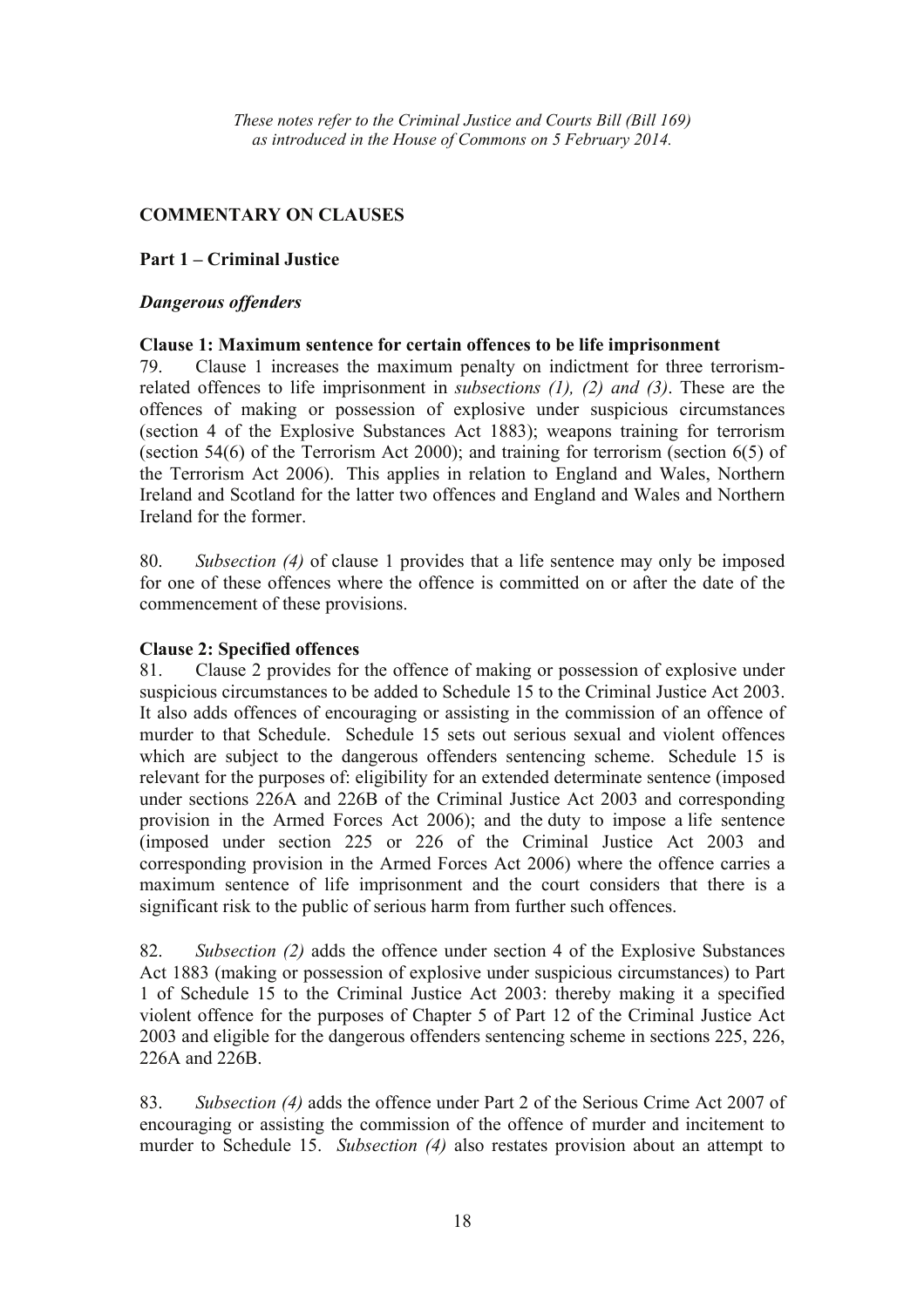commit murder and conspiracy to commit murder.

84. In light of the express reference to Part 2 of the Serious Crime Act 2007 added by the amendment made by *subsection (4), subsections (3) and (7)* restate the other provisions about inchoate offences in Schedule 15 to add an express reference to offences under Part 2 of that Act involving other offences listed in that Schedule.

85. *Subsection (5)* omits the offence under section 33 of the Sexual Offences Act 1956 (keeping a brothel) from Schedule 15 and *subsection (6)* adds the offence under section 33A of that Act (keeping a brothel used for prostitution) to Schedule 15.

86. *Subsection (8)* provides that where an offender is sentenced after commencement of these provisions, these provisions will apply, regardless of when the offence was committed.

87. However, *subsections (10) and (11)* provide for some different transitional arrangements for these provisions. A life sentence (under section 225 or 226 of the Criminal Justice Act 2003 and corresponding provision in the Armed Forces Act 2006) can only be imposed for an offence under section 4 of the Explosive Substances Act 1883 or an offence of encouraging or assisting the commission of the offence of murder or an offence of keeping a brothel used for prostitution under section 33A of the Sexual Offences Act 1956 if that offence is committed on or after the date of the commencement of these provisions.

## **Clause 3: Schedule 15B offences**

88. Clause 3 adds various terrorism and terrorism-related offences to Schedule 15B to the Criminal Justice Act 2003. Schedule 15B sets out particularly serious sexual and violent offences which are relevant for the purposes of: eligibility for the automatic life sentence for a second Schedule 15B offence imposed under section 224A and corresponding provision in the Armed Forces Act 2006; the availability of an extended determinate sentence under section 226A and corresponding provision in the Armed Forces Act 2006, as a conviction for a Schedule 15B offence satisfies the 'previous conviction' condition for the imposition of an extended determinate sentence; and the release arrangements for those serving an extended determinate sentence (imposed under sections 226A and 226B and corresponding provision in the Armed Forces Act 2006). The change to the release arrangements for those serving an extended determinate sentence described above has the effect that an offender sentenced for one of these offences will not be eligible for automatic release once the two-thirds point of the appropriate custodial term has been reached, but instead will be referred by the Secretary of State to the Parole Board at that point (clause 4 in the Bill will make early release from an extended determinate sentence discretionary in all cases).

89. *Subsections (2) to (5)* add the listed terrorism and terrorism-related offences to Schedule 15B to the Criminal Justice Act 2003.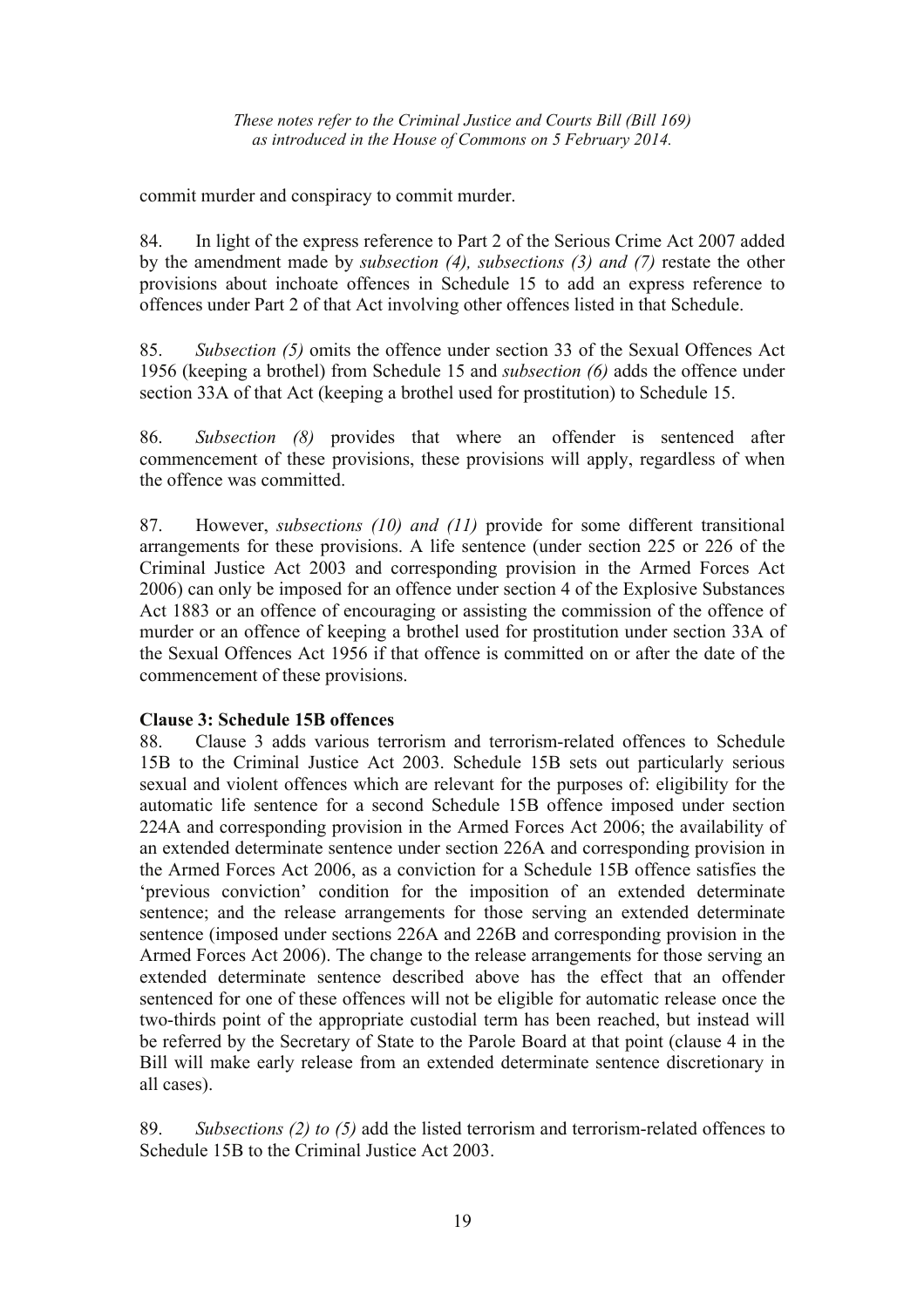90. *Subsection (6)* provides that an automatic life sentence can only be given on account of one of these offences where the 'second strike' offence is committed on or after the date of the commencement of these provisions.

91. *Subsection (7)* provides that a previous conviction for one of these offences will satisfy the 'previous conviction' condition for the imposition of an extended determinate sentence for offenders sentenced on or after the date of the commencement of these provisions, regardless of when that prior offence was committed.

92. S*ubsection (8)* provides that the changes to the release arrangements for offenders given an extended determinate sentence for one of these offences apply to offenders serving a sentence imposed on or after the date of the commencement of these provisions, whenever the offence in question was committed.

#### **Clause 4: Parole Board release for when serving extended sentences**

93. Clause 4 alters the release arrangements for extended determinate sentences, so that all offenders serving such sentences are subject to Parole Board release between the two-thirds and end points of the custodial term (instead of automatic release at the two-thirds point) rather than only offenders serving sentences imposed for more serious offences, as at present.

94. Clause 4 amends section 246A of the Criminal Justice Act 2003, which sets out the arrangements for the release of prisoners serving extended determinate sentences (imposed under sections 226A and 226B of the Criminal Justice Act 2003 and corresponding provision in the Armed Forces Act 2006).

95. *Subsections (2) and (3)* amend section 246A to provide that, in relation to offenders sentenced to an extended determinate sentence after the commencement of these provisions, the Secretary of State must refer all such prisoners to the Parole Board when the two-thirds point of the appropriate custodial term has been reached under section 246A(4).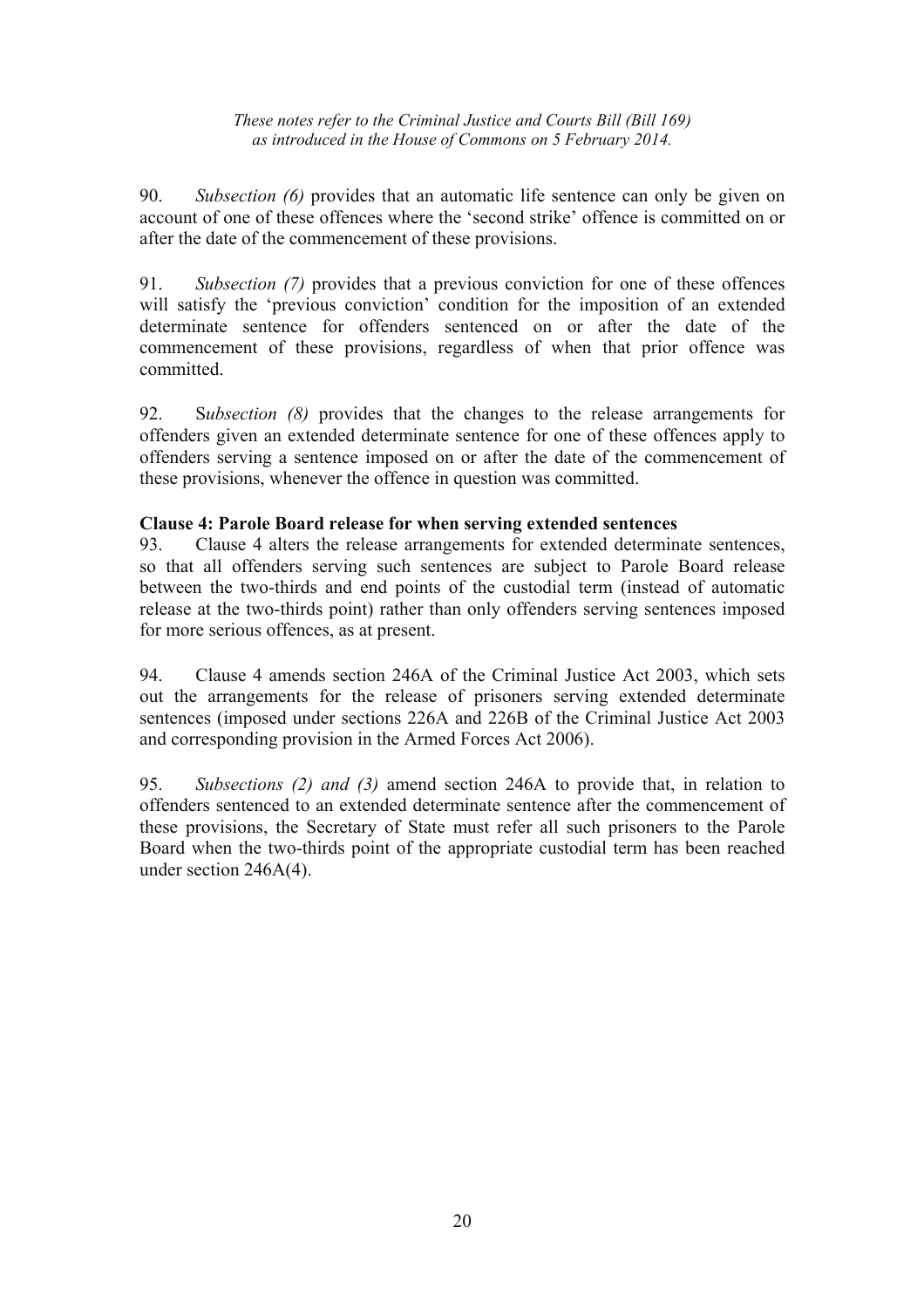## *Other offenders of particular concern*

## **Clause 5: Sentence and Parole Board release for offenders of particular concern**

96. Clause 5 gives effect to Schedule 1 which sets out arrangements for the sentencing of, and release of, offenders convicted of the listed offences of particular concern. Offenders on whom the new sentence is imposed will be subject to Parole Board release between the halfway and end point of the custodial term instead of automatic release at the halfway point. Paragraph 2 of the Schedule inserts new section 236A of the Criminal Justice Act 2003, which provides for the new sentence; paragraph 6 of the Schedule inserts new section 244A of that Act, which provides for the release arrangements for the new sentence.

## **Schedule 1: Sentence and Parole Board release for offenders of particular concern**

97. Schedule 1 introduces a new sentence for adult offenders who have been convicted of an offence listed in new Schedule 18A to the Criminal Justice Act 2003 and have been given a sentence of imprisonment (but not a life sentence or an extended determinate sentence under section 226A). The new sentence must consist of a custodial term and a one year period of licence, and offenders serving the new sentence will be subject to discretionary release by the Parole Board between the halfway and end point of the custodial term.

98. Schedule 1 amends the Criminal Justice Act 2003, in particular to insert new sections 236A and 244A and new Schedule 18A.

99. *Paragraph 2* inserts new Chapter 5A and section 236A.

100. Subsection (1) of new section 236A sets out the circumstances in which an offender will fall to be sentenced under subsection (2). Where the court decides to impose a custodial sentence in respect of an offence listed in Schedule 18A (committed when the offender is 18 or older), and the court does not impose a life sentence or an extended determinate sentence (under section 226A of the Criminal Justice Act 2003), the court is obliged to impose a sentence which consists of an appropriate custodial term (detention in a young offenders institution where the offender is aged 18-20) and a 1 year period to be spent on licence.

101. Subsection (3) of new section 236A defines 'the appropriate custodial term' as that which in the opinion of the court ensures the sentence imposed is appropriate. Subsection (4) prevents the offender from receiving a longer sentence than could have been given at the time the offence was committed.

102. Subsection (5) clarifies that this sentence may be imposed in respect of one offence, or in respect of one or more associated offences. Subsection (6) of new section 236A gives the Secretary of State a power to add or remove offences by order (subject to the affirmative procedure) to or from Schedule 18A, or to amend those offences; subsection (7) provides that an amendment made by such an order could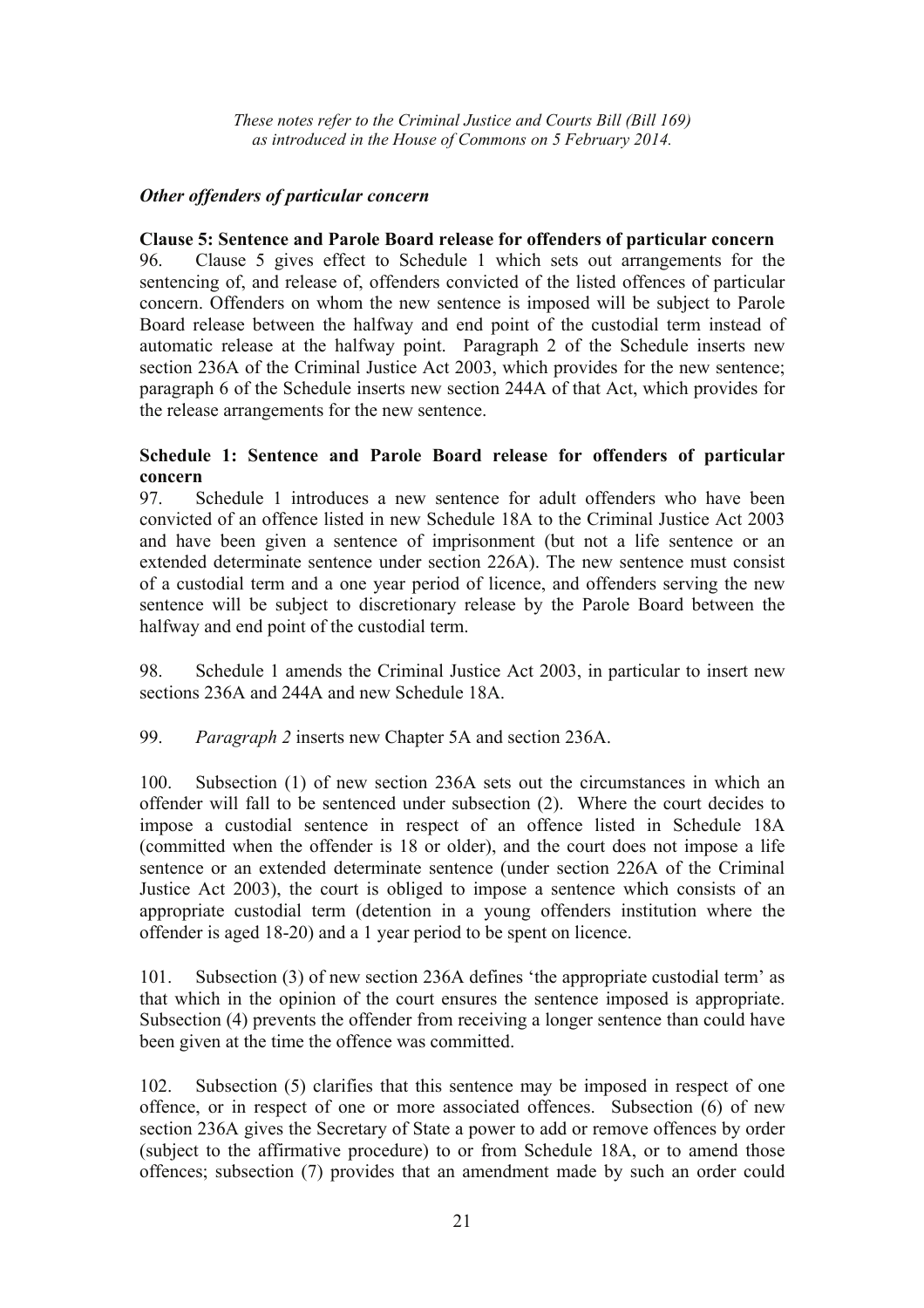apply to anyone sentenced on or after the date on which the amendment comes into force, regardless of when the offence was committed.

#### *Offences of particular concern*

103. *Paragraph 4* inserts new Schedule 18A ("Sentence under 236A: offences") into the Criminal Justice Act 2003. Offences listed in Schedule 18A are subject to the sentence in section 236A and the release arrangements in new section 244A of the Criminal Justice Act 2003.

#### *Terrorism*

104. Paragraphs 1 to 18 list the terrorism and terrorism-related offences which fall under the new sentencing arrangements set out in new section 236A. In relation to the terrorism-related offences listed in paragraphs 1 to 6, these are only subject to the sentence in section 236A and the release arrangements in new section 244A if they are committed with a terrorist connection. A terrorist connection is defined in paragraph 24 of the Schedule; a court must have determined that there is such a connection under section 30 of the Counter-Terrorism Act 2008.

#### *Sexual offences*

105. Paragraphs 19 and 20 list the sexual offences which fall under the new sentencing arrangements set out in new section 236A and the release arrangements in new section 244A.

#### *Attempts etc to commit preceding offences or murder*

106. Paragraphs 21 and 22 provide for inchoate offences involving an offence listed in paragraphs 1 to 20 and inchoate offences in connection with murder where there is a terrorist connection to be included in the new sentencing arrangements set out in new section 236A and the release arrangements in new section 244A.

## *Abolished offences*

107. Paragraph 23 ensures that historic offences which have been abolished but which are equivalent to the Schedule 18A offences fall under the new sentencing arrangements set out in new section 236A and the release arrangements in new section 244A.

#### *Release on licence to be directed by the Parole Board*

108. *Paragraph 5* amends section 244(1) of the Criminal Justice Act 2003 to exempt the Secretary of State from the general duty to release a fixed-term prisoner on licence once they have served the requisite custodial period, in a case where the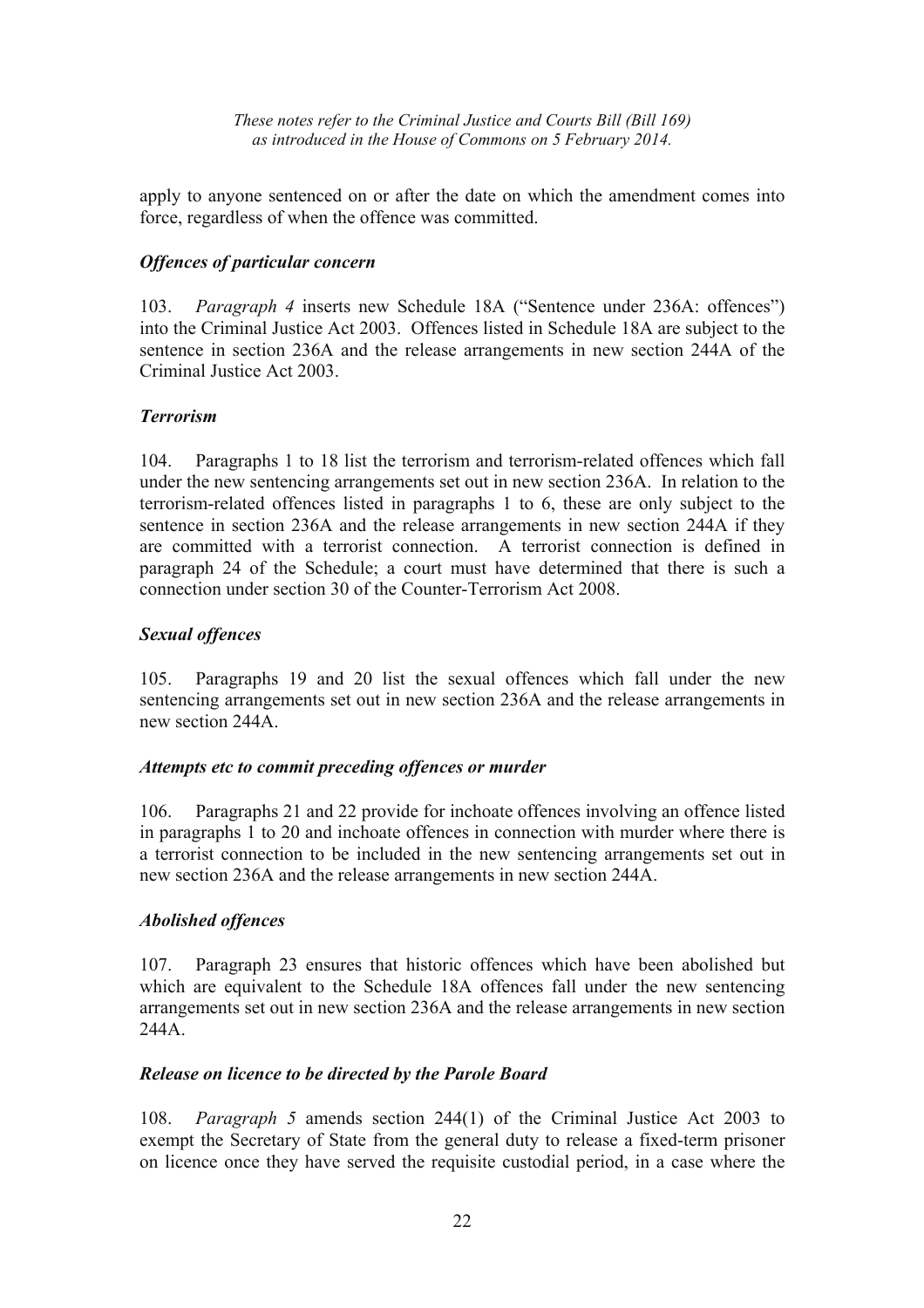prisoner will be released in accordance with new section 244A of the Criminal Justice Act 2003.

109. *Paragraph 6* inserts new Section 244A ("Release on licence of prisoners serving sentence under section 236A") into the Criminal Justice Act 2003. Section 244A provides for the release arrangements which apply to any offender sentenced under new section 236A.

110. Under subsection (2) of section 244A such offenders must be referred to the Parole Board once they have served the requisite custodial period, which is defined in 244A(6) as half of the appropriate custodial period imposed by the court (or where a prisoner is serving consecutive or concurrent sentences the requisite custodial period calculated in accordance with the aggregation of the sentences under sections 263(2) and 264(2)). Section 244A(6) defines 'the appropriate custodial term' as that determined by the court as such under section 236A. If an offender is referred to the Parole Board and is not released at that time, they are entitled to be referred to the Parole Board again at least every two years.

111. In accordance with subsections (3) and (4) of section 244A, if the Parole Board believes it is not necessary for the protection of the public for the offender to be detained they may direct the offender's release and the Secretary of State must release a prisoner if the Parole Board so directs.

112. Subsection (5) of section 244A obliges the Secretary of State to release a prisoner at the end of the custodial term imposed by the court, unless they have already been released on licence and recalled under section 254 of the Criminal Justice Act 2003 within that time.

113. *Part 2* of Schedule 1 makes equivalent provision for new sentencing arrangements set out in section 236A under the Armed Forces Act 2006.

114. *Part 3* of Schedule 1 makes transitional and transitory provision in relation to the new sentencing arrangements set out in section 236A (and corresponding provision in the Armed Forces Act 2006). *Paragraph 9* provides that the new sentencing arrangements apply to anyone sentenced on or after the date of the commencement of these provisions, even if that person was convicted prior to that date. *Paragraph 10* contains a transitory provision to apply the new provisions to detention in young offender institutions, since such a sentence is still possible, pending the coming into force of section 61 of the Criminal Justice and Court Services Act 2000 (which will abolish a sentence of detention in a young offender institution).

115. *Part 4* of Schedule 1 makes provision consequential on the creation of the new sentencing arrangements set out in new section 236A and the release arrangements in new section 244A.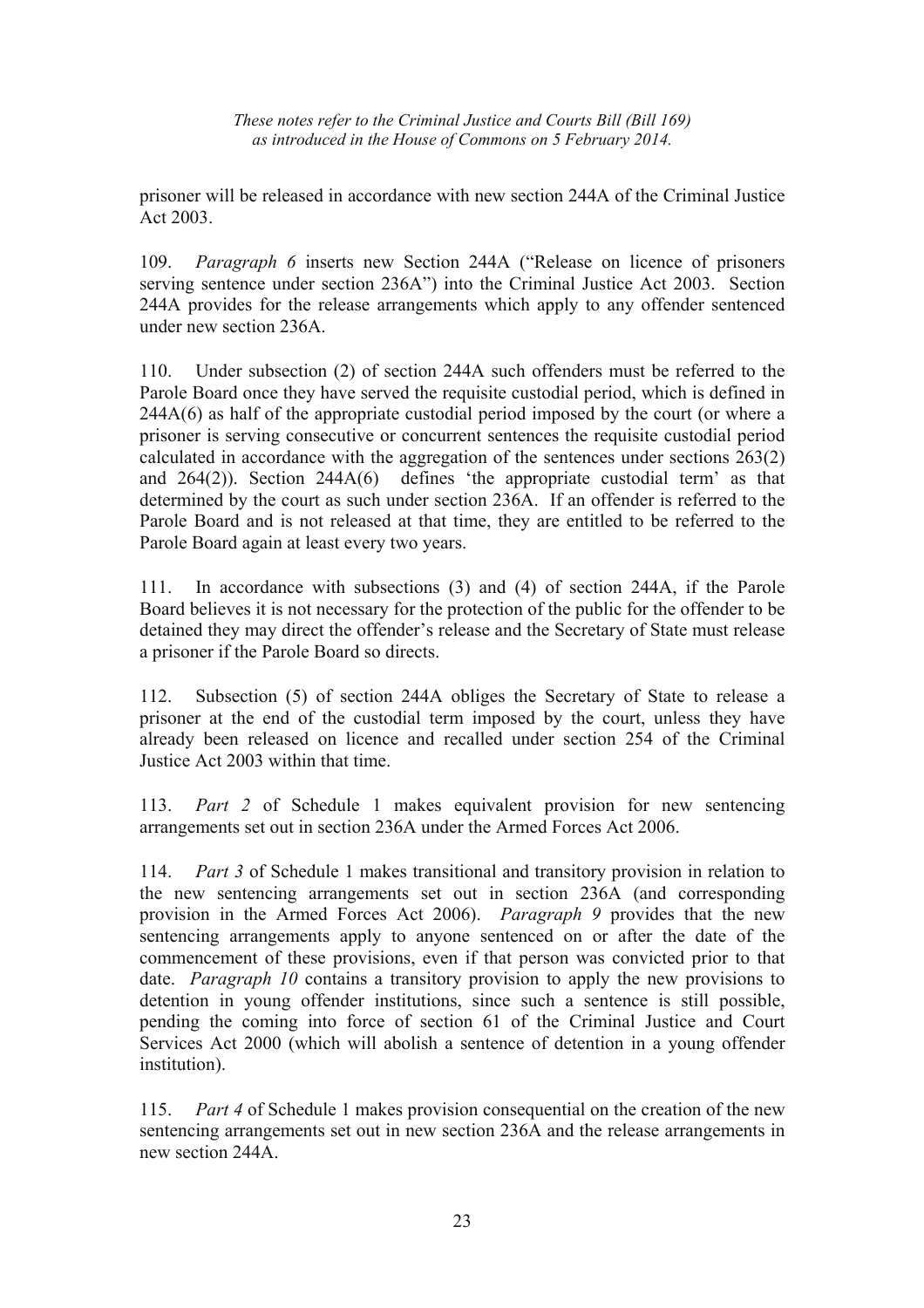## *Release and recall of prisoners*

#### **Clause 6: Electronic monitoring following release on licence etc**

116. Clause 6 makes provision for a mandatory electronic monitoring condition to apply to offenders released from custody on licence. The electronic monitoring condition may be for monitoring of compliance with other licence conditions or monitoring of whereabouts as a stand alone licence condition, or both. Under the current legislation, contained in section 62 of the Criminal Justice and Court Services Act 2000, these conditions may be imposed but only on a discretionary, case by case, basis. In addition, by virtue of section 31 of the Crime (Sentences) Act 1997, conditions may only be attached to an indeterminate sentence prisoner's licence on the recommendation of the Parole Board.

117. *Subsection (2)* amends section 62 of the Criminal Justice and Court Services Act 2000 and provides that any electronic monitoring condition must also state who is responsible for the monitoring and gives the Secretary of State an order-making power, subject to the negative resolution procedure, to specify a description of a person responsible for electronic monitoring.

118. *Subsection (3)* inserts new sections 62A and 62B into the Criminal Justice and Court Services Act 2000. New section 62A(1) provides for an order-making power, subject to the negative resolution procedure, to allow the Secretary of State to provide that offenders released from custody on licence must be subject to compulsory electronic monitoring. New 62A(2) allows for the Secretary of State to require electronic monitoring in particular cases and to specify the duration of the compulsory condition, which may be for a period shorter than the licence period. The period may be different for different groups of offenders (as provided for by section 76 of the Criminal Justice and Court Services Act 2000). New section 62A(3) allows for the Secretary of State to specify which offenders will be subject to electronic monitoring by reference to whoever is monitoring the offender. It also allows the Secretary of State to make provision by reference to whether a person specified in the order is satisfied of a matter. For example, it might refer to cases in which the Secretary of State is satisfied that the offender has a physical or mental health problem which renders the offender unsuitable for the licence condition, or cases in which a person is satisfied that it is impossible to make arrangements for the offender to recharge the battery in the tag. The Secretary of State may prescribe which offenders must be subject to compulsory electronic monitoring; for example, he may specify groups of offenders by type of offence, such as all burglars, or by type of sentence, such as all those serving an Extended Determinate Sentence.

119. New section 62A(4) has the effect that, if an offender is serving one of the specified sentences, a compulsory electronic monitoring condition cannot be applied to that person. The sentences are certain custodial sentences available for young offenders. Under these sentences, electronic monitoring will still be available but on a discretionary basis.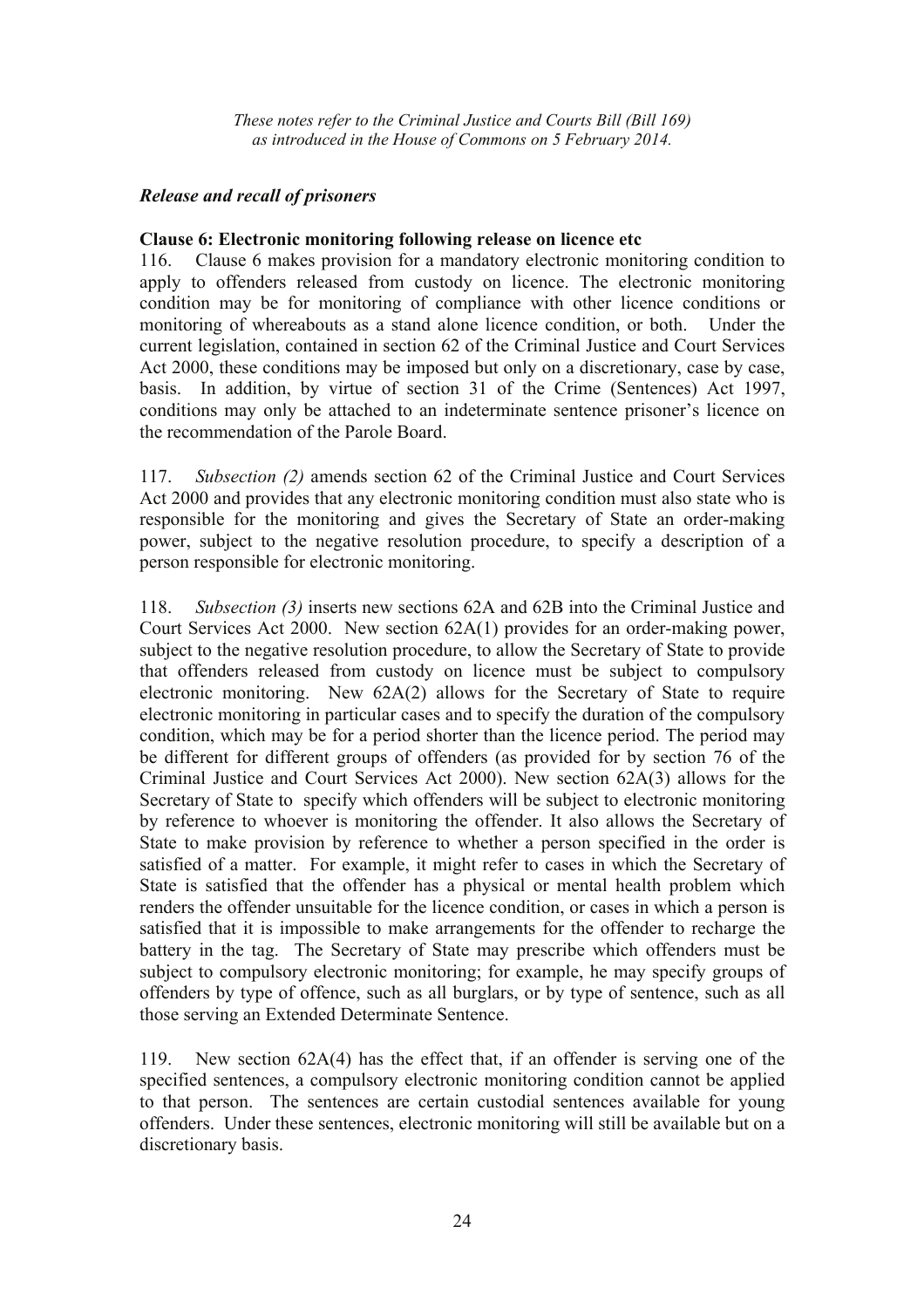120. The use of data, including location data, gathered under an electronic monitoring condition (whether one imposed for the purpose of monitoring whereabouts or one imposed for the purpose of monitoring compliance) is subject to the requirements of the Data Protection Act 1998. New section 62B imposes a duty on the Secretary of State to issue a code of practice on the processing of such data (which will include retention, use and sharing of data).

121. *Subsection (4)* introduces Schedule 2 which contains a number of consequential provisions.

122. *Subsection (5)* applies the provisions to offenders released from custody on or after the day on which they are commenced.

#### **Schedule 2: Electronic monitoring and licences etc: consequential provision**

123. Schedule 2 makes consequential amendments relating to the provisions in clause 6. *Paragraph 1* amends section 3 of the Crime (Sentences) Act 1997 to enable a compulsory electronic monitoring licence condition to be imposed on a life sentence prisoner without a recommendation or direction from the Parole Board.

#### **Clause 7: Test for release after recall: determinate sentences**

124. Clause 7 amends the provisions dealing with the recall and further release of prisoners in Chapter 6 of Part 12 of the Criminal Justice Act 2003. It adds to the current public protection tests applicable when the Secretary of State determines whether a recalled prisoner is suitable for automatic release and, where they are subject to discretionary release, when the Secretary of State and the Parole Board are considering re-release, to include consideration of whether the offender is highly likely to breach their licence conditions if released.

125. *Subsection (2)* inserts a new subsection (4A) into section 255A of the Criminal Justice Act 2003 to require the Secretary of State to consider the likelihood of further non-compliance with licence conditions when deciding on the appropriate type of recall for an offender, as well as whether they present a risk of serious harm to the public.

126. *Subsection (3)* amends section 255B of that Act which deals with recalled offenders who are subject to automatic release after 28 days. *Subsection (3)(b)* inserts a new subsection (3A) in section 255B so the Secretary of State must consider when exercising his or her discretionary release powers whether it appears that the offender would be highly likely to breach a condition contained in their licence if released as well as the existing restriction based on risk of serious harm to the public.

127. Where a referral is made to the Parole Board to consider the offender's release before the end of the automatic release period, *subsection (3)(d)* inserts further subsections in section  $255B - (4A)$ ,  $(4B)$  and  $(4C)$  – which set out the basis on which the Board may consider release in these circumstances.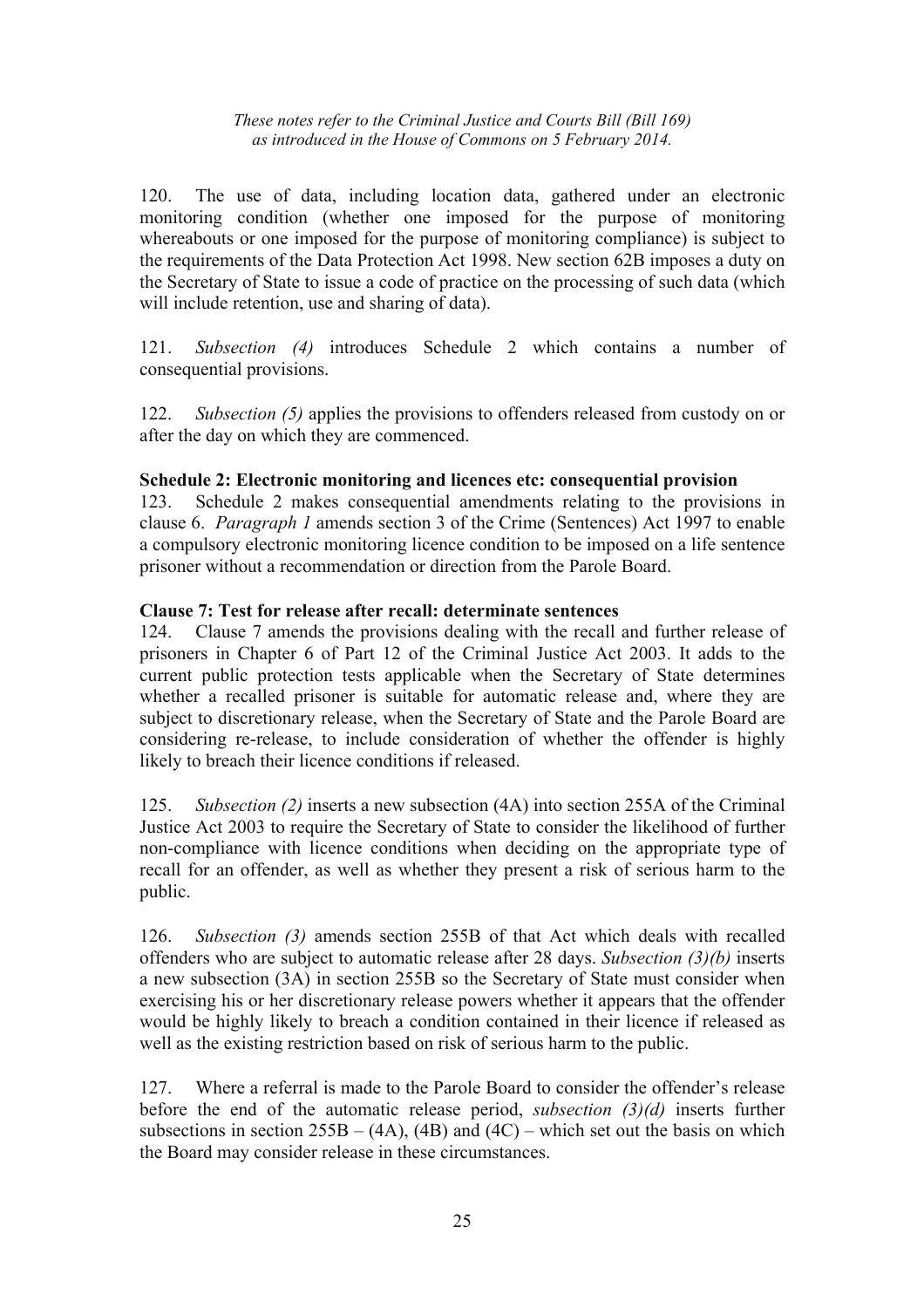128. New subsection (4A) provides for the directions the Parole Board may make when determining the referral. New subsection (4B) reproduces the current public protection release test to be applied by the Parole Board when considering release. New subsection (4C) adds to that test by restricting the Board's power to release where the Board considers the offender would be highly likely to breach a condition contained in their licence if released.

129. *Subsection (3)(e)* replaces the current subsection (5) to make clear that the Secretary of State must give effect to any direction of the Board to release.

130. *Subsection (4)* makes the same changes in respect of the Secretary of State and Parole Board's discretion to release recalled offenders not subject to the automatic release provision in section 255B who are, instead, liable to be detained until the end of their sentence. It imposes a restriction on the Secretary of State and Parole Board's discretionary release powers where the prisoner would be highly likely to breach a condition contained in their licence if released by inserting new subsections (3A), (4A), (4B) and (4C) in section 255C of the Criminal Justice Act 2003 . These replicate the new subsections inserted in section 255B.

131. *Subsection (5)* repeals section 256 of the Criminal Justice Act 2003. Section 256 provides for how the Secretary of State and the Parole Board deal with referrals of recalled prisoners where the Board does not direct immediate release. This section is no longer needed as provision for how the Secretary of State and the Board are to deal with such cases is now made in each of the relevant sections of that Act as amended by clause 6.

132. *Subsection (6)* replaces subsection (1) of section 256A of the Criminal Justice Act 2003 with three new subsections, (1), (1A) and (1B), dealing with the further review of recalled prisoners. For a recalled prisoner who is serving one sentence of imprisonment the current position is maintained i.e. that the prisoner must have their case referred to the Parole Board annually. Where the prisoner is serving multiple sentences, however, and the recall period is running concurrently with the custodial part of another sentence (for example, where a further sentence has been imposed in addition to the recall for offences committed while on licence) then the case will not be referred to the Board until the custodial part of the other sentence has been completed and the prisoner can be released on all sentences – rather than referred annually during that period.

133. *Subsection (6)(c)* replaces the provision for the Board to fix a date for release on licence (section 256A(4)(b) of the Criminal Justice Act 2003) with provision for the Board to direct that the prisoner be released on licence as soon as conditions in the direction are met. This wording reflects, and ensures consistency with, the Board's power to direct release in these terms as contained in the new subsection (4A) inserted in sections 255B and 255C of that Act.

134. *Subsection (6)(e)* inserts new subsections (4A) and (4B) in section 256A to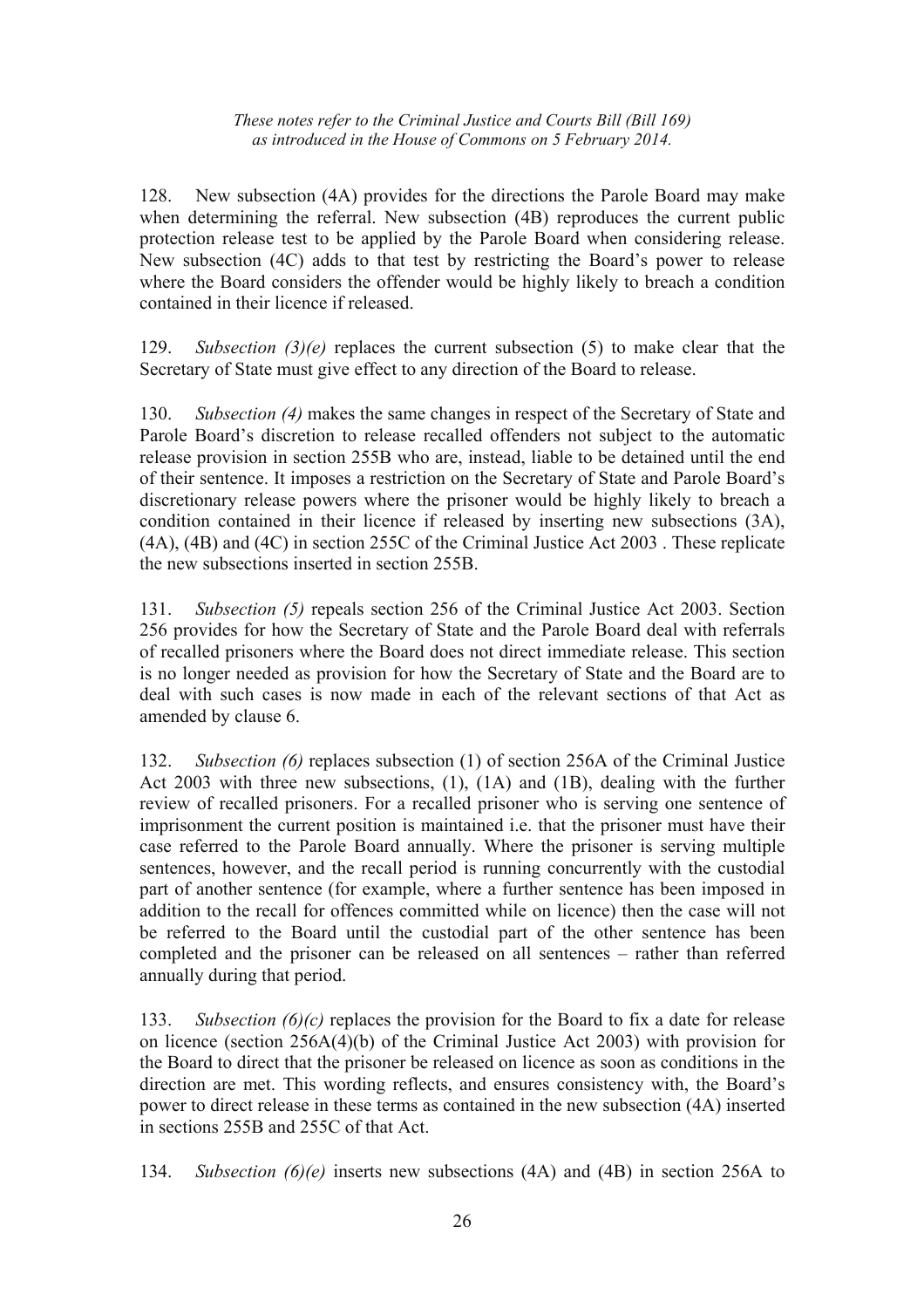provide that the Board must apply the risk of breach of a licence condition test as well as the public protection test when considering the release of recalled prisoners whose cases have been referred to the Board on their review date under section 256A.

135. *Subsection (7)* removes a transitional provision for prisoners subject to earlier release provisions which becomes redundant on the repeal of section 256 of the Criminal Justice Act 2003.

136. *Subsection (8)* provides that the amendments made by this clause apply to those recalled before the day on which these changes are brought into force, as well as those recalled after that date.

## **Clause 8: Power to change test for release after recall: determinate sentences**

137. Clause 8 inserts a new section – 256AZA – in Chapter 6 of Part 12 of the Criminal Justice Act 2003. This provides an order-making power subject to the affirmative resolution procedure to change the test to be applied (provided for in clause 7) when the Secretary of State decides whether automatic release recall is suitable (as prescribed in section 255A) and the tests applied by the Secretary of State and the Parole Board for release following recall (as prescribed in sections 255B, 255C and 256A).

## **Clause 9: Initial release and release after recall: life sentences**

138. *Subsection (1)* amends section 28(7) of the Crime (Sentences) Act 1997 to refer to the 'requisite custodial period' which is defined in section 268 of the Criminal Justice Act 2003 (as inserted by clause 12). Section 28(7)(c) of the Crime (Sentences) Act 1997 makes provision in relation to the point at which a life prisoner may require the Secretary of State to refer their case to the Parole Board to consider their release, where such a prisoner is also serving a determinate sentence of imprisonment or detention. This amendment is a consequence of the creation of the new sentencing arrangements set out in new section 236A and the release arrangements in new section 244A of the Criminal Justice Act 2003; and of the creation of the extended determinate sentence under section 226A and 226B of that Act, as inserted by the Legal Aid, Sentencing and Punishment of Offenders Act 2012.

139. *Subsection (2)* amends section 32 of the Crime (Sentences) Act 1997 by inserting the public protection release test currently applied when considering initial release so that it also applies where the Board is considering the release of recalled life sentence prisoners. This includes prisoners serving sentences of Imprisonment for Public Protection (IPP) who have been recalled.

140. *Subsection (3)* inserts a new subsection in section 128 of the Legal Aid, Sentencing and Punishment of Offenders Act 2012 which allows the release test to be changed by an order subject to the affirmative resolution procedure. This ensures that the power to change the release test applies equally to the test as it appears in new subsection (5A) of section 32 of the 1997 Act, in relation to the release of recalled IPP prisoners. The power to amend the release test in section 128 does not apply to the test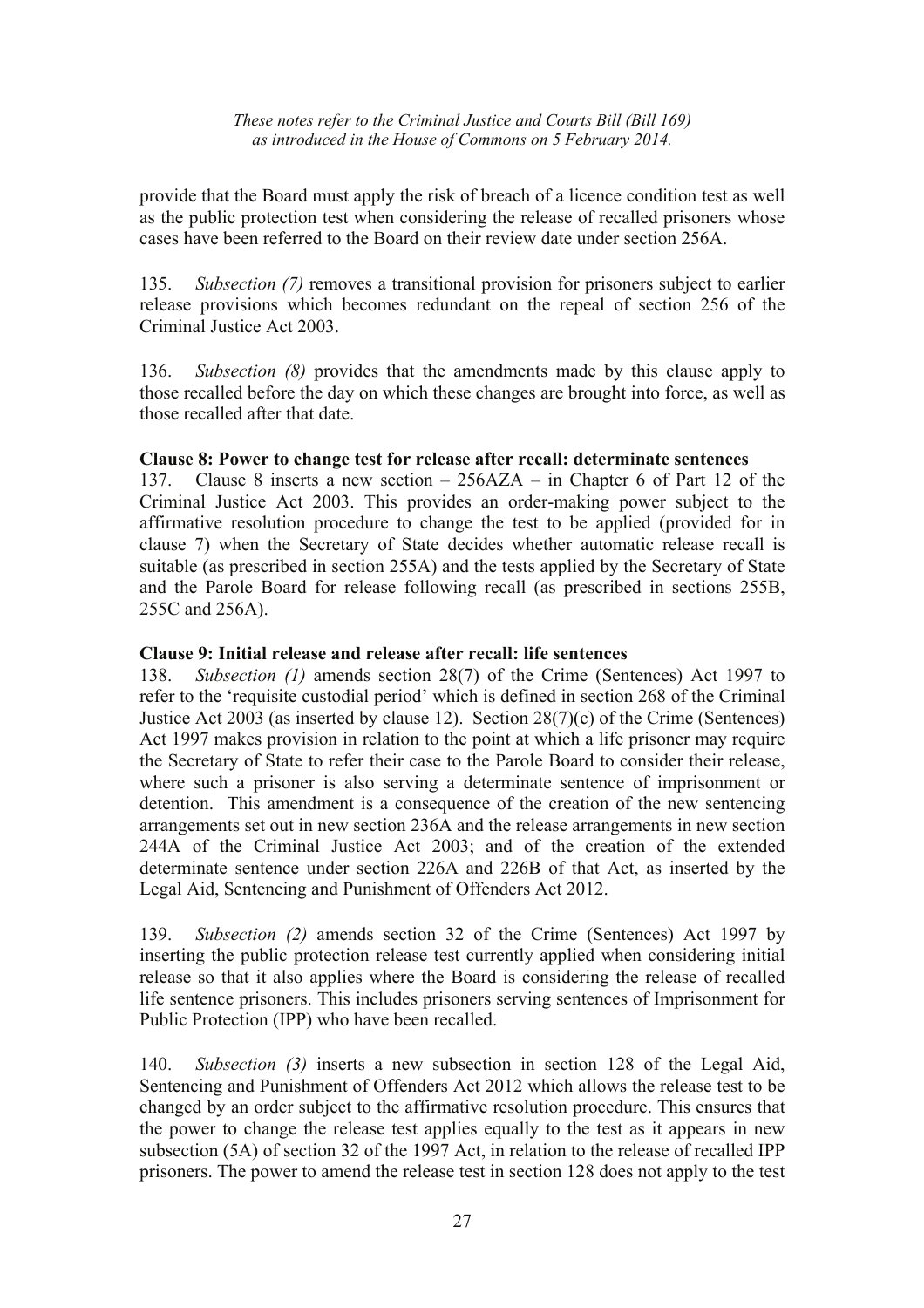in respect of those serving life sentences, which cannot be amended by order.

141. *Subsections (4) and (5)* provide that the amendments made by this clause apply to those sentenced or recalled before the day on which these changes are brought into force, as well as those sentenced or recalled after that date.

## **Clause 10: Offence of remaining unlawfully at large after recall**

142. Clause 10 creates a new offence of remaining unlawfully at large following a recall to custody.

143. *Subsection (1)* inserts a new section 32ZA into the Crime (Sentences) Act 1997 to provide for it to be a criminal offence for recalled indeterminate sentenced prisoners to remain unlawfully at large. The offence is committed once the offender has been notified of the recall and fails to take all necessary steps to return to prison unless they have a reasonable excuse. Subsection (2) of section 32ZA provides that an offender is treated as being notified of recall if written notification has been delivered to a specified address and the period specified in the notice has expired. Subsection (3) of section 32ZA defines appropriate address as either an address at which the offender is permitted to stay or an address which is nominated under their licence. Subsection (4) of section 32ZA provides that a offender is also treated as being notified of their recall if their licence requires them to keep in contact with probation in accordance with instructions given by probation officers, they have failed to comply with an instruction and they have not complied with an instruction for at least 6 months.

144. Subsection (5) of section 32ZA provides that the offence of being unlawfully at large is 'triable either way' and can be tried in either the magistrates' court or the Crown Court. The maximum penalty of 6 months which can be imposed by a magistrates' court will become 12 months when section 154(1) of the Criminal Justice Act 2003 is commenced (subsection (6) of section 32ZA). Section 85 of the Legal Aid, Sentencing and Punishment of Offenders Act 2012, when brought into force, will remove the limit on the fine that can be imposed in the magistrates' court for this offence; however until that point any fine imposed by the magistrates' court shall not exceed the statutory maximum (subsection (7) of section 32ZA).

145. *Subsection (2)* inserts a new section 255ZA into the Criminal Justice Act 2003 to provide for it to be a criminal offence for recalled determinate sentence prisoners to remain unlawfully at large and provides the same provisions as outlined in paragraphs 146 and 147 above.

146. *Subsection (3)* provides that the offence of remaining unlawfully at large after recall will apply to all those who are already unlawfully at large after the revocation of their licences. Therefore, on commencement, offenders who are already unlawfully at large will be committing this offence once they have been notified of the recall, the time in the notification expires and the offender has not, without reasonable excuse,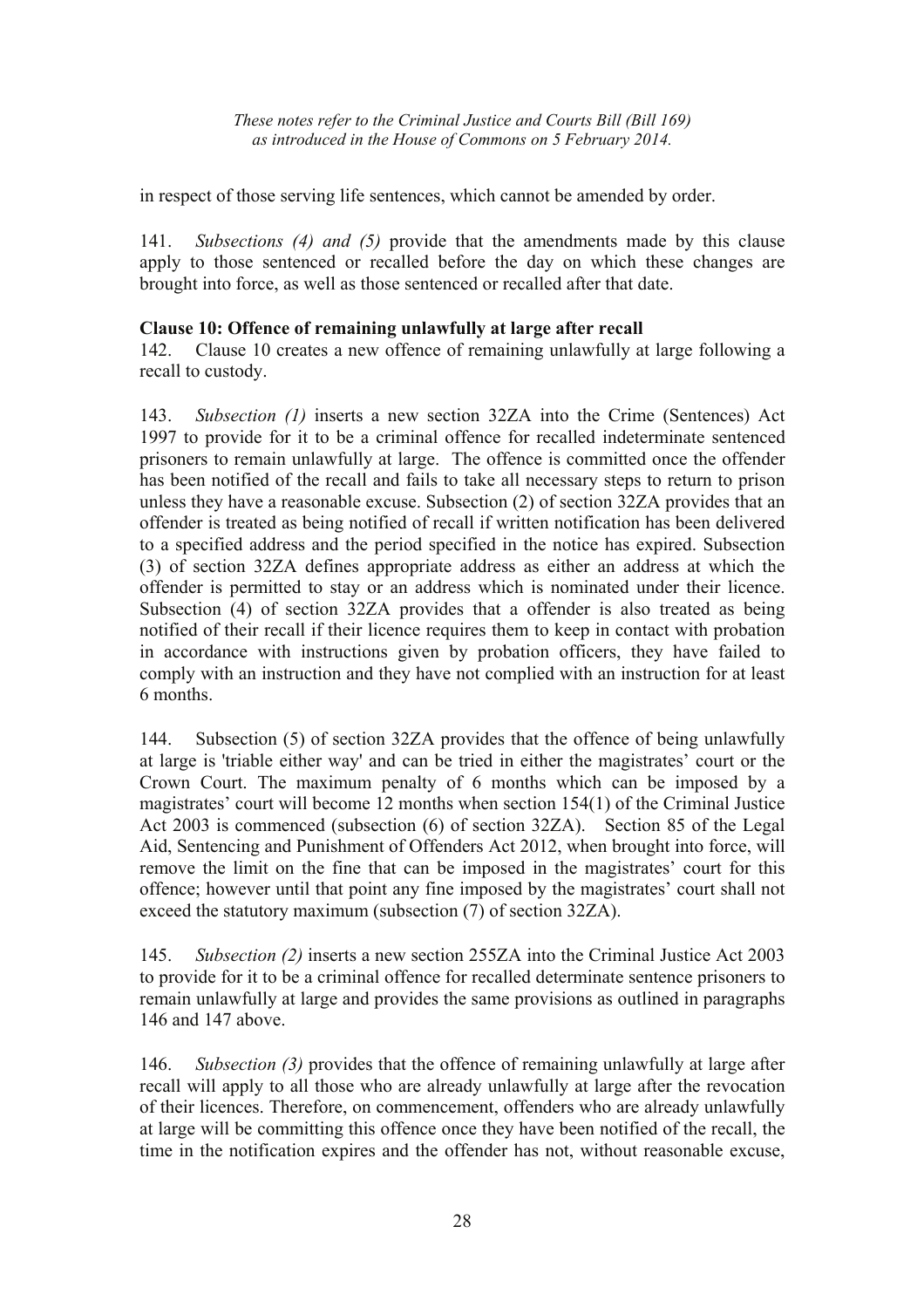taken all necessary steps to return to prison.

#### **Clause 11: Offence of remaining unlawfully at large after temporary release**

147. Clause 11 provides for an increase in the maximum sentence for the offence of remaining unlawfully at large after a period of temporary release on licence and makes it an offence which can be tried in either the magistrates' court or Crown Court (an "either way" offence).

148. The clause amends section 1 of the Prisoners (Return to Custody) Act 1995. *Subsection (2)* changes the maximum penalties that can be imposed by (a) the Crown Court and (b) the magistrates' court to 2 years and 12 months respectively.

149. *Subsection (3)* provides that until section 154(1) of the Criminal Justice Act 2003 is commenced the maximum penalty which can be imposed by a magistrates' court is 6 months.

150. It also provides that until section 85 of the Legal Aid, Sentencing and Punishment of Offenders Act 2012 is commenced the maximum fine which can be imposed by a magistrates' court is a fine not exceeding the statutory maximum (currently £5,000).

151. *Subsection (4)* provides that the increased maximum penalties will not apply to those whose period of temporary release on licence had expired, or order of recall was made, before commencement.

## **Clause 12: Definition of 'requisite custodial period**

152. Clause 12 inserts a definition of 'requisite custodial period' into the interpretation provision in Chapter 6 of Part 12 of the Criminal Justice Act 2003. "Requisite custodial period" has different meanings for different sentences – see sections 243A, 244, 244A (inserted by Schedule 1 to the Bill), 246A and 247 (as amended by this clause) The definition is relevant for the purposes of section 246 of that Act (power to release prisoners on licence before required to do so); sections 255B, 255C and 256A (as amended by clause 6) (provision in relation to the release following recall of determinate sentence prisoners); and section 28 of the Crime (Sentences) Act 1997 (as amended by clause 9) (initial release and release after recall: life sentences).

153. *Subsection (2)* makes amendments to section 247 of the Criminal Justice Act 2003 to introduce, for the purposes of section 260 of that Act, a definition of the 'requisite custodial period' in respect of an offender serving one sentence or two or more concurrent or consecutive sentences. The requisite custodial period for this type of extended sentence is one half of the custodial term imposed by the court where one sentence is being served and, for those serving multiple sentences, it is the period determined by sections 263(2) and 264(2) which deal with calculating relevant dates for concurrent and consecutive sentences.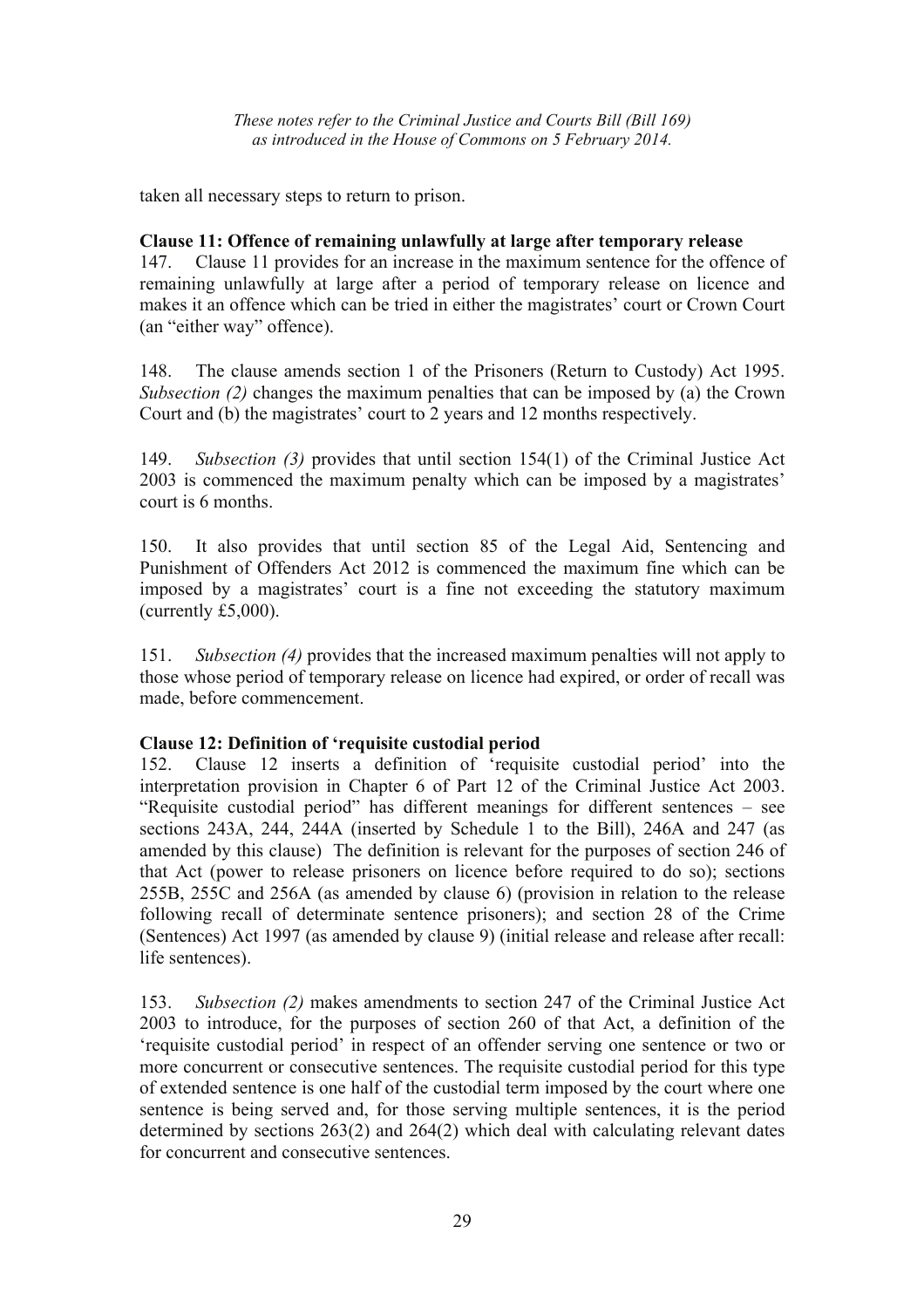154. *Subsection (3)* inserts a definition of 'requisite custodial period' into section 268 of the Criminal Justice Act 2003. For the purposes of a standard determinate sentence (covered by section 243A and 244), the 'requisite custodial period' ends at the half-way point; for the purposes of an extended determinate sentence (imposed under section 226A or 226B) it ends at the two-thirds point of the custodial term, or the half-way point of the custodial term for extended sentences imposed under the previous regime (under section 227 or 228); for the purposes of the new sentencing arrangements under new section 236A (inserted by Schedule 1 to the Bill), it ends at the half-way point of the custodial term.

## **Clause 13: Minor amendments and transitional cases**

155. Clause 15 makes minor consequential amendments and provision to deal with transitional cases stemming from the changes made by the Legal Aid, Sentencing and Punishment of Offenders Act 2012.

#### *Cautions*

#### **Clause 14: Restrictions on use of cautions**

156. Currently, a simple caution provides a means for a constable to deal with a person aged 18 or over who has admitted committing a criminal offence in England and Wales and agrees to be given a caution. It does not involve any court or tribunal process or the imposition of any condition or sanction. The current provisions for adult simple cautions are set out in non-statutory guidance issued by the Secretary of State for Justice.

157. Clause 14 places restrictions on the circumstances in which cautions may be used. The restrictions are greater the more serious the offence. *Subsection (1)* provides that the section applies where the person is aged 18 or over, has committed an offence in England and Wales and admits to committing the offence.

158. *Subsection (2)* provides that a constable may not give a caution for an offence triable only on indictment ("indictable only offence") unless there are exceptional circumstances and the Director of Public Prosecutions consents.

159. *Subsection (3)* provides that a constable may not give a caution for an offence that is triable either way and which is specified in an order (subject to the negative resolution procedure) made by the Secretary of State ("specified either way offence") unless there are exceptional circumstances.

160. *Subsection (4)* provides that a constable may not give a caution for a summary or a non specified either-way offence (those offences not already restricted by *subsections (2) and (3)*) if the person has, in the two years before the commission of the current offence, received a caution (including a youth caution and youth conditional caution under the Crime and Disorder Act 1998 as well as an adult conditional caution) or conviction for a similar offence unless there are exceptional circumstances. The Secretary of State has the power to amend by order (subject to the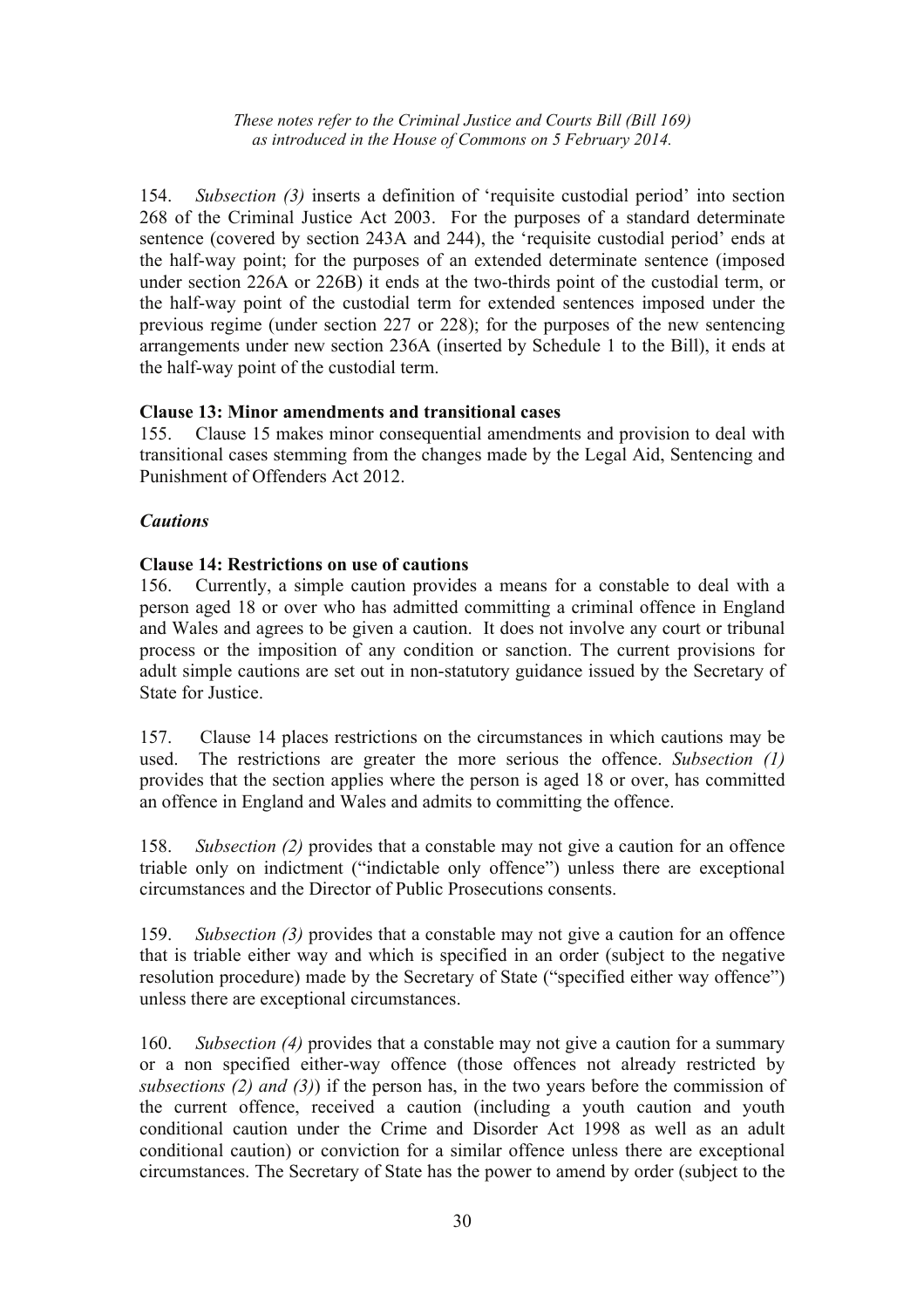affirmative procedure), the period of two years between the current offence and previous similar offence (*subsection (7)*).

161. Whether there are exceptional circumstances and whether a previous offence is similar to the current offence are not to be determined by a police officer below a rank specified by the Secretary of State by order (*subsection (5)*). A determination must be made in accordance with guidance issued by the Secretary of State (*subsection (6)*).

162. *Subsection (10)* provides that the restrictions on giving a caution under this section apply to an offence irrespective of whether it was committed before or after this section comes into force.

## **Clause 15: Orders under section 14**

163. Clause 15 sets out the different parliamentary procedures for the orders that the Secretary of State may make under clause 14 and provides that an order must be made by statutory instrument.

#### *Offence of possession of extreme pornographic images*

#### **Clause 16: Possession of pornographic images of rape and assault by penetration**

164. This clause amends the extreme pornography offence at section 63 of the Criminal Justice and Immigration Act 2008 ("the 2008 Act") to cover the possession of extreme pornographic images that depict non-consensual sexual penetration. These amendments will form part of the law of England and Wales and Northern Ireland (like section 63 of the 2008 Act) but change the law only for England and Wales.

165. The clause inserts a new subsection (7A) into section 63 of the 2008 Act which contains two additional categories of prohibited material: an image which portrays, in an explicit and realistic way - a) an act which involves the non-consensual penetration of a person's vagina, anus or mouth by another with the other person's penis, and (b) an act which involves the non-consensual sexual penetration of a person's vagina or anus by another with a part of the other person's body or anything else.

166. *Subsection (3)* applies a defence to possession of an image that portrays an act within subsection (7A), alongside existing defences to the section 63 offence, to a person who is a participant in the image, as well as the possessor, where he or she can prove that, despite any appearance to the contrary, consent was given (freely and by someone who had capacity).

167. *Subsection (4)* provides that a person found guilty of an offence of possessing images coming within the ambit of new subsection (7A) will be liable to a maximum sentence of imprisonment of three years, or a fine, or both*.*

168. *Subsection (5)* amends Schedule 14 to the 2008 Act to incorporate the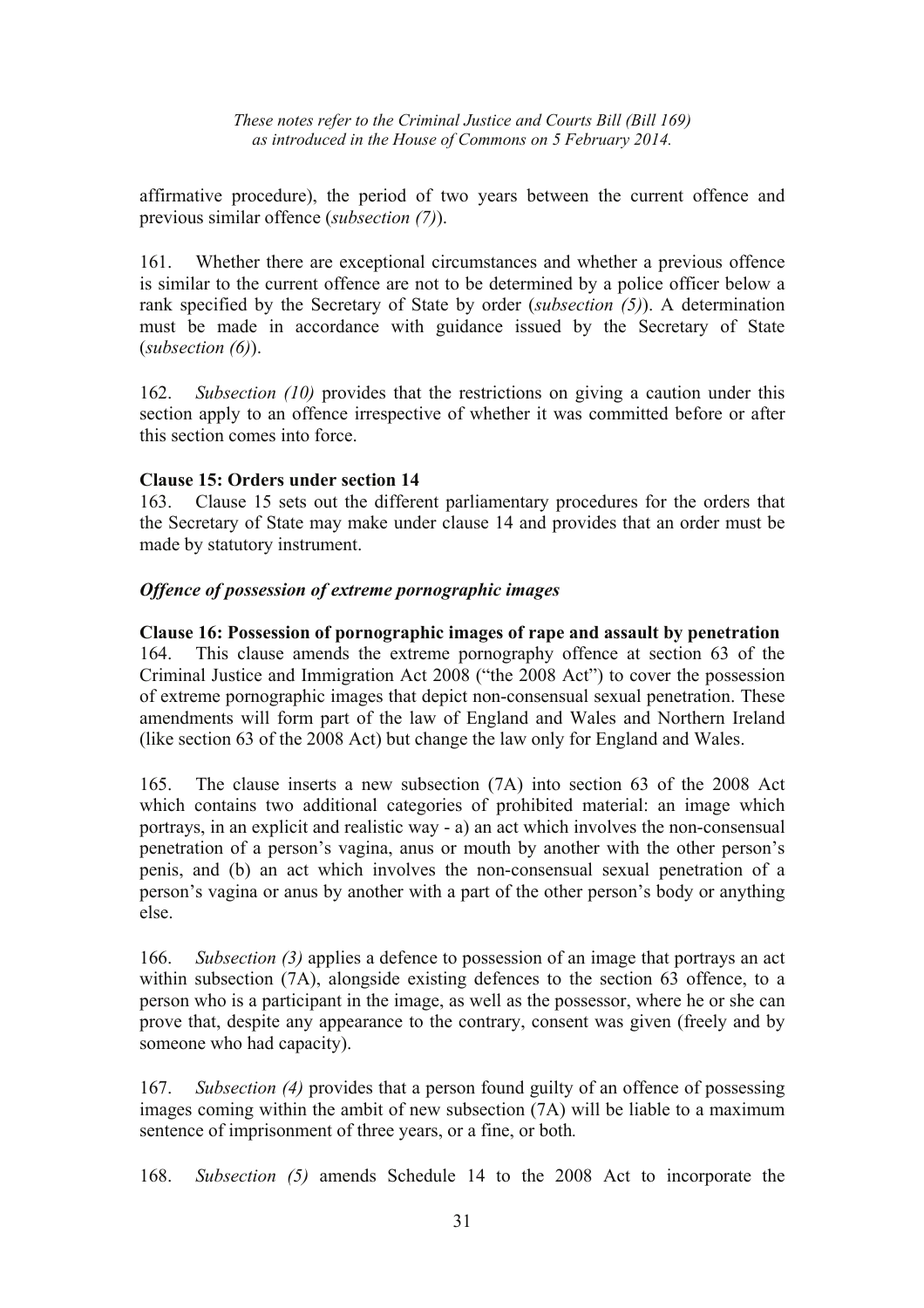extended definition of an extreme pornographic image in England and Wales. Schedule 14's purpose is to ensure compliance with the UK's obligations under the EU E-Commerce Directive. Paragraph 1 of the Schedule extends liability for the section 63 offence to internet service providers established in England and Wales or Northern Ireland who possess an extreme pornographic image in an EEA state other than the UK. This is subject to the exemptions in paragraphs 3 to 5 of the Schedule for where they are acting as mere conduits for the material or are caching or hosting it. For internet service providers established in England and Wales who possess an image in an EEA state other than the UK the extended definition of an extreme pornographic image will apply in determining whether they have committed an offence.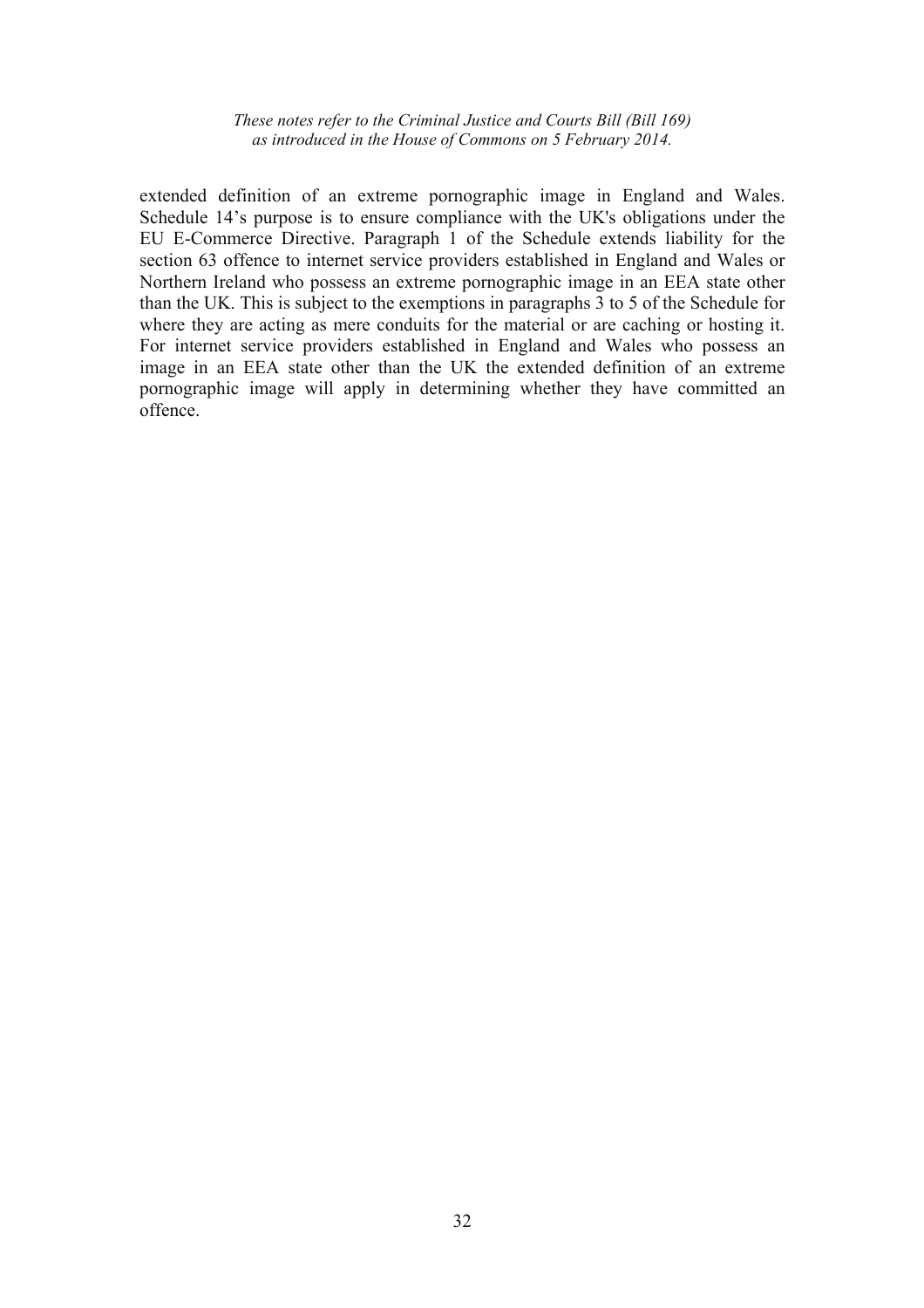# **PART 2 – YOUNG OFFENDERS**

## *Detention of Young Offenders*

#### **Clause 17: Secure colleges and other places for detention of young offenders**

169. *Subsection (1)* substitutes section 43 of the Prison Act 1952 (young offender institutions etc.). Currently section 43 gives the Secretary of State a power to provide young offender institutions, remand centres and secure training centres. New section 43 additionally gives the Secretary of State powers to provide secure colleges (a new form of youth detention accommodation) in England (see section 43(1)(c)).

170. Section 43 currently also provides that certain provisions of the Prison Act 1952 do not apply in relation to young offender institutions and secure training centres, and provides that certain provisions of that Act do apply in relation to those institutions (with or without modifications). Subsections (4) to (8) of section 43 largely replicate existing provision about the application of other provisions of the Prison Act 1952 in relation to young offender institutions and secure training centres, but this provision is expressed in clearer language. These subsections also make provision about the application of provisions of that Act in relation to secure colleges.

171. The provisions give the Secretary of State the power, in relation to secure colleges, to (among other things) purchase land, remove prisoners for judicial and other reasons and to make regulations for the measuring, photographing and drug/alcohol testing of prisoners.

172. *Subsection (2)* provides that rules modifying provisions of the Prison Act 1952 as they apply in relation to young offender institutions, secure training centres and secure colleges are subject to annulment by Parliament.

## **Schedule 3: Secure colleges etc: further amendments**

173. Schedule 3 contains further amendments of legislation relating to secure colleges and other places for the detention of young offenders.

## **Clause 18: Contracting out secure colleges**

174. Clause 18 introduces Schedule 4, which makes provision about contracting out the provision and running of secure colleges, about certification of secure college custody officers and about contracting out functions at directly managed secure colleges.

## **Schedule 4: Contracting out secure colleges**

## *Part 1 Contracting out provision and running of secure colleges*

175. *Paragraph 1* gives the Secretary of State a power to enter into a contract with another person for the other person to provide a secure college (or part of one) or run a secure college (or part of one), or both. Express provision is made allowing such a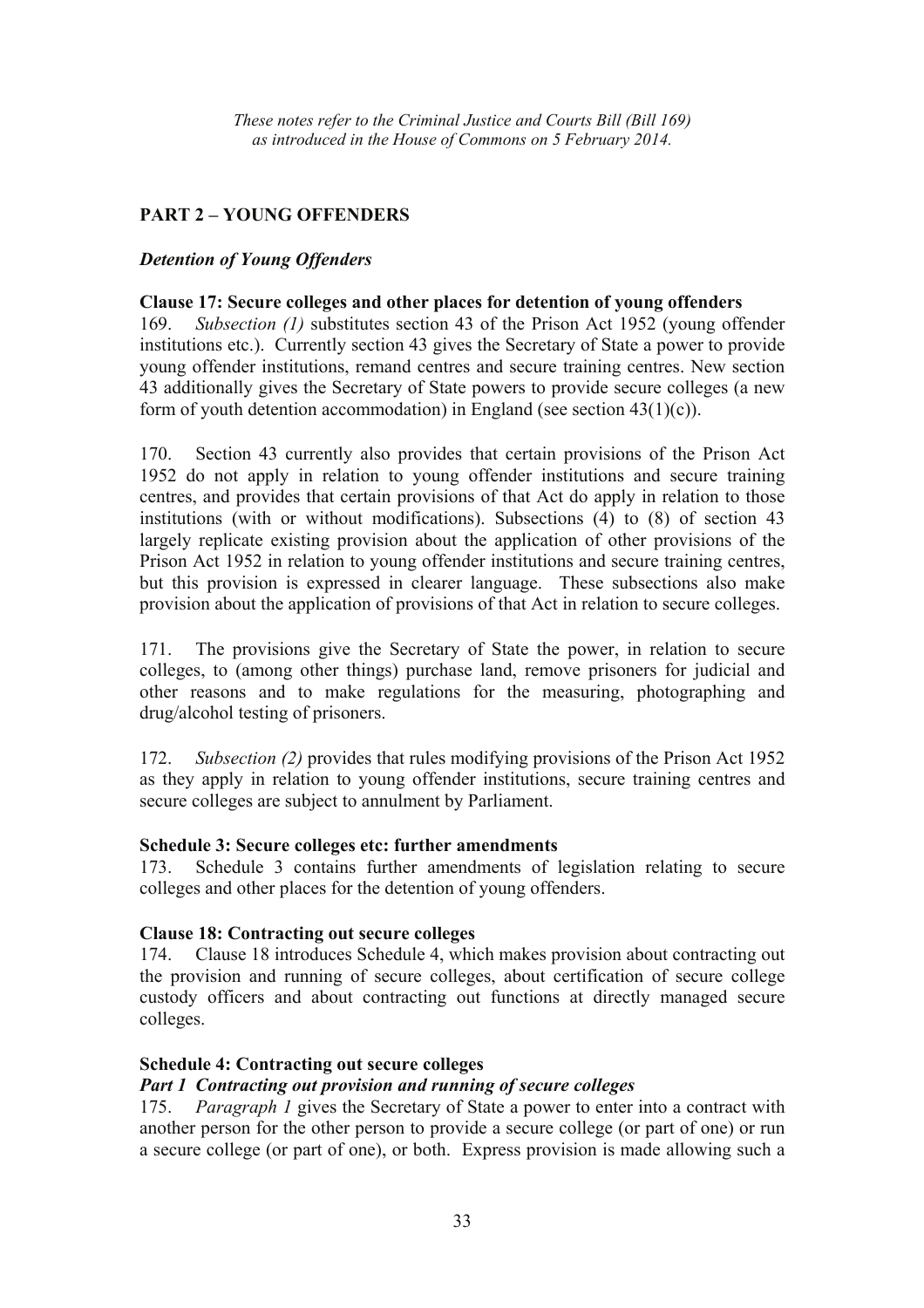contract to provide for the running of the college to be sub-contracted.

176. *Paragraph 2* limits the power in paragraph 1 by providing that a contractedout secure college must be run in accordance with this Schedule, the Prison Act 1952 as it applies to contracted-out secure colleges, and secure college rules (that is, rules made under section 47 of the Prison Act, as amended by Schedule 4 to the Bill).

177. *Paragraph 3* exempts land leased by the Secretary of State for the purposes of a secure college from the operation of certain specified landlord and tenant and property legislation.

178. *Paragraph 4* provides that a contracted-out secure college is to have a principal, imposes requirements as to the appointment of the principal and makes provision about the principal's functions.

179. *Paragraph 5* provides that a contracted-out secure college is to have a monitor, whose reviewing, investigatory and reporting functions are set out in subparagraph (3). The contractor (and any sub-contractors) are under a duty to take all reasonable steps to facilitate the carrying out of the monitor's functions.

180. *Paragraph 6* provides that the constabulary powers of prison officers do not apply in relation to officers of a contracted-out secure college. *Paragraph 7* sets out who may be an officer of a contracted-out secure college who performs custodial duties. The officers' duties and powers are set out in *paragraphs 8 to 11*. In particular, an officer has duties to prevent escape, to prevent the commission of unlawful acts, to ensure good order and discipline and to attend to the well-being of a person detained in a secure college. An officer has powers of search, and may use force if authorised to do so by secure college rules.

181. *Paragraph 12* makes provision in relation to intervention by the Secretary of State. The Secretary of State may, where it appears to him that the principal of a contracted-out secure college has lost effective control of the college, and the intervention is necessary to preserve a person's safety or prevent serious damage to property, replace the principal with a Crown servant whom the Secretary of State has appointed. During the period of intervention that person is to carry out the functions of the principal and the monitor. *Paragraph 12(4) and (5)* make provision about notification at the end of a period of intervention.

182. *Paragraph 13* creates an offence of resistance or obstruction of a secure college custody officer. *Paragraph 14* creates an offence of assaulting a secure college custody officer.

183. *Paragraph 15* creates an offence of wrongful disclosure, by a person who is or has been employed at a contracted-out secure college, of information relating to persons in youth detention accommodation.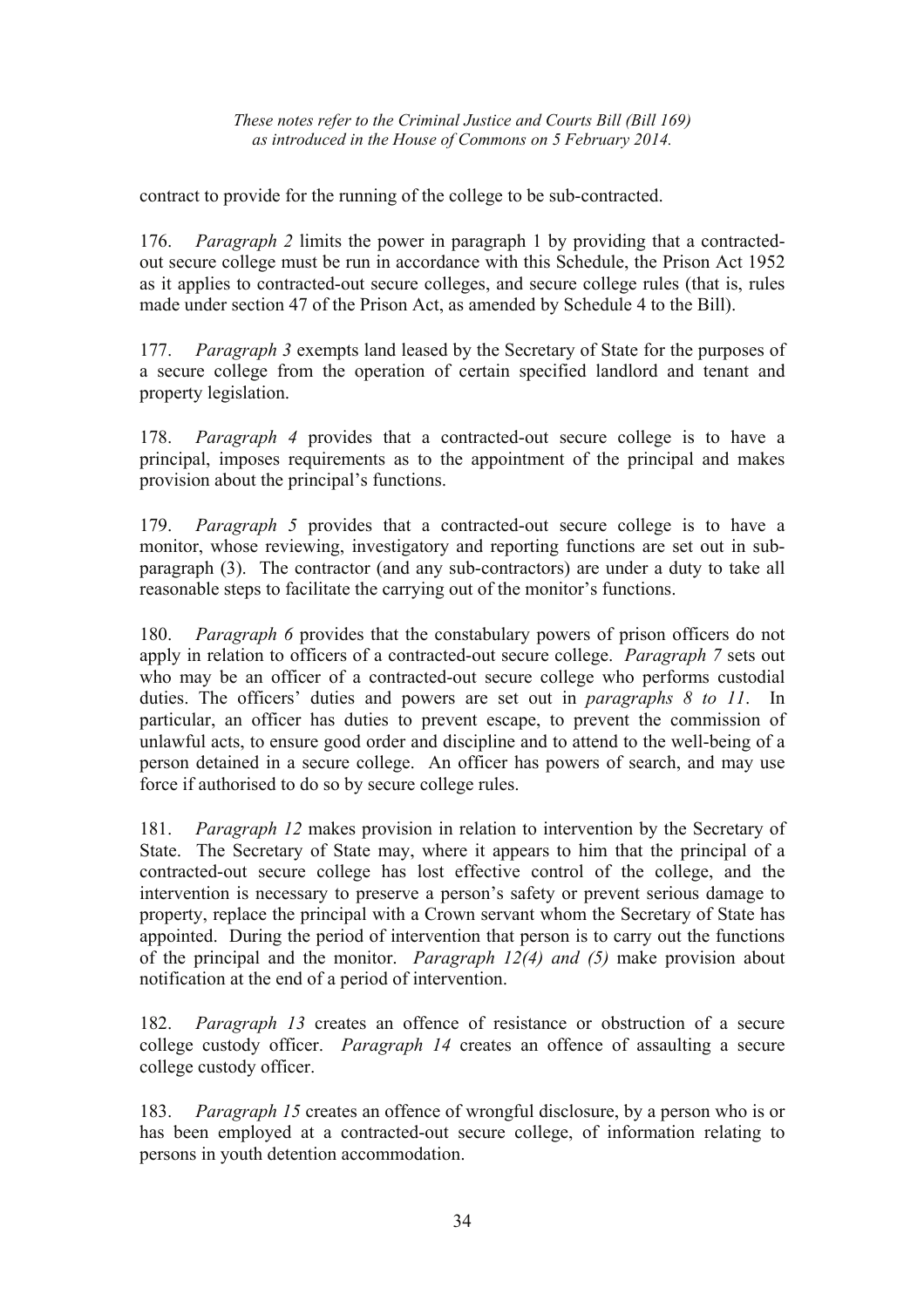## *Part 2 Certification of secure college custody officers*

184. Part 2 makes provision in relation to the eligibility of a person to be certified by the Secretary of State as a secure college custody officer, and the procedure for becoming so certified.

185. In particular, *paragraph 17* sets out the criteria of which the Secretary of State must be satisfied before he certifies a person as a secure college custody officer. *Paragraphs 18 and 19* make provision in relation to the suspension and revocation respectively of certificates.

## *Part 3 Contracting out functions at directly managed secure colleges*

186. *Paragraph 20* gives the Secretary of State a power to enter into a contract with another person for secure college custody officers provided by that person to carry out functions at a directly managed secure college. *Paragraph 21* applies paragraphs 8 to 11 in relation to such officers.

187. *Paragraphs 23 and 24* create offences of obstruction and assault of such officers, and are substantively the same as the offences in paragraphs 13 and 14.

188. *Paragraph 25* creates an offence of wrongful disclosure by such an officer, and is substantively the same as the offence in paragraph 15.

#### **Clause 19: Powers of Youth Justice Board in relation to provision of accommodation**

189. Clause 19 amends section 41(5) of the Crime and Disorder Act 1998 (which sets out powers of the Youth Justice Board for England and Wales ('the YJB')), to provide that the YJB may enter into agreements for the provision of accommodation in relation to young offenders subject to a sentence of detention for public protection (under section 226 of the Criminal Justice Act 2003), an extended determinate sentence of detention (under section 226B of that Act), an extended sentence of detention for public protection (under section 228 of that Act), and the Armed Forces Act 2006 equivalents.

## *Other matters*

#### **Clause 20: Youth cautions and conditional cautions: involvement of appropriate adults**

190. Clause 20 amends the Crime and Disorder Act 1998 so that any youth caution or youth conditional caution given to a young person aged 17 must be given in the presence of an appropriate adult. That is already a requirement where a caution or conditional caution is given to a child or young person aged under 17.

## **Clause 21: Referral orders: alternatives to revocation for breach**

191. Clause 21 amends Schedule 1 to the Powers of Criminal Courts (Sentencing) Act 2000 (PCC(S)A 2000) to provide for alternatives to revocation of a referral order where the court finds that the terms of the youth offender contract under s.23 have not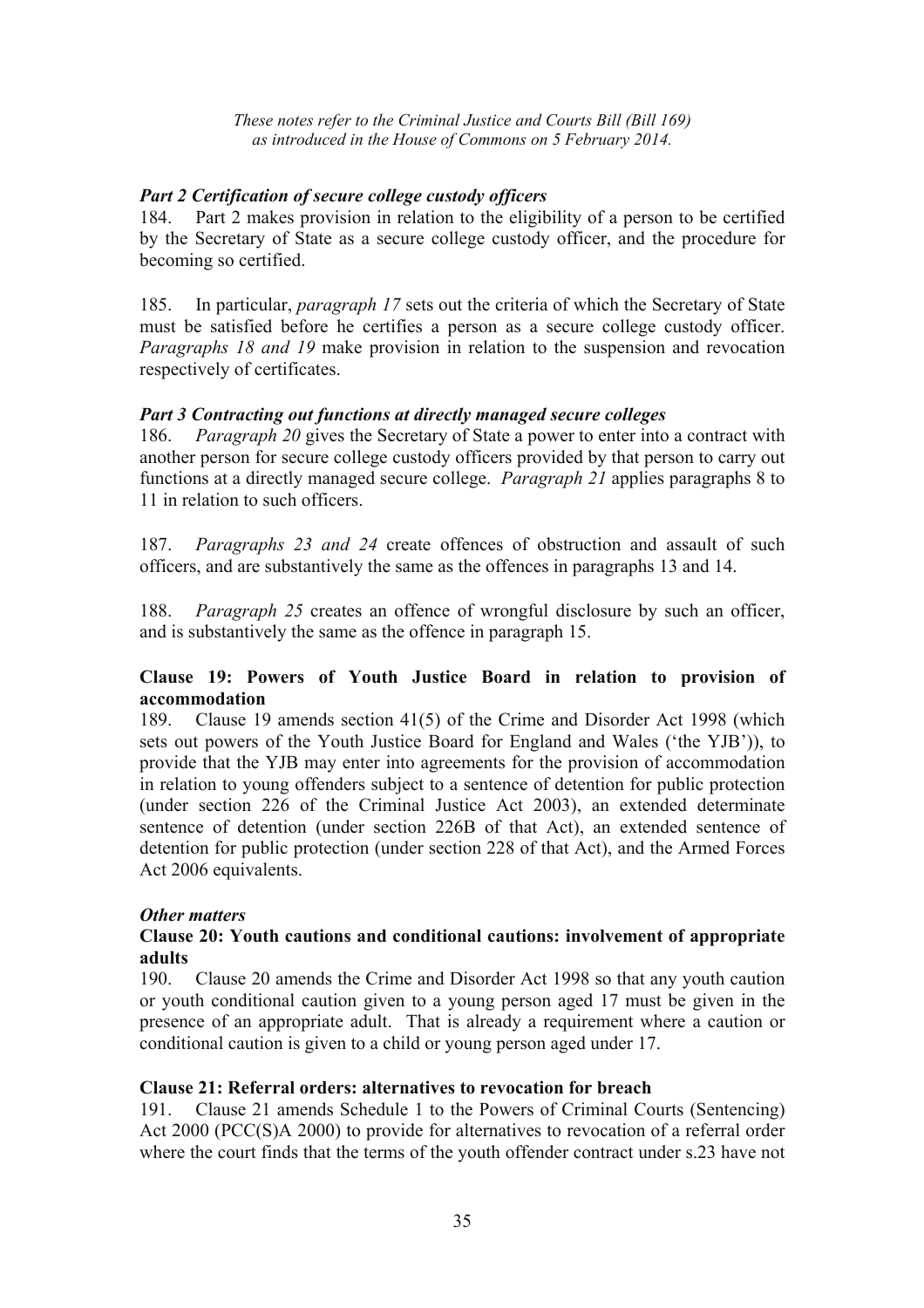been complied with).

192. *Subsection (1)* inserts a new paragraph 6A into Schedule 1 to the PCC(S)A 2000 to allow a court, where a breach of a referral order has been found, to impose a fine up to a maximum of £2500 on an offender or extend the youth offender contract up to a maximum overall length of 12 months. The power for the court to extend the youth offender contract is not available when the referral order has already expired (new paragraph 6A(4)). The offender must be present in order for the court to impose a penalty under this section (new paragraph  $6A(5)$ ).

193. New paragraph 6A(6) provides for the enforcement of any fine given by the court under new paragraph 6A(2)(a).

194. The powers of the court to impose a fine or extend the period for which the youth offender contract takes effect in circumstances where the terms of the contract have been breached will apply where:

- − the offender has been referred back to the court for failure to attend the progress meeting (under section 26(5) of PCC(S)A 2000).
- − the offender is referred back to court for failure to attend any part of a panel meeting (under section 22(2)(b) of PCC(S)A 2000).
- − the panel determine at the final meeting that the offender's compliance with the terms of the contract has not been such as to justify the conclusion that the offender has satisfactorily completed the contract (under section 27(4) of PCC(S)A 2000).

195. *Subsection (3)* amends the heading of the relevant part of Schedule 1 to make it clear that this paragraph sets out what procedures apply where a court does not revoke a referral order.

196. *Subsection (4)* amends section 160(3) of the PCC(S)A 2000 to provide that any rules made under new paragraph 6A(7) of Schedule 1 are subject to the affirmative resolution procedure.

197. *Subsection (5)* provides that the amendments made by clause 23 apply only in relation to a person who fails to comply with a youth offender contract after this clause has come into force.

#### **Clause 22: Referral orders: extension on further conviction**

198. Clause 22 amends provisions in Part II of Schedule 1 to the PCC(S)A 2000 which provide for extension of a referral order where the offender has committed further offences.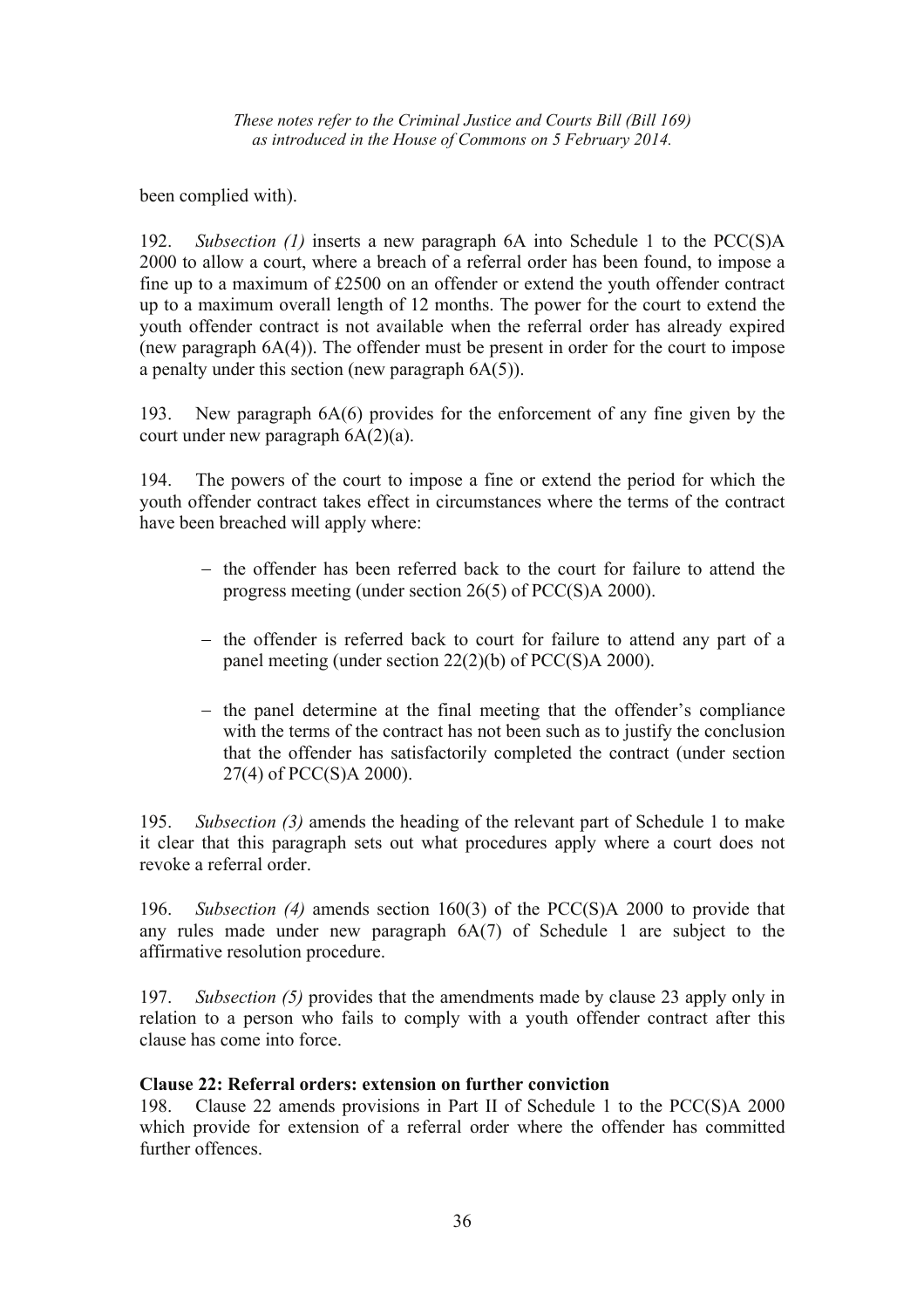199. *Subsection (1)* replaces paragraphs 10 to 12 with a new paragraph 10 that provides for a court to extend any existing referral order on further conviction for a period of up to 12 months, where the child or young person has been convicted of additional offences.

200. *Subsection (2)* amends paragraph 13 of Schedule 1 to the PCC(S)A 2000 as a result of the amendments made by subsection (1). It removes references to paragraphs 11 and 12 in consequence of subsection (1) and, where appropriate, inserts a reference to new paragraph 10.

201. *Subsection (3)* amends paragraphs 5(3), 9 and 14(1)(a) of Schedule 1, as well as the heading before paragraph 13 of that Schedule, also as a result of the amendments made by subsection (1).

202. *Subsection (4)* provides that the amendments made by this clause will apply where the court sentences for offences committed before and after these provisions are commenced.

## **Clause 23: Referral orders: revocation on further convictions**

- 203. Clause 25 amends provisions in paragraph 14 of Schedule 1 to the (PCC(S)A 2000) which set out circumstances in which the court must revoke an existing referral order or orders in circumstances where the offender is convicted of further offences.
- 204. *Subsection (2)* substitutes a new paragraph 14(2) of Schedule 1 to the PCC(S)A 2000, to replace the current duty on the court to revoke one or more extant referral orders (and any related orders) with a power to revoke an order if it appears to be in the interests of justice to do so. It also amends paragraph 14(1) to include a conditional discharge as an order exempt from the current duty on the court (and the proposed discretionary power of the court) to revoke any existing orders in the event that the offender is convicted of further offences.
- 205. *Subsection (3)* amends section 18 of the PCC(S)A 2000 so that where a court makes a referral order in respect of an offender who is already subject to a referral order the court may direct that the new youth offender contract should not take effect until the earlier order has been revoked or completed.
- 206. *Subsection (4)* provides that these amendments will apply on commencement to an offence committed either before or after that date for which the court is dealing with the offender.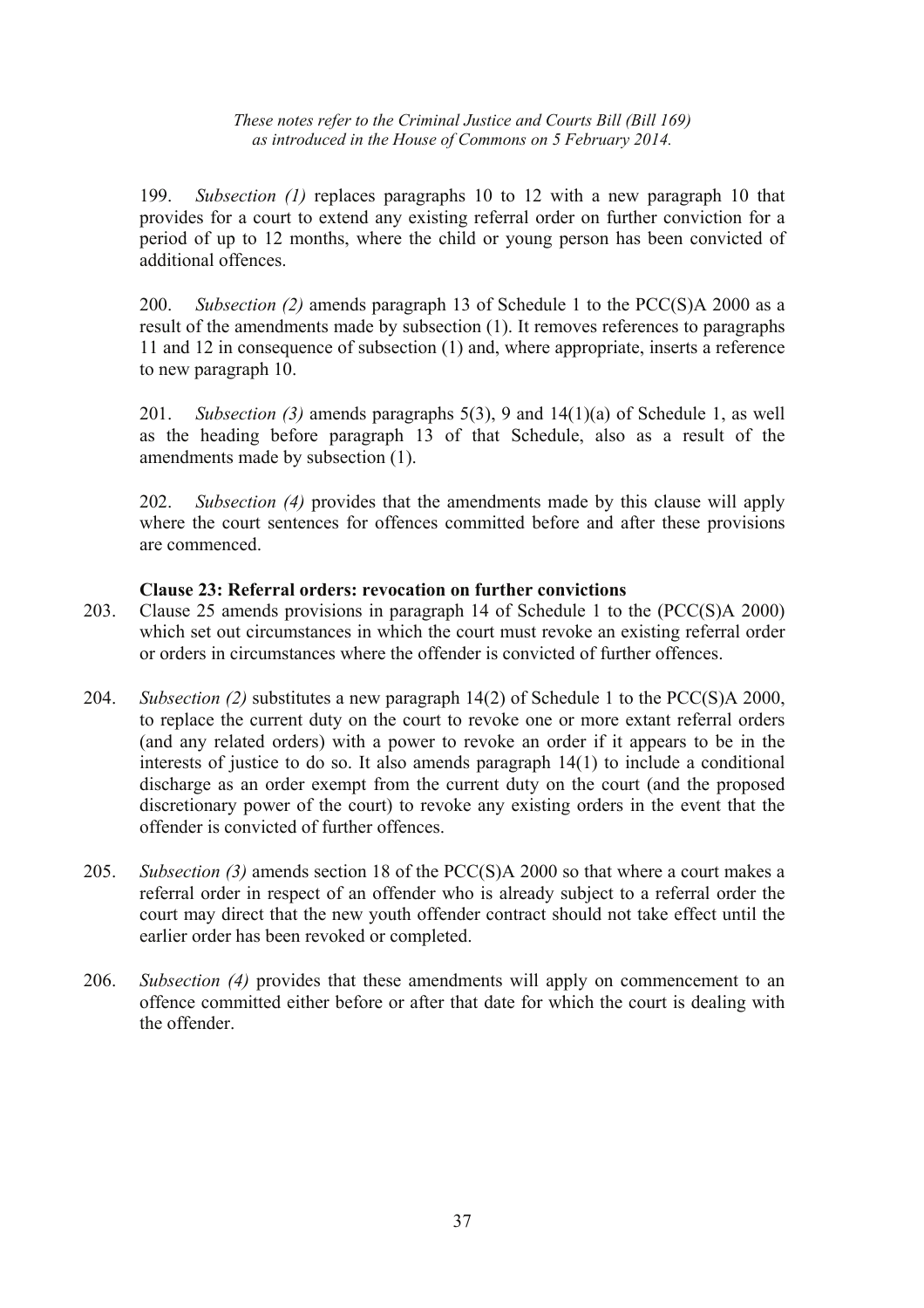## **PART 3 – COURTS AND TRIBUNALS**

#### *Trial by single justice on the papers*

#### **Clause 24: Instituting proceedings by written charge**

207. Clause 24 amends section 29 of the Criminal Justice Act 2003. At present, section 29 provides for criminal proceedings to be commenced by way of "written charge and requisition". This clause amends that section so that criminal proceedings can also be initiated by way of written charge and single justice notice procedure. A single justice notice procedure is a document that requires the person to respond to it stating whether they plead guilty or not guilty to the charge, and if they plead guilty whether they are content for the case to be dealt with by the single justice procedure. This new single justice procedure is contained in new section 16A to 16E of the Magistrates' Courts Act 1980, inserted by clause 26. The single justice procedure provides that cases may be dealt with by a single magistrate, and there is no obligation to hold a trial in open court. The defendant would therefore not have to attend court. This only applies to summary only, non-imprisonable offences (cases such as TV licence evasion, speeding and rail fare evasion).

208. Initiation by way of written charge and single justice notice procedure must be by a "relevant prosecutor". "Relevant prosecutors" (previously public prosecutors) are those named in section 29 or those named by order of the Secretary of State (including those named in existing orders). *Subsections (9) and (10)* of clause 24 make provision relating to the order-making power that is contained in section 29(5)(h) of the 2003 Act. *Subsection (9)* provides that an order specifying a person as a relevant prosecutor must also specify whether they are authorised to issue both written charge and requisitions and single justice procedure notices, or only written charge and single justice procedure notices. *Subsection (10)* makes transitional provision to ensure that persons who had been previously specified using the power as "public prosecutors" will continue to have the power to issue requisitions, and will also have the power to issue single justice procedure notices.

## **Clause 25: Instituting proceedings: further provision**

209. Clause 25 amends Section 30 of the Criminal Justice Act 2003 to ensure that Criminal Procedure Rules can make provision relating to the single justice procedure notice where it can already make provision relating to requisitions.

210. *Subsection (4)(b)* inserts a new section 30(5)(c) into the 2003 Act. This provides that references to "a summons" under section 1 of the Magistrates' Courts Act 1980 are to be read as including a reference to the single justice procedure notice so that legislation applying to "summons" will apply equally to the single justice procedure notice.

#### **Clause 26: Trial by single justice on the papers**

211. Clause 26 provides a single magistrate with the powers to deal with summary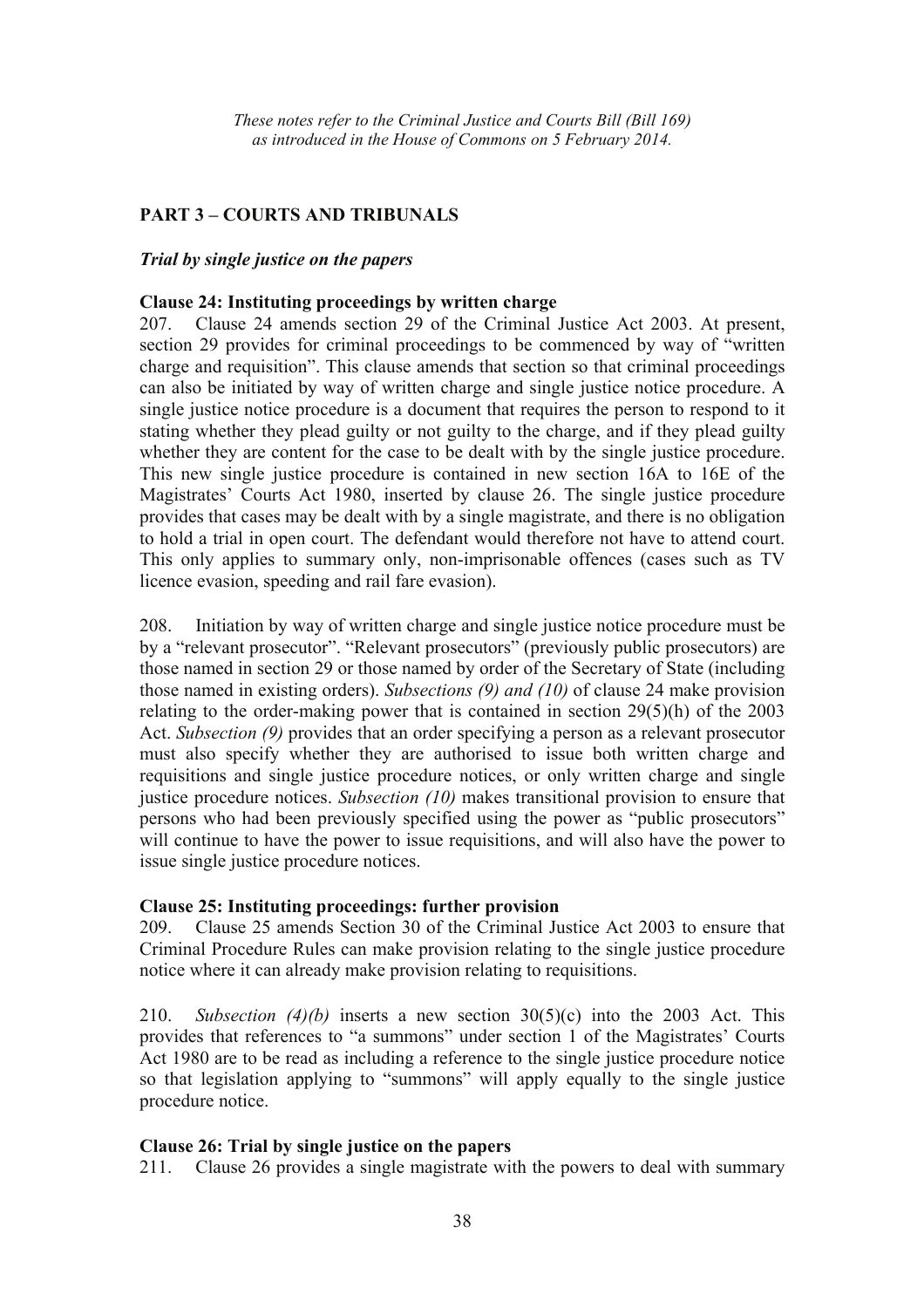only, non-imprisonable offences where the defendant is an adult and certain procedural requirements have been complied with. These procedural requirements are that the accused has been served with a written charge and single justice procedure notice and any other documents that are prescribed by the Criminal Procedure Rules, and that the accused has not entered a plea of not guilty or specifically requested an oral hearing before a magistrates' court in response to the single justice procedure notice. Where these criteria are met, the case can be dealt with in the absence of the parties and with no obligation to sit in open court, providing greater flexibility as to the date and time when these cases can be heard.

212. *Subsection (2)* disapplies certain sections of the Magistrates' Courts Act 1980. These sections are superseded by the single justice procedure, but will apply to a case if the procedure ceases to apply.

213. *Subsection (3)* introduces new sections 16A to 16F into the Magistrates' Courts Act. These new sections make provision for a single justice to exercise the jurisdiction of a magistrates' court in certain cases, although they do not require that a single justice decide such cases.

214. New section 16A sets out when and how a case may be tried under the single justice procedure.

215. Subsection (1) of new section 16A provides for the circumstances in which a single justice may try a written charge in accordance with this procedure. The conditions are that the offence charged is a summary only offence that cannot be punishable by imprisonment and that the accused is at least 18 years old on the date they are charged. The single magistrate must also be satisfied the relevant documents (see subsection (2)) have been served on the accused at the same time and that the accused has not indicated either that he or she pleads not guilty or that the accused does not want to be tried under this procedure.

216. Subsections (3) to (10) describe how the new procedure will operate. They enable a single justice to constitute a magistrates' court, and to try the case solely on the papers.

217. Subsection (3) of new section 16A specifies that a decision under this procedure must be made in reliance only on the documents sent to the accused, along with any written submission provided by the accused that aims to mitigate the sentence imposed. Subsection (4) makes clear that the court does not have to consider a written submission served on the wrong court designated officer or where the submission is received late

218. Subsection (5) of new section 16A provides that a single justice acting under this section does not have to sit in open court.

219. Subsection (6) of new section 16A allows the court to try the charge in the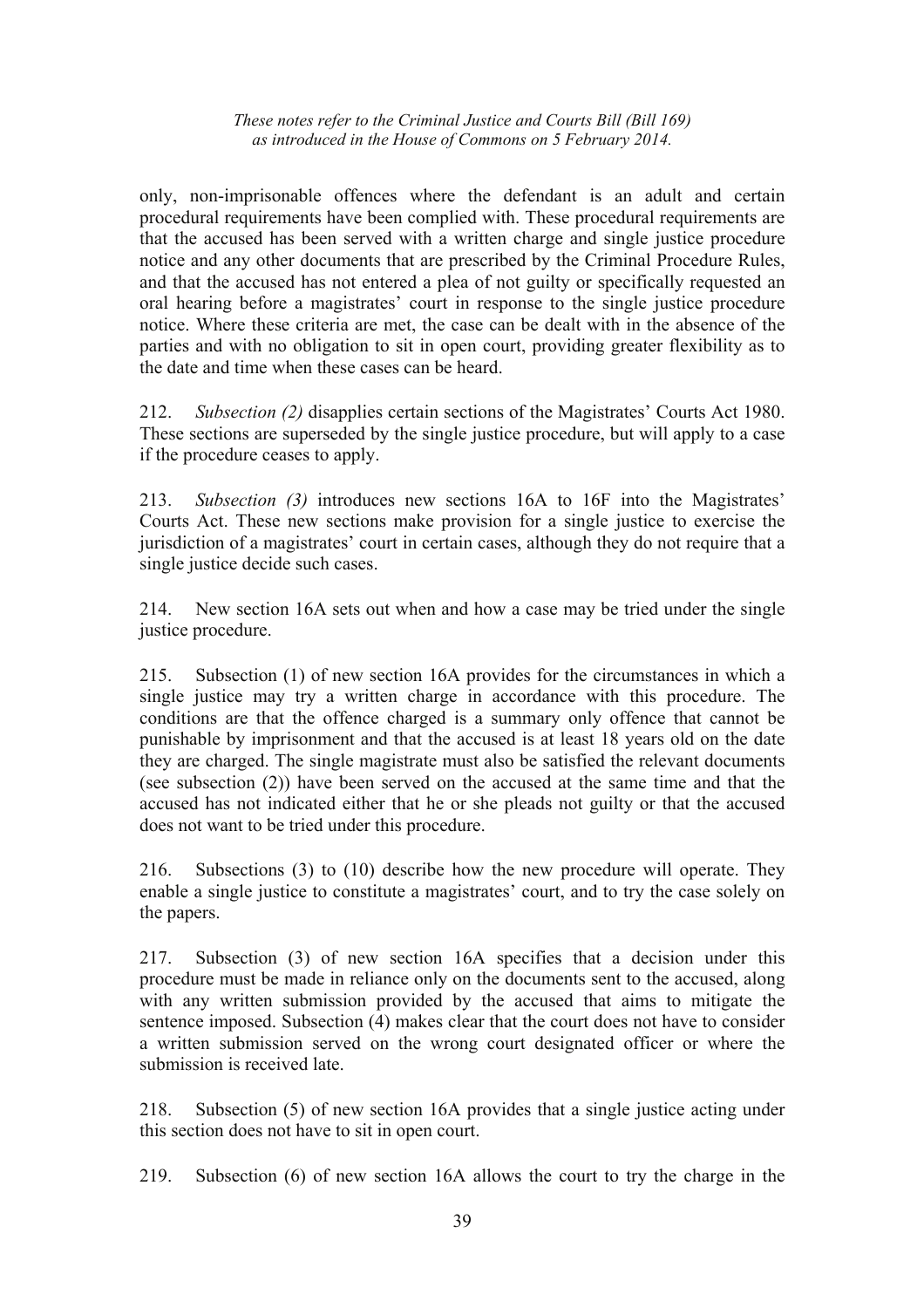absence of the parties, and makes clear that even if a party appears then the court must proceed as if that party was absent.

220. Subsection (7) of new section 16A provides that a singe justice cannot remand the accused.

221. Subsection (8) of new section 16A makes provision for the situation where a single justice trying a case under this procedure adjourns the case, and consideration of the case is resumed at a later time. This subsection provides that no notice of the resumption of the trial is required in these circumstances. A single justice can exercise the jurisdiction of a magistrates' court in such cases (subsection (9),

222. Subsection (10) allows that a magistrates' court other than the one specified in the single justice procedure notice can try a written charge using the single justice procedure. This enables a case to be tried by a court that has spare capacity, and not just by the court named in the documents sent to the defendant.

223. New section 16B makes provision for cases that are not to be tried under the single justice procedure set out in new section 16A.

224. A case cannot be tried under the single justice procedure where a single justice decides it would be inappropriate to do so (subsection (1) of new section 16B).

225. Similarly, where at any time before a trial the accused or his legal representative gives notice to the relevant designated officer that the accused does not wish the case to be tried under the single justice procedure, the case cannot be tried under the single justice procedure notice (subsection (2) of new section 16B).

226. In either of these situations, or where the criteria set out in new section 16A(1) are not satisfied, the magistrates' court is required to adjourn the trial if it has begun and issue a summons requiring the accused to appear before a magistrates' court for trial of the written charge (subsection (3) of new section 16B). Such a summons may be issued by a single justice (new section 16B(4)).

227. New section 16C makes provision for the situation where a magistrates' court convicts a person using the single justice procedure, but then decides that it is not appropriate to try the written charge using the single justice procedure. Subsection (1) of this section provides that the single justice may not continue to try the charge.

228. Subsection (2) of new section 16C applies where a single justice proposes to order a driver disqualification under section 34 or 35 of the Road Traffic Offences Act 1988. In this situation, the accused must be given the opportunity to make representations about the proposed disqualification. Where the accused does wish to make such representations, the case can no longer be considered by a single justice.

229. In either of these situations, the single justice must adjourn the trial and issue a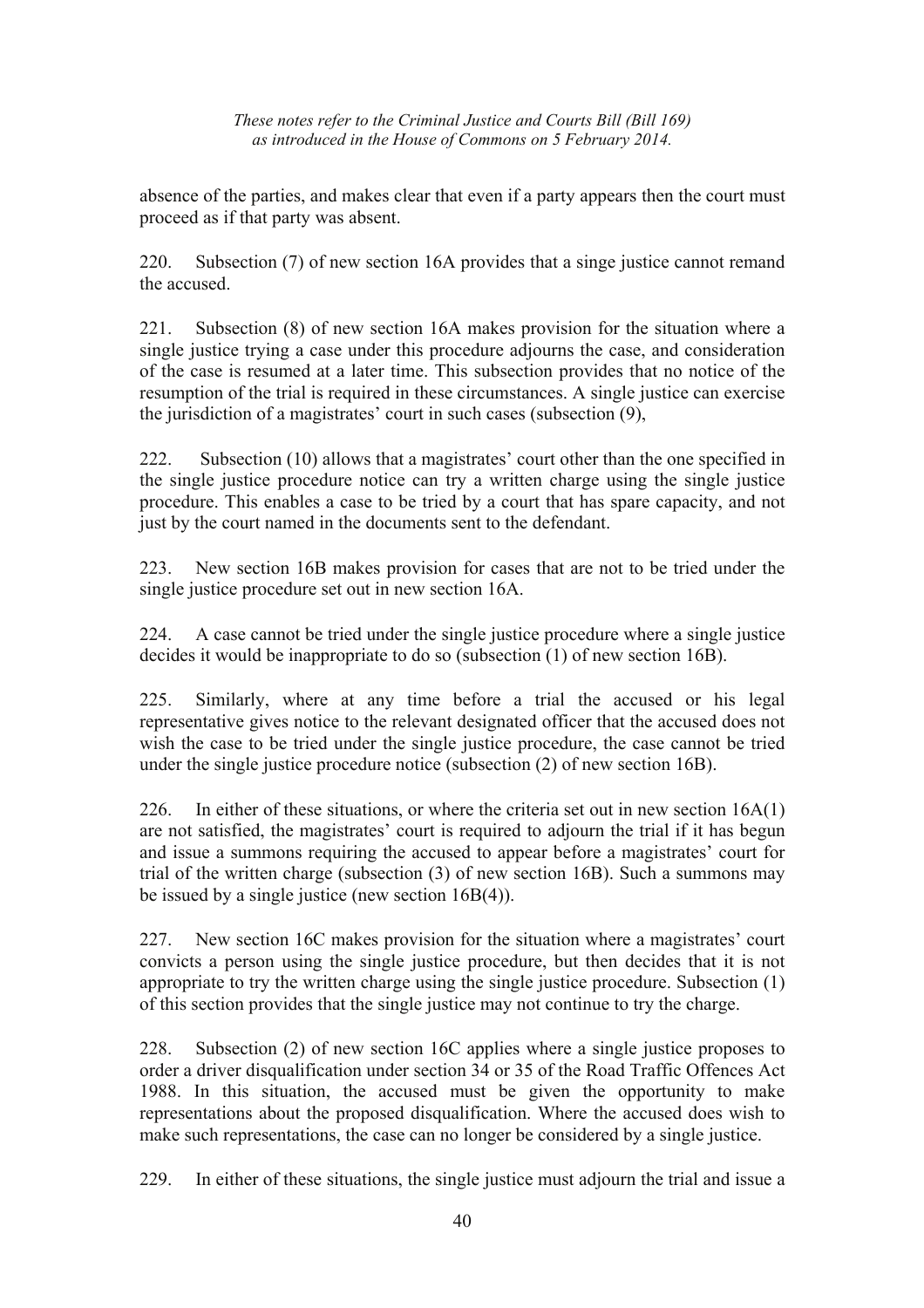summons requiring the accused to appear at a magistrates' court (subsection  $(3)$ ) of new section 16C).

230. New section 16D sets out further provisions relating to new sections 16B and 16C.

231. Subsection (1) applies where a single justice issues a summons in the circumstances where the case can not be decided by a single justice. It provides that where a summons has been issued requiring the accused to appear before a magistrates' court, any reference to "summons" in sections 11 to 13 of the Magistrates' Courts Act 1980 should be read as including a summons so issued by a single justice. Subsection (1)(b) then requires that the magistrates' court mentioned in the summons and the magistrates' court issuing the summons are to be treated as being in the same local justice area.

232. Subsection (2) makes clear that a single justice can issue an additional summons where required.

233. Subsection (3) requires that, when a single justice issues a summons to a magistrates' court, that court that tries the written charge must be either composed of at least two justices or a District Judge (Magistrates' Court) sitting alone. Such a hearing would be in open court.

234. Subsection (4) applies where the accused has been convicted under the single justice procedure, but then the case is adjourned because the single magistrate may no longer try the case. It provides that for the purposes of section 142 of the Magistrates' Court Act 1980 (which enables a magistrates' court to vary or rescind an order it has made if it appears to the court to be in the interests of justice to do so), the court to which the case was transferred is the court that can exercise this power under s.142.

235. New section 16E introduces a new statutory declaration procedure. This provides that a defendant that did not know of the single justice procedure notice or proceedings is entitled to make a declaration to that effect, and if done in accordance with subsection (2) that declaration will have the effect of rendering the proceedings void.

236. Subsection (2) sets out the conditions that have to be satisfied in order that such a declaration will render the single justice proceedings void. The declaration has to be made within 21 days of the defendant finding out about the single justice procedure notice or the proceedings, and the defendant must also enter a response to the single justice procedure notice. This means that they have to enter a plea, and where they plead guilty they must indicate whether or not they wish to have the case dealt with by way of an oral hearing.

237. Subsection (3) provides that the making of a statutory declaration does not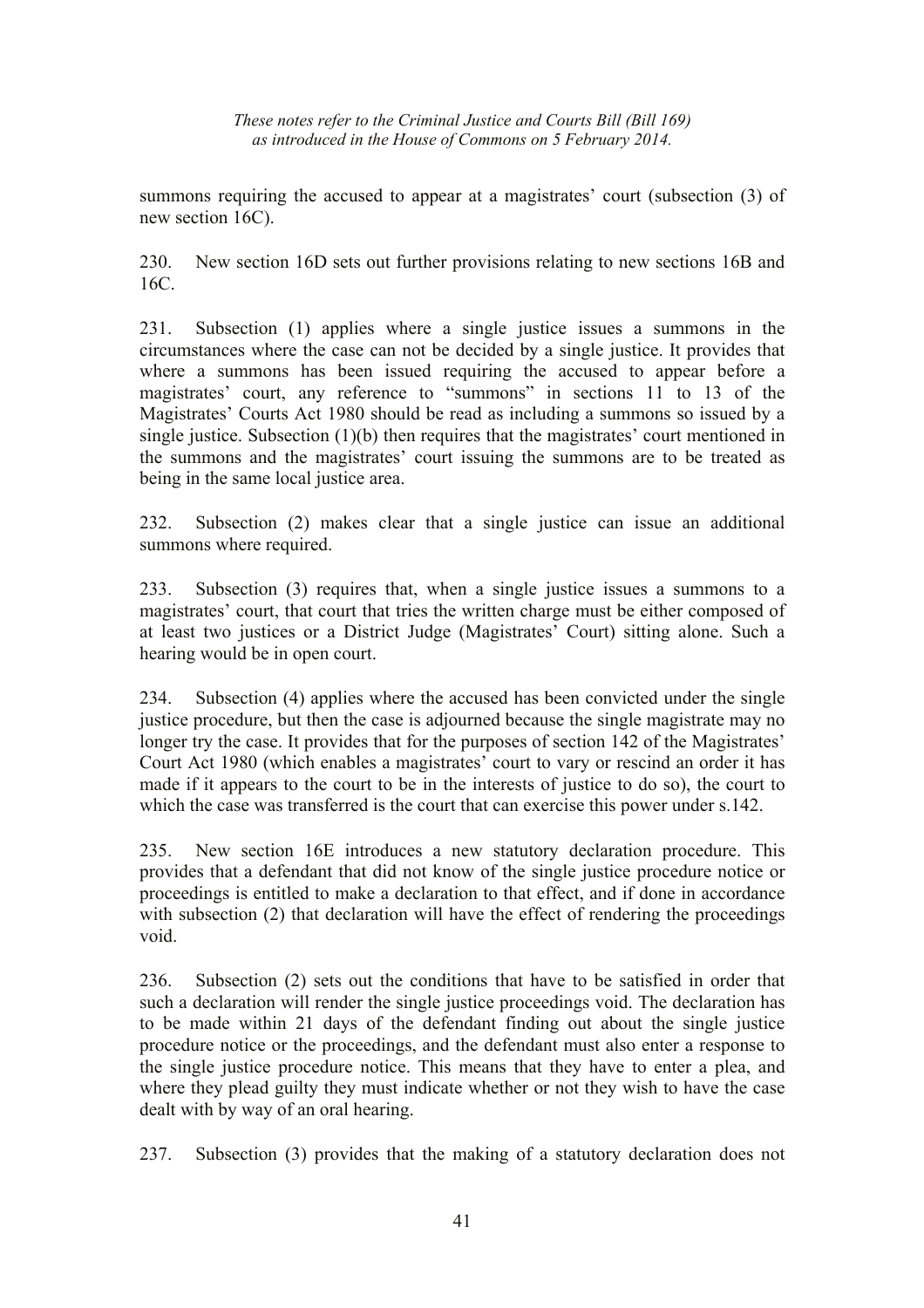affect the validity of the written charge or the single justice procedure notice.

238. Subsection (4) allows a magistrates' court to accept a statutory declaration from the defendant after the 21 day deadline if it appears to them that it was not reasonable to expect the accused to serve the statutory declaration in that time. This may be done by a single justice (subsection (9)).

239. Subsections (5) to (9) set out the procedures for dealing with a statutory declaration. This includes where the initial written charge becomes void as a result of the court accepting the statutory declaration and enables the same single magistrate to re-start the proceedings against the accused. The process also allows for another single magistrate to consider the case in the event that proceedings have been restarted against the accused under the single justice procedure.

#### **Clause 27: Trial by single justice on the papers: sentencing etc**

240. Clause 27 amends the Magistrates' Court Act 1980 to specify the range of sentencing powers available to a single justice acting under this procedure, whilst also providing for a single magistrate to have the power to make certain ancillary orders to enable them to effectively deal with all the cases in scope. These powers enable a single justice to deal with summary only non imprisonable offences in a similar way to a bench of three magistrates under a written charge and requisition notice. This includes the ability to: endorse a driving licence; disqualify a driver; and order compensation to be paid to a victim.

241. The new powers will also include the imposition of a fine (without regard to limit), for example to allow a single magistrate to impose the appropriate level of financial penalty for speeding, as guided by existing Sentencing Guidance taking into consideration the offenders financial means.

## **Clause 28: Further Amendments**

242. Clause 28 introduces Schedule 5.

#### **Schedule 5: Trial by single justice following a written charge: further amendments**

243. Schedule 5 sets out amendments required to other areas of legislation to reflect the availability of the new single justice procedure notice, and in particular the change to section 29 of the Criminal Justice Act 2003. In relevant places, it substitutes the term 'public prosecutor' with 'relevant prosecutor' and includes references to "single justice procedure notice" alongside "requisitions".

244. *Paragraph 15* of the Schedule amends section 162 of the Criminal Justice Act 2003 to allow a single justice to make a financial circumstances order, which requires a defendant to give to the court a statement of his financial circumstances.

#### *Costs of criminal courts*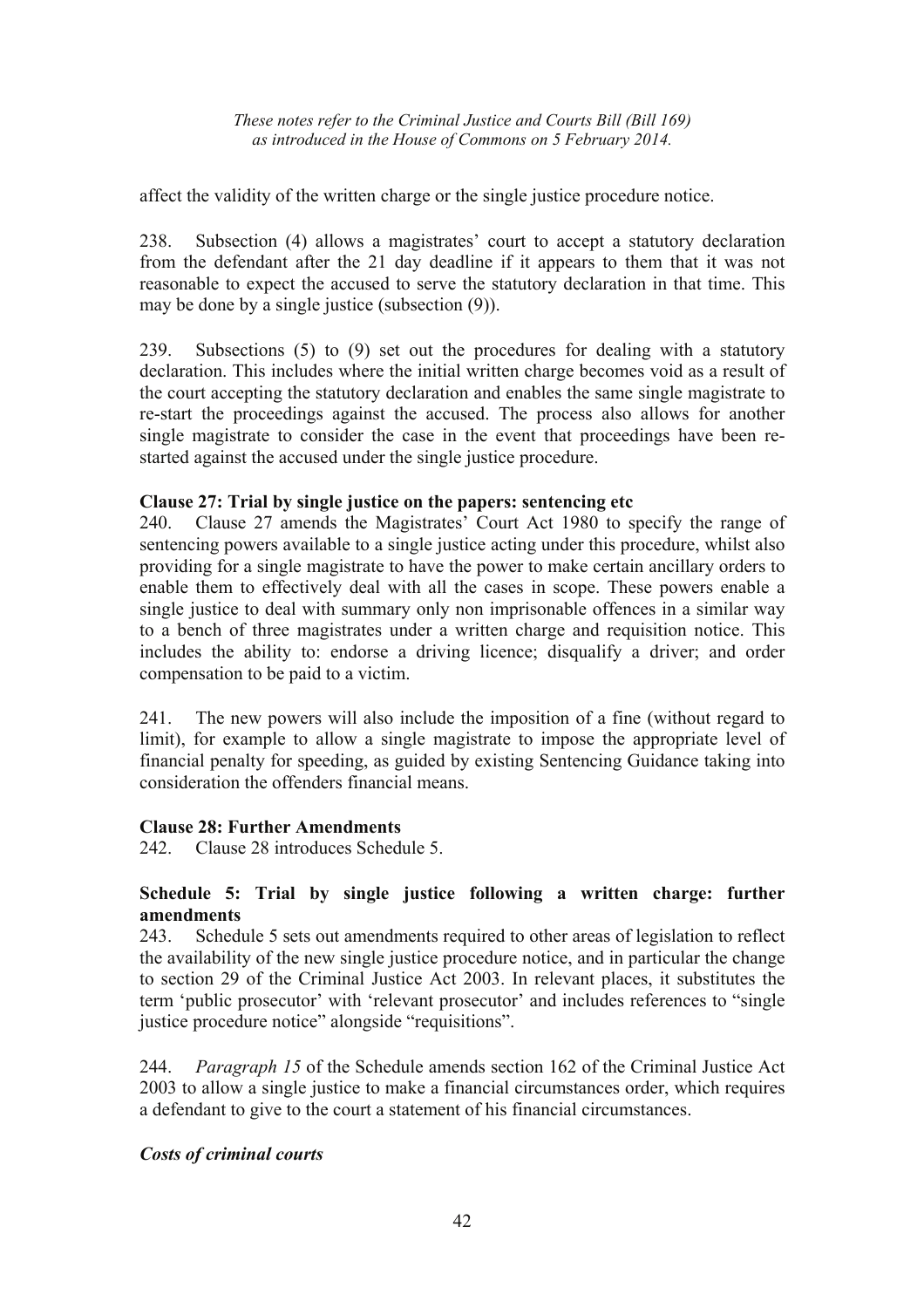## **Clause 29: Criminal courts charge**

245. Clause 29 makes provision about the imposition on persons convicted of offences of a charge in respect of the costs of the criminal courts.

246. *Subsection (1)* inserts a new Part 2A into the Prosecution of Offences Act 1985 consisting of sections 21A-21F. New section 21A(1) requires a court to order someone who is convicted of an offence to pay a charge in respect of relevant court costs (defined in *subsection (5)*). The amount of the charge is to be prescribed by the Lord Chancellor (new section 21C). The charge must be imposed by a court listed in new section 21B at a time listed in that section.

247. *Subsection (4)* requires the court to disregard the criminal courts charge when otherwise dealing with a person for an offence. This means that the court must not take into account the charge when, for example, sentencing or ordering the payment of prosecution costs. So, if the court is considering an offender's means for the purpose of deciding the amount of a fine that is to be imposed, the court is not permitted to take into account the fact that the offender will be obliged to pay the criminal courts charge.

248. New section 21B lists the courts that are required to order the criminal courts charge, and the times at which the charge must be ordered.

249. Subsection (1) requires a magistrates' court to order an offender to pay the charge when dealing with a person for an offence, for breach of a community order, for breach of the community requirements of a suspended sentence order, or for breach of the supervision requirements imposed under section 256AC of the Criminal Justice Act 2003 (to be inserted by the Offender Rehabilitation Bill).

250. Subsection (2) requires the Crown Court to order an offender to pay the charge when dealing with a person for an offence, for breach of a community order, for breach of the community requirements of a suspended sentence order or for breach of supervision requirements under section 256AC of the Criminal Justice Act 2003, or when dismissing an appeal by the person against conviction or sentence.

251. Subsection (3) requires the Court of Appeal to order an offender to pay the charge when dismissing an appeal against conviction or sentence, or when dismissing an application for leave to bring an appeal.

252. New section 21C provides that the Lord Chancellor will have the power to set the amount of criminal courts charge in regulations. Subsection (2) requires the Lord Chancellor to set the charge at a level that does not exceed the relevant court costs (defined in new section  $21A(5)$ ) reasonably attributable to a case of the particular class. This means that in exercising the power, the Lord Chancellor will be required to identify classes of case and attribute reasonably the amount of relevant court costs in relation to that class and specify a charge for that class of case which reflects the relevant court costs reasonably attributable to it. An offender will not be charged more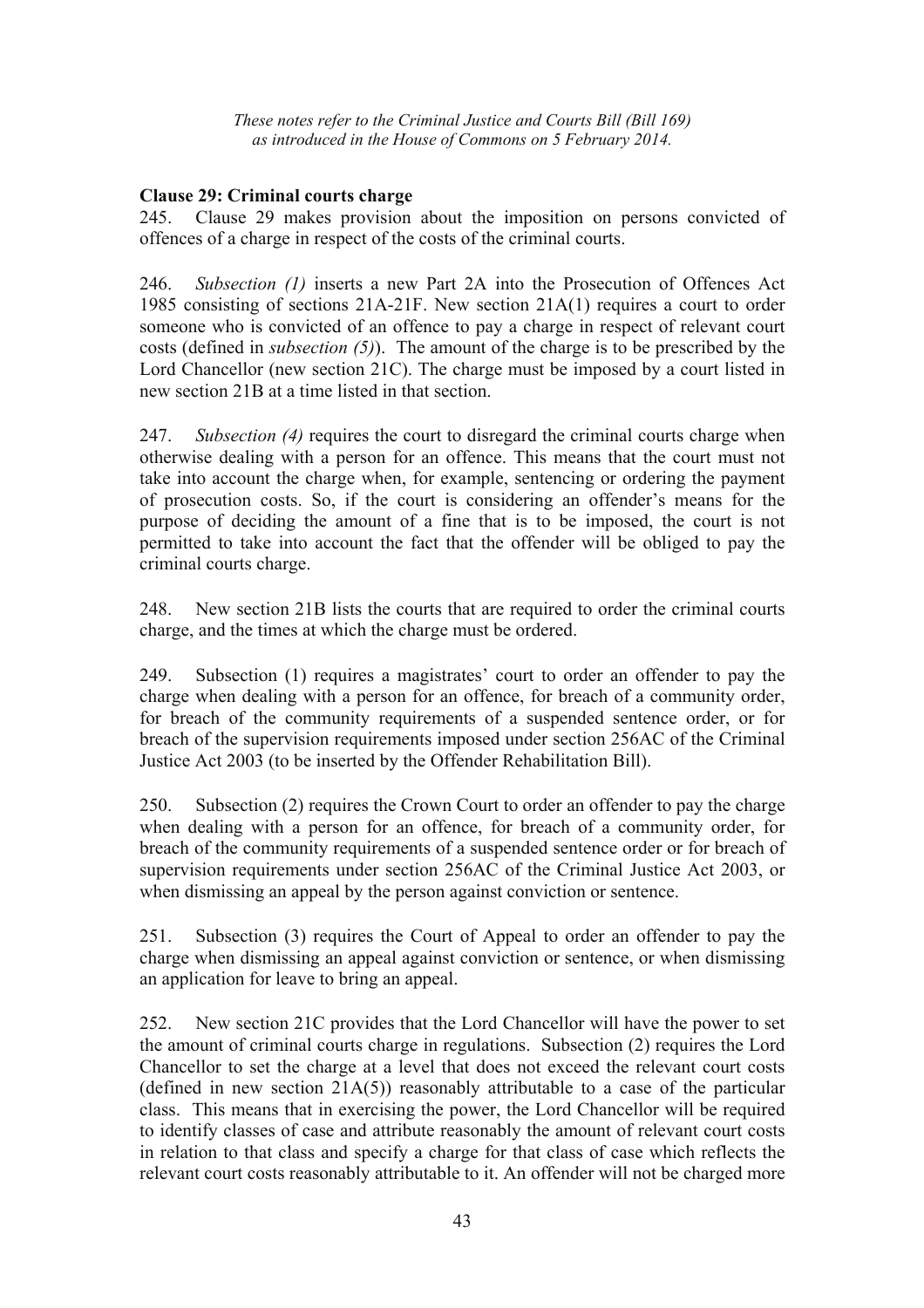than that amount.

253. New section 21D provides the Lord Chancellor with the power by regulations to require offenders to pay interest on the criminal courts charge where it has not been paid (subsection (1)). Subsection (2) sets out that those regulations may, in particular, deal with the rate of interest and set out periods in which interest is not payable. The regulations may make provision by reference to a measure or document. So, for example, it would be possible for the Lord Chancellor to specify a measure like the consumer price index (as it exists from time to time) as the rate of interest.

254. Subsection (3) of section 21D restricts the rate of interest that the Lord Chancellor can charge to a value that is not higher than a rate that the Lord Chancellor considers would maintain the real terms value of the unpaid debt. Subsection (4) provides that the interest added to the criminal courts charge will be treated in the same way as if it were part of the charge itself. This means that the interest can be collected and enforced in the same way as the rest of the criminal courts charge.

255. New section 21E provides magistrates' courts with the power to cancel either all or part of the amount of the charge still owing. Subsection (2) provides that the court will not be able to cancel the charge unless it believes that the offender has taken all reasonable steps to repay the amount they owe, taking into account their personal financial circumstances. The court will also be able to cancel the charge where it believes that it is not practicable to collect or enforce it.

256. Subsection (3) of section 21E provides that a court may not remit the charge at a time when the person is in prison.

257. In addition, subsection (4) provides that the court may only remit the charge after certain periods of time have elapsed, the length of which is to be specified in secondary legislation. The periods of time start at the point the most recent criminal courts charge was imposed for that offender, on the date an offender was last convicted of an offence and on the day which the offender was last released from prison. "Prison" is defined in subsection (7) to include a place of detention (such as a young offender institution).

258. New section 21F provides that regulations made by the Lord Chancellor under Part 2A can include transitional, transitory or saving provision in connection with prescribing the amounts for the criminal courts charge.

259. *Subsection (2)* of clause 29 adds the criminal courts charge to the list of payments which are enforceable as a sum adjudged to be payable on conviction by a magistrates' court. This means that payment of the criminal courts charge would be enforced in the same way as other such sums, including compensation orders, the victim surcharge, prosecution costs and fines. Subsection (2) also corrects a numbering error in Part 1 of Schedule 8 to the Administration of Justice Act 1970.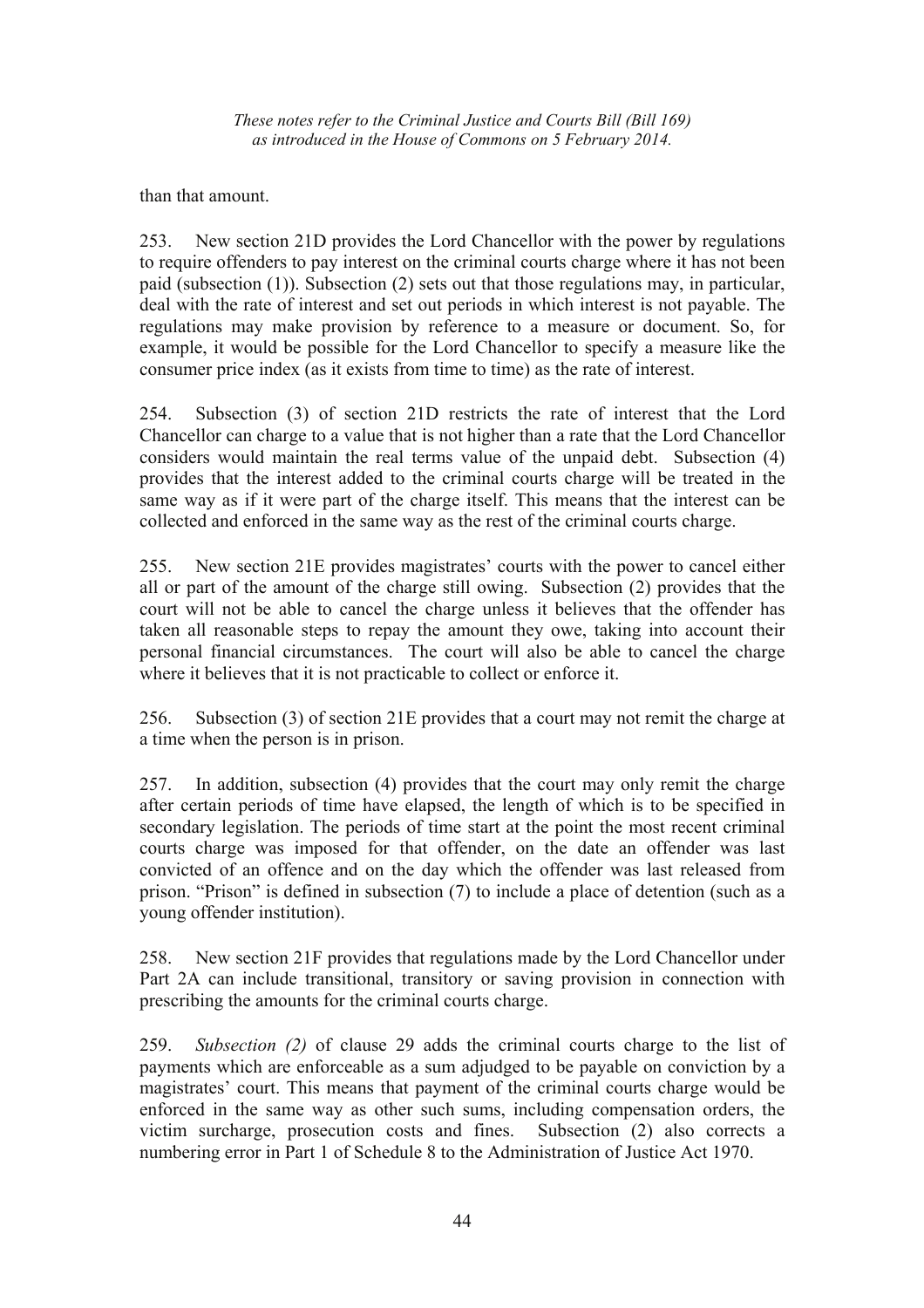260. *Subsection (3)* gives effect to Schedule 6 which makes further provision about the criminal courts charge. *Subsection (4)* provides that the charge will only be ordered in relation to offences committed after clause 31 comes into force.

## **Schedule 6: Further provisions about criminal courts charge**

261. Schedule 6 makes further provision about the criminal courts charge including consequential amendments relating to the provisions in clause 34.

262. *Paragraph 1* provides that an order to pay a criminal courts charge is not treated as a sentence under the Rehabilitation of Offenders Act 1974. This means that the criminal courts charge results in no rehabilitation period in relation to that order under that Act.

263. *Paragraph 3* anticipates provision which is sought to be made under the Antisocial Behaviour, Crime and Policing Bill, which will ensure that the victim surcharge may not be discharged as extra days added to an immediate sentence of imprisonment. *Paragraph 3* substitutes a new subsection (1A) into section 82 of the Magistrates' Courts Act 1980, which provides for this approach to extend to the criminal courts charge.

264. *Paragraph 4* clarifies that those ordered by a magistrates' court to pay the criminal courts charge will have a right of appeal to the Crown Court under the Magistrates' Courts Act 1980 (which brings the criminal courts charge into line with the position on the victim surcharge for the purposes of appeals from a magistrates' court).

265. *Paragraph 5* amends the heading of Part 2 of the Prosecution of Offences Act 1985 (presently "Costs in Criminal Cases") to distinguish the costs in that Part from the costs dealt with in new Part 2A inserted into that Act by clause 31.

266. *Paragraph 6* clarifies that the criminal courts charge is to be treated as a fine imposed for an offence for the purpose of the Insolvency Act 1986, which means that bankruptcy does not release the bankrupt from liability in respect of the criminal courts charge.

267. *Paragraph 7* enables regulations to be made to allow payment of the criminal courts charge to be secured by deduction from social security benefits. The power already exists in relation to fines and compensation orders.

268. *Paragraph 9* makes clear that the criminal courts charge can be ordered when an offender is discharged absolutely or conditionally.

269. *Paragraph 10* adds the criminal courts charge to the disposals in consequence of which the Crown Court can order that an offender before it be searched and any money found applied towards sums payable by the offender.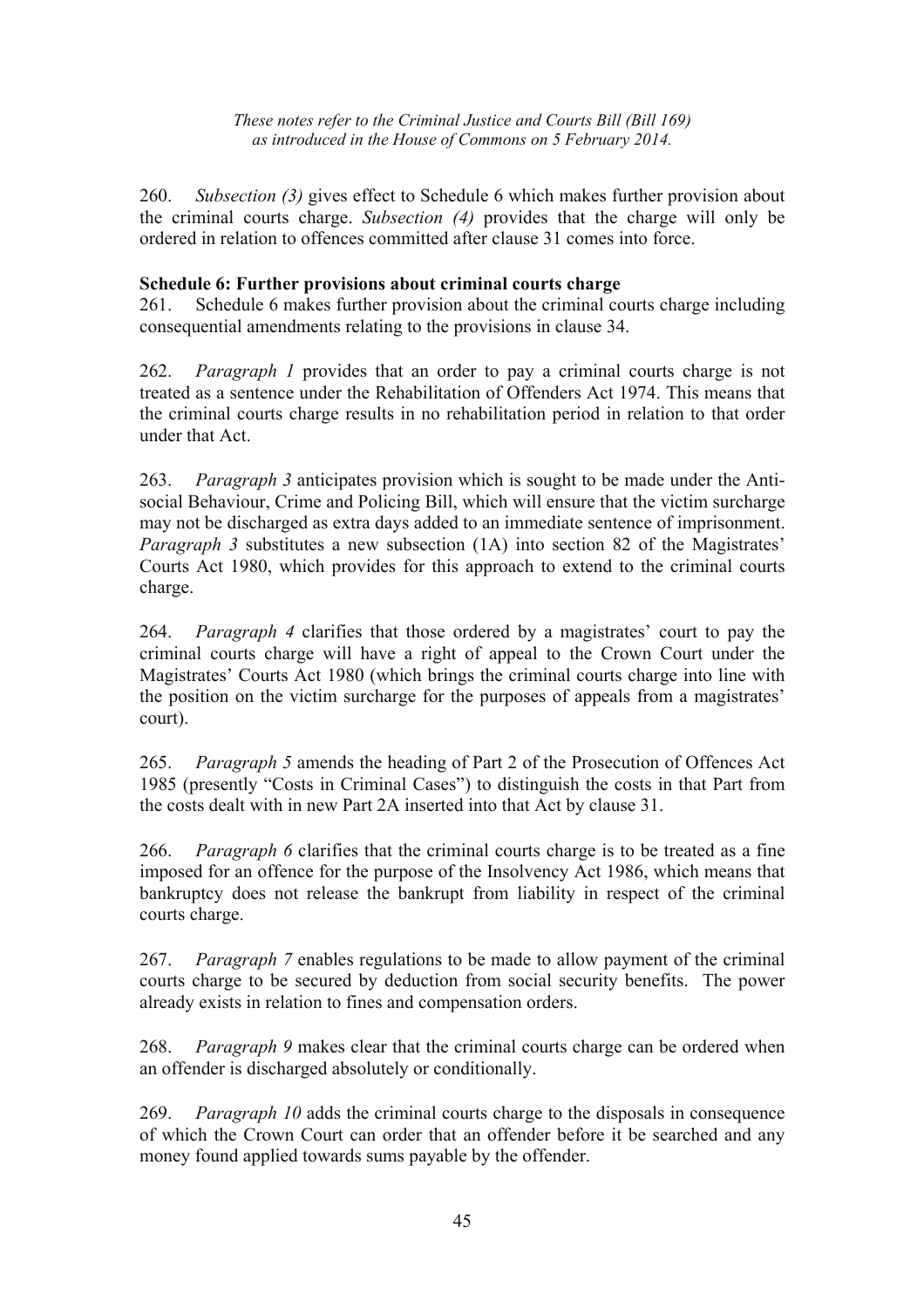270. *Paragraph 11* amends section 151 of the Criminal Justice Act 2003 to provide that the criminal courts charge is not to be taken into account for the purpose of identifying whether someone is a persistent offender previously fined.

271. *Paragraphs 12, 13 and 14* provide that where there are rights of appeal against orders made when the court is dealing with an offender for breach of supervision requirements, a community order or suspended sentence order, those rights of appeal can be exercised in relation to the criminal courts charge ordered in respect of those breach proceedings.

# **Clause 30: Duty to review criminal courts charge [j6206]**

272. Clause 30 requires the Lord Chancellor to carry out a review of the operation of the criminal courts charge after the end of an initial period. *Subsection (2)* specifies that the initial period is three years after the criminal courts charge provisions come into force. *Subsection (3)* requires the Lord Chancellor to repeal the criminal courts charge provisions should he consider it appropriate to do so having regard to the conclusions reached on the review. *Subsection (4)* enables the Lord Chancellor to make consequential and transitional provisions in regulations providing for the criminal courts charge provisions to be repealed. *Subsections (5)* and *(6)* require the regulations to be made by statutory instrument, subject to the affirmative procedure.

# *Collection of fines etc*

# **Clause 31: Variation of collection orders etc**

273. Clause 31 amends Schedule 5 to the Courts Act 2003 (collection of fines and other sums imposed on conviction). That Schedule concerns the powers of fines officers to collect and enforce sums treated as adjudged to be paid by a conviction of a magistrates' court. Such sums include sums payable under compensation orders and fines and will include the criminal courts charge. This clause makes changes to the powers of fines officers to vary court orders about the payment of sums adjudged. These court orders are known as collection orders.

274. *Subsection (3)* amends paragraph 22 of Schedule 5 to provide that an offender may apply to a fines officer for the payment terms in a collection order to be varied at any time, including when he or she has defaulted on a collection order. Currently, the power to vary payment terms only exists while an offender is not in default. This subsection also amends paragraph 22 to provide that a fines officer can vary payment terms or reserve terms in a way which is less favourable to the offender. At present, the power of variation is limited to variations in the offender's favour. Less favourable changes will however be made only with an offender's consent.

275. "Payment terms" are terms requiring an offender to pay sums within a period or by instalment. "Reserve terms" are, like payment terms, terms requiring an offender to pay sums within a period or by instalment. Reserve terms only have effect if the offender is subject to an attachment of earnings order or application for benefit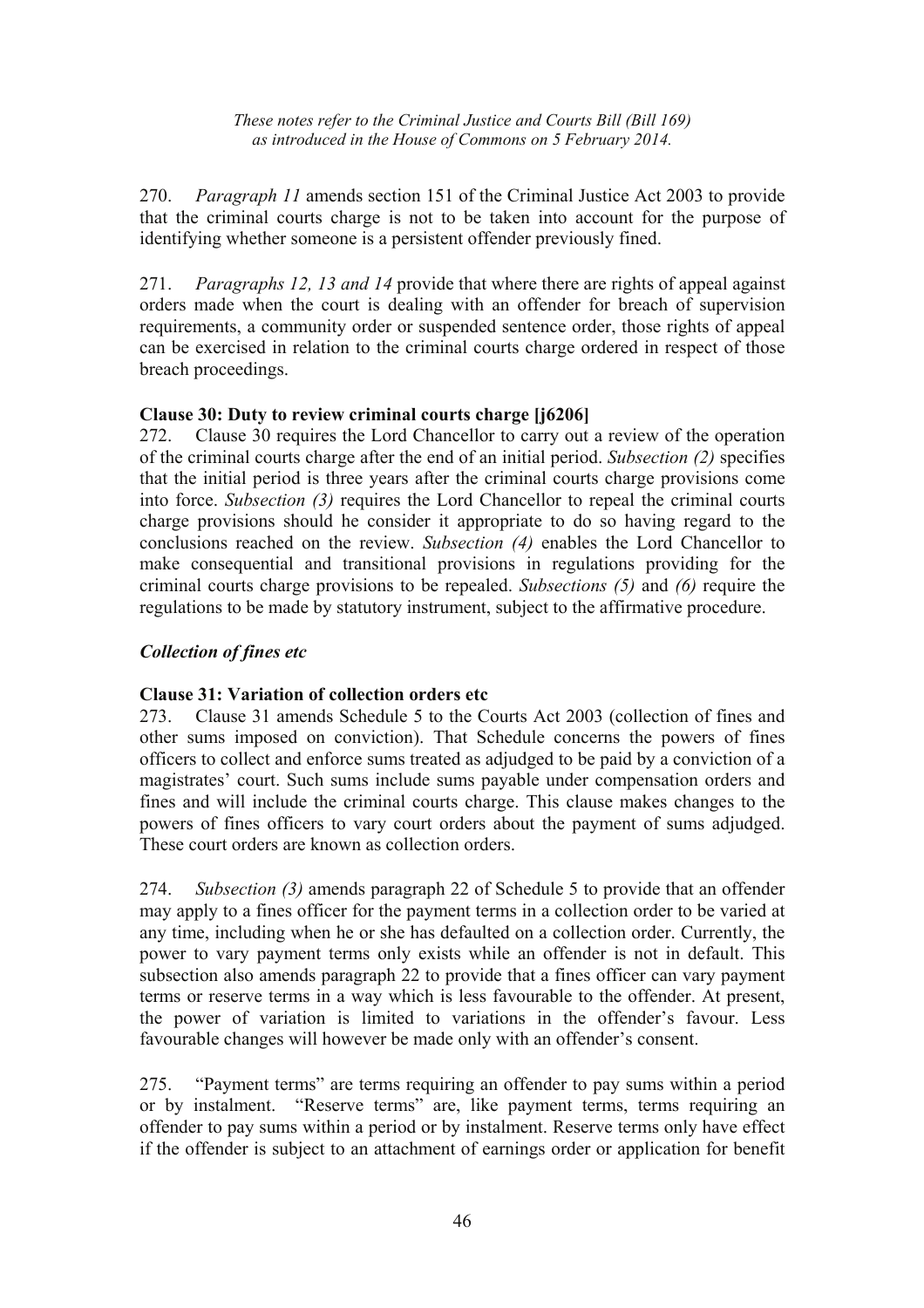deductions and such an order or application has failed.

276. *Subsection (5)* makes the same changes to the power to vary reserve terms as made by subsection (3) for reserve terms.

277. *Subsections (4)* and *(6)* amend Schedule 5 to provide that an application by an offender for variation of payment terms or reserve terms once the offender is in default does not prevent the fines officer taking the enforcement action in, respectively, Parts 7 and 9 of Schedule 5. Part 7 involves the fines officer on first default making an attachment of earnings order or application for benefit deductions unless impracticable or inappropriate. Under Part 9, the fines officer must either refer the case to a magistrates' court or issue a notice setting out the further enforcement steps to be taken.

## *Appeals in civil proceedings*

## **Clause 32: Appeals from the High Court in to the Supreme Court**

278. Clause 32 amends section 12 and 16 of the Administration of Justice Act 1969 in order to widen the scope for appeals from the High Court to be made directly to the Supreme Court.

279. *Subsection (2)* amends subsection (1) of section 12 and provides for an appeal to the Supreme Court where the alternative conditions in subsection (3A) of section 12 (inserted by *subsection (3)* of this clause) are satisfied. *Subsection (2)* also removes the requirement for all parties to the proceedings to consent to a leapfrog appeal.

280. *Subsection (3)* inserts a new subsection (3A) into section 12 which provides that a certificate for appeal straight to the Supreme Court may be granted where the appeal raises a point of law of general public importance and one of three conditions (set out in paragraphs (a) to (c) of the new subsection) is met. The effect of this is to expand the circumstances under which an appeal is allowed to leapfrog, to include cases which raise issues of national importance or cases where the result is of particular significance or cases where the benefits of not delaying consideration by the Supreme Court outweigh the benefits of consideration by the Court of Appeal. Appeals will still have to be on a point of law of general public importance.

281. Currently under the 1969 Act leapfrogging to the Supreme Court from the High Court in Northern Ireland is possible in the same circumstances as from the High Court in England and Wales. *Subsection (4),* however, inserts a new subsection (1A) into section 16 of the Administration of Justice Act 1969. The effect of this new subsection is that section 12 of the Administration of Justice Act 1969 will continue to apply in relation to Northern Ireland as if the changes made by subsection (2) and (3) were not made.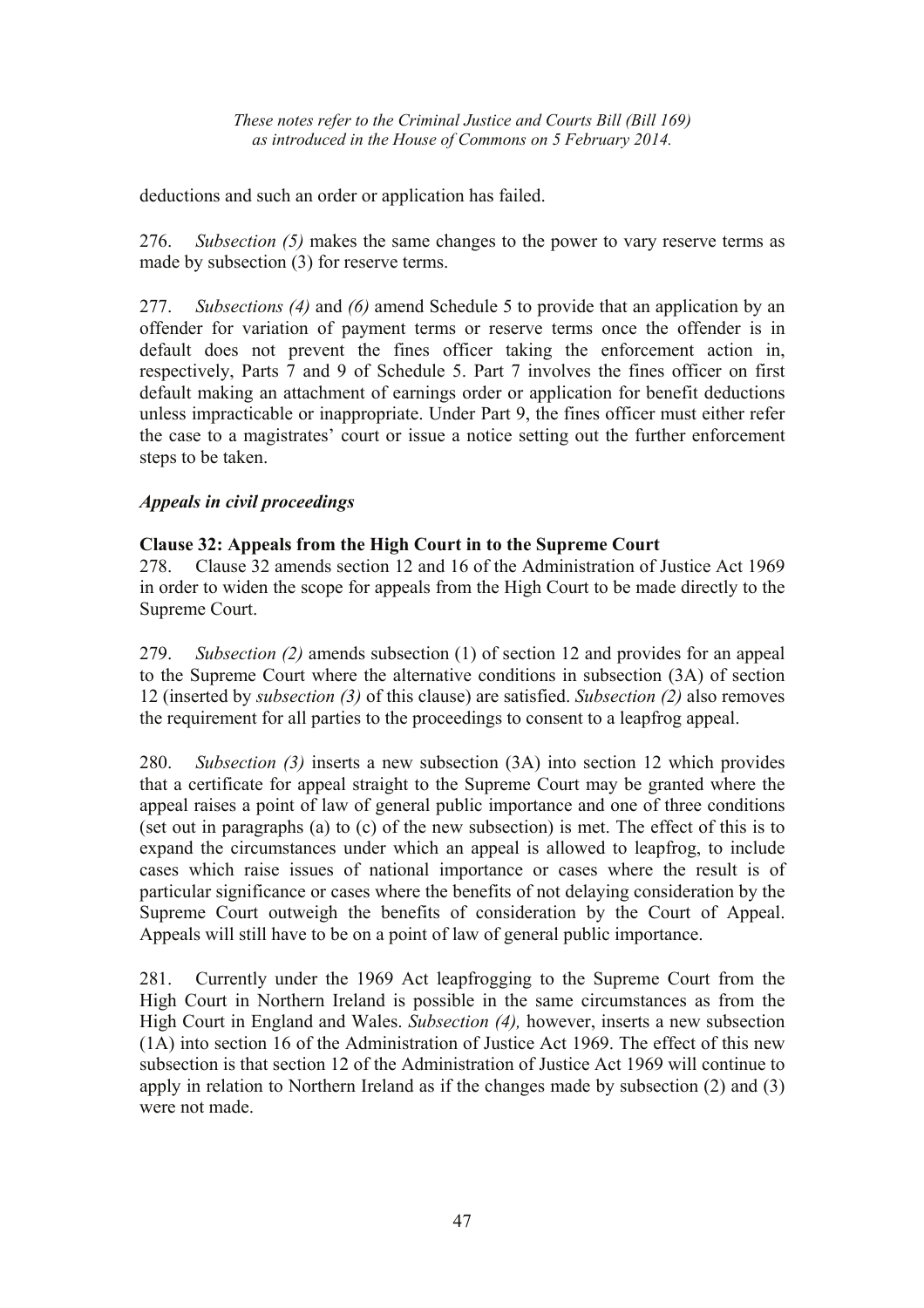#### **Clause 33: Appeals from the Upper Tribunal to the Supreme Court Clause 34: Appeals from the Employment Appeal Tribunal to the Supreme Court**

#### **Clause 35: Appeals from the Special Immigration Appeals Commission to the Supreme Court**

282. Clause 33 inserts new sections 14A to 14C in the Tribunals, Courts and Enforcement Act 2007 with the effect of allowing leapfrog appeals to the Supreme Court to be initiated in the Upper Tribunal under the same conditions as appeals from the High Court.

283. New section 14A establishes the conditions under which the Upper Tribunal may grant a certificate allowing an application for permission to appeal direct to the Supreme Court. It has the effect of replicating in the Upper Tribunal the conditions for the High Court granting a certificate as set out in the Administration of Justice Act 1969 (as amended by this Bill). *Subsections (1)* to *(5)* stipulate that, following an application by one of the parties to the proceedings, the Upper Tribunal may grant a certificate if a sufficient case has been made out to justify appeal to the Supreme Court and the decision of the Upper Tribunal involves a point of law of general public importance which meets the conditions set out in *subsection (4)(a)* and *(b)* and *subsection (5)(a)* to *(c)*. *Subsection (6*) requires the Upper Tribunal to specify which court would be the 'relevant appellate court' and *subsection (3)* establishes that the Upper Tribunal may only grant a certificate if the relevant appellate court is the Court of Appeal England and Wales or the Court of Appeal in Northern Ireland. A certificate may not therefore be granted if the relevant appellate court is the Court of Session in Scotland.

284. New section 14B sets out the procedure under which, following a certificate being granted by the Upper Tribunal, a party may seek permission to appeal to the Supreme Court. It has the effect of replicating the provisions of section 13 of the Administration of Justice Act 1969 (which apply to the High Court) in relation to the Upper Tribunal. *Subsection (2)* lays down the time limits for such an application. Under *subsection (4)* if a certificate is granted then there is a right to appeal direct to the Supreme Court and no appeal may be made to the relevant appellate court. *Subsection (6)* re-connects the right to appeal to the relevant appellate court only if the time for applying to the Supreme Court for permission has expired and, if the permission application is made, the Supreme Court has refused that application.

285. New section 14(C) establishes certain exclusions from the granting of a certificate by the Upper Tribunal. It has the effect of replicating the provisions of Section 15 of the Administration of Justice Act 1969 (which apply to the High Court) in relation to the Upper Tribunal. Under *subsections (1)* and *(2)* no certificate may be granted if there would have been no right of appeal at all to the relevant appellate court or from the relevant appellate court to the Supreme Court. *Subsection (3)* provides that no certificate can be granted where no right of appeal to the relevant appellate court would exist without first obtaining permission to appeal, unless the Upper Tribunal considers that the case merits such permission being granted. In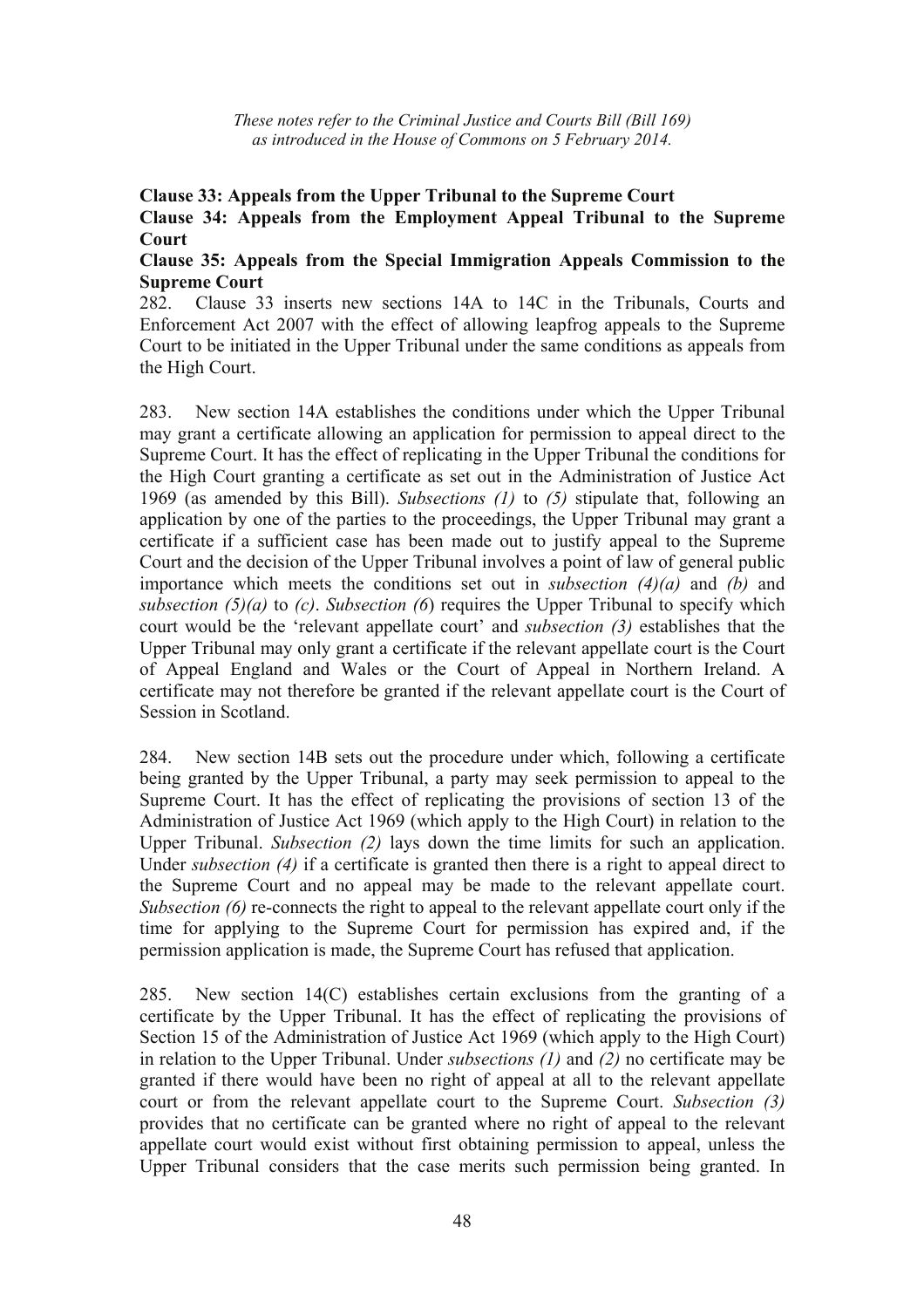common with the position which applies in the High Court, the leapfrog provisions do not apply to appeals from decisions relating to contempt of court.

286. Clauses 34 and 35 amend the Employment Tribunals Act 1996, and the Special Immigration Appeals Commission Act 1997 respectively. They replicate the provisions applying to the Upper Tribunal in clause 33 of the Bill in relation to the Employment Appeals Tribunal and the Special Immigration Appeals Commission, with the effect of allowing leapfrog appeals to the Supreme Court to be initiated in these bodies under the same conditions as appeals from the High Court.

## *Costs in civil proceedings*

## **Clause 36: Wasted costs in certain civil courts**

287. Clause 38 amends section 51 of the Senior Courts Act 1981 and creates a duty for the court to consider whether to notify either the legal representative's regulator and/or the Legal Aid Agency when making a wasted costs order.

288. *Subsection (2)* inserts a new subsection (7A) in section 51. This provides that where a court makes a wasted costs order it must, if it considers it appropriate to do so, notify either an approved regulator (under the Legal Services Act 2007) or the Director of Legal Aid Casework.

289. *Subsection (3)* inserts new subsection (12A) into section 51 which defines an "approved regulator" and "the Director of Legal Aid Casework".

## *Contempt of court*

#### **Clause 37: Strict liability: limitations and defence in England and Wales**

290. Clause 37 makes amendments to the Contempt of Court Act 1981 to clarify the scope of strict liability for contempt of court in England and Wales. Section 1 to that Act provides that "the strict liability rule" means the rule of law whereby conduct may be treated as contempt of court as tending to interfere with the course of justice in particular legal proceedings regardless of intent to do so.

291. Strict liability contempt can currently be committed only where the proceedings in question are "active" (as defined in Schedule 1 to the 1981 Act) at the "time of publication". The strict liability rule applies to (and only to) the period during which both the publication is available and the proceedings in questions are active. Most criminal proceedings become active from the time an arrest warrant is issued or at the point of arrest and cease to be active when the defendant is acquitted or sentenced.

292. *Subsection (2)* inserts a new subsection (2A) into section 2 of the Contempt of Court Act 1981 so as to provide that, in England and Wales, the strict liability rule applies to a publication only when proceedings are active at a time when the publication is available to the public or a section of the public. This ensures that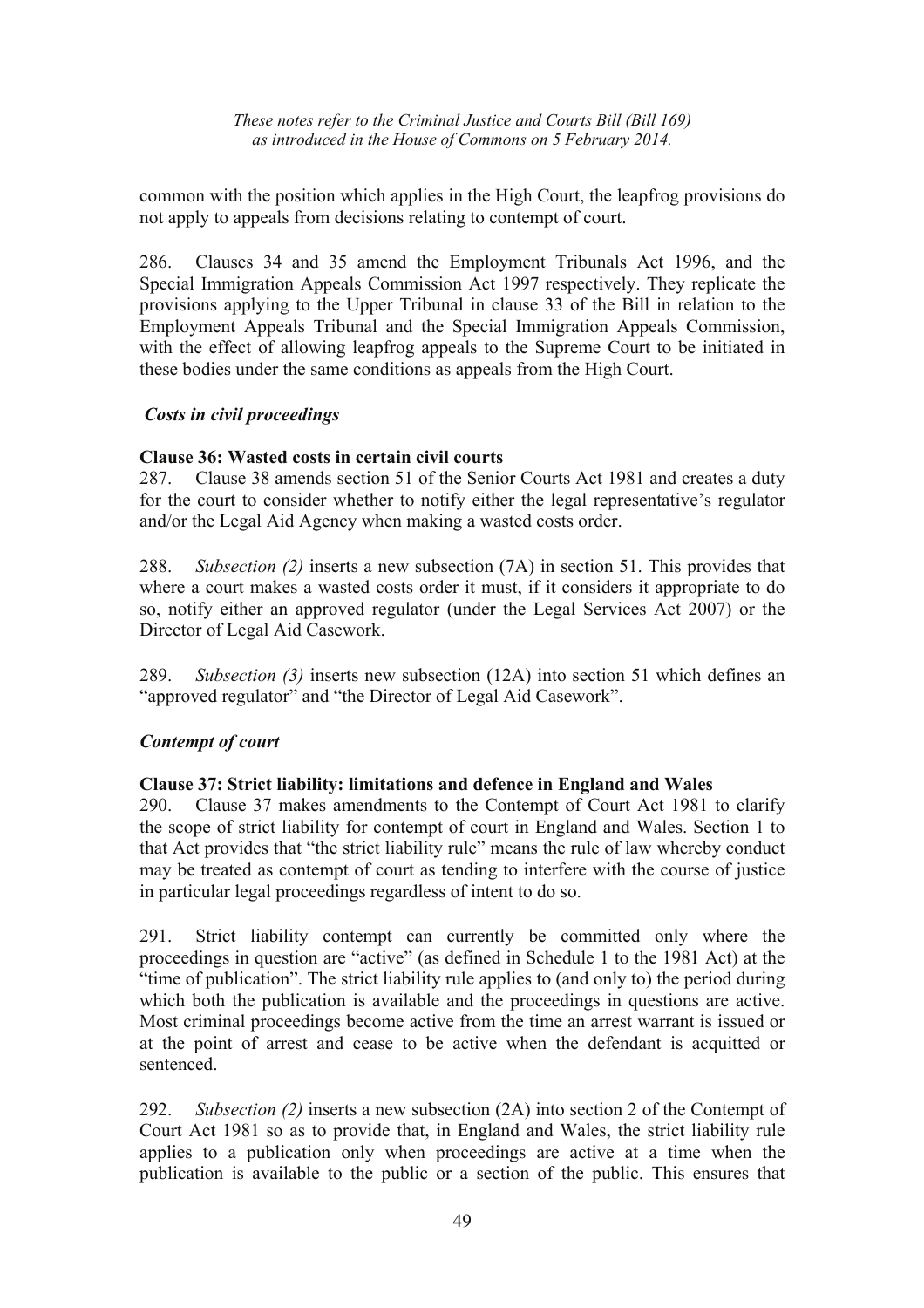material made available to the public prior to active proceedings, but which is still available during active proceedings, can be covered by the 1981 Act. The liability in respect of such material is subject to new section 4A of the Contempt of Court Act 1981, referred to below.

293. *Subsection (3)* inserts a new subsection (5) into section 3 of the Contempt of Court Act 1981 (defence of innocent publication or distribution) to ensure that a person continues to have the defence under that section as regards the making available of matter until the person has relevant knowledge or a reason to have a relevant suspicion.

294. *Subsection (4)* inserts a new subsection (5) into section 4 of the Contempt of Court Act 1981 (defence relating to contemporary reports of proceedings) to limit the defence so that it applies only as regards strict liability for contempt of court in connection with the proceedings that are the subject of the report and other proceedings that are active when the report is first published.

295. *Subsection (5)* inserts a new section 4A into the Contempt of Court Act 1981 to provide that a publication will not be treated as being in contempt of court under the strict liability rule in England and Wales in connection with proceedings where it is first made available before the proceedings are active. However, if the Attorney General gives the person a notice informing the person that there are active proceedings in respect of which the publication may be contemptuous, this defence ceases to be available to the person in connection with those proceedings.

296. *Subsection (6)* amends section 21 of the Contempt of Court Act 1981 to specify that the new provisions do not extend to Scotland or to Northern Ireland.

## **Clause 38: Strict liability: appeal against injunction**

297. Clause 38 provides that if a person is subject to an injunction granted under the Senior Courts Act 1981 in respect of material that is judged to constitute contempt under section 1 of the Contempt of Court Act 1981, the person can appeal against that injunction to the Court of Appeal.

#### *Juries and members of the Court Martial*

#### **Clause 39: Upper age limit for jury service to be 75**

298. Clause 39 will increase the upper age limit for jury service from 70 to 75, enabling a person to serve as a juror up to their  $76<sup>th</sup>$  birthday.

#### **Clause 40: Jurors and electronic communications devices**

299. Clause 40 inserts new section 15A into the Juries Act 1974, to create a statutory discretionary power for a judge to order a juror to surrender their electronic communication devices for a period of time. Subsection (2) of new section 15A outlines that the order can only be made if the judge considers that the order is necessary or expedient in the interests of justice, and that the terms of the order are a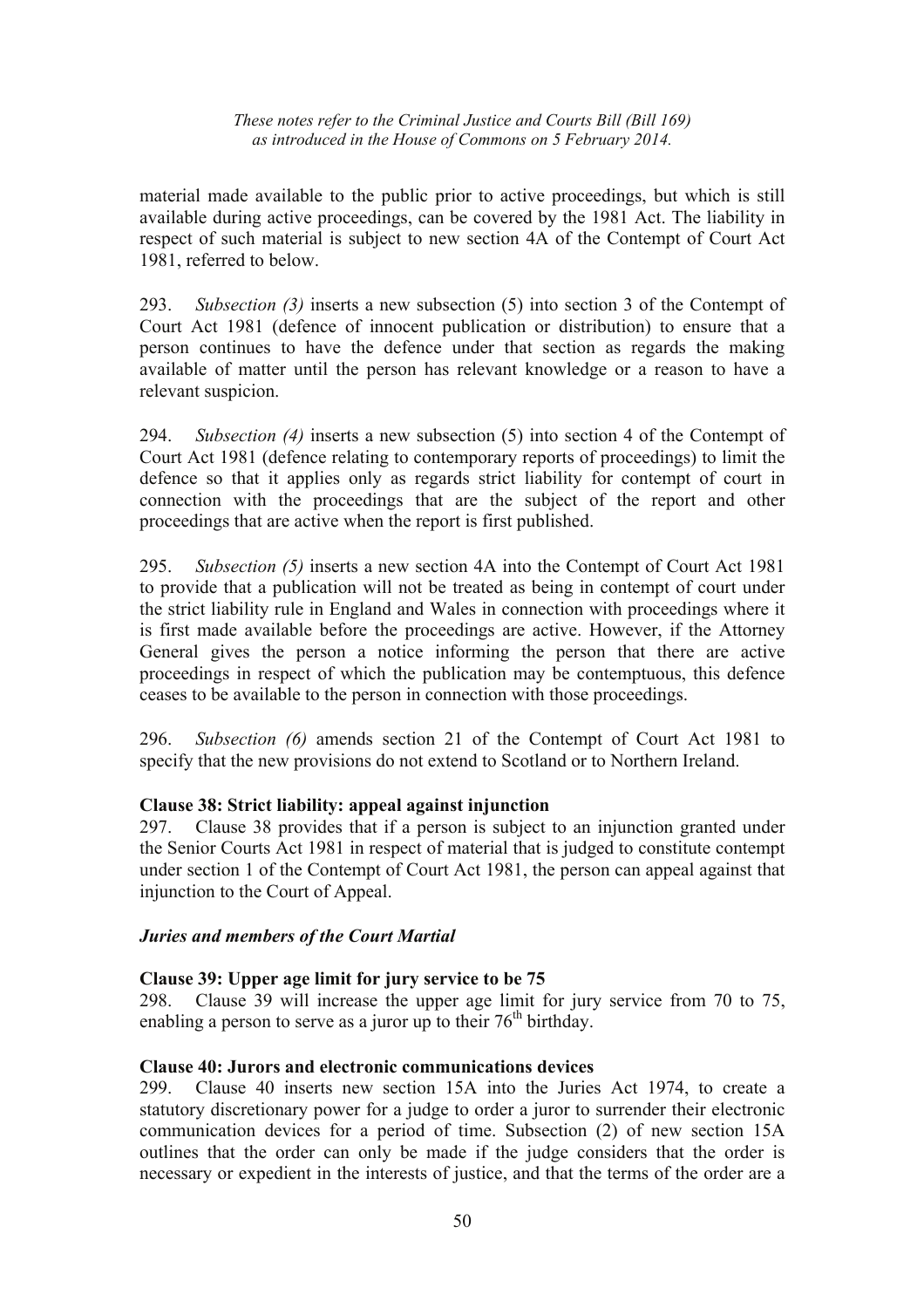proportionate means of safeguarding those interests.

300. The order can specify a period for which the devices must be surrendered, but that period must be during one of the occasions set out in subsection (3) of new section 15A, such as when the members of the jury are in court, and the order may also be subject to exceptions (see subsection (4) of new section 15A).

301. Failure to surrender a device following such an order is a contempt of court (subsection 5).

302. Paragraph 1 of Schedule 7 creates an identical power for senior coroners by amending Part 4 of the Courts Act 2003.

## **Clause 41: Jurors and electronic communications devices: powers of search etc**

303. Clause 41 inserts a new section 54A into the Courts Act 2003. This provides that a court security officer (acting in the execution of the officer's duty) must, if ordered to do so by a judge or a senior coroner who has made an order for the surrender of such devices, search a member of the jury in order to determine whether the juror has failed to surrender such a device. If the search reveals a device which is required by the order to be surrendered then (a) the officer must ask the juror to surrender the device, and (b) if the juror refuses to do so, the officer may seize it (subsection (4) of new section 54A).

304. Subsection (3) of new section 54A places limits on the court security officer's power to require a person to remove clothing for the purposes of the search.

305. *Subsection (3)* of clause 43 amends section 55 of the Courts Act 2003. It inserts a new subsection (1A) which outlines that a court security officer may retain the article that was surrendered or seized until the end of the period specified in the order made under the Juries Act 1974 or the Coroners and Justice Act 2009.

306. Paragraph 1 of Schedule 7 creates a similar power of search for coroners' officers. It also inserts a new section 9B(8) into the Coroners and Justice Act 2009, which makes provision equivalent to that in section 56 of the Courts Act 2003. This ensures that the Lord Chancellor can make regulations in relation to juries in inquests in the same way as he can for juries under the Courts Act 2003. These regulations allow him to make provision as to the retention and disposal of articles seized.

## **Clause 42: Research by jurors**

307. Clause 42 inserts a new section 20A into the Juries Act 1974, which creates the offence of juror research. This will make it an offence for a juror intentionally to seek information during the "trial period" (defined in subsection (5)) where he or she knows, or ought to reasonably know, that the information sought is or may be relevant to the case.

308. Subsections (3) - (5) of new section 20A set out more detail about the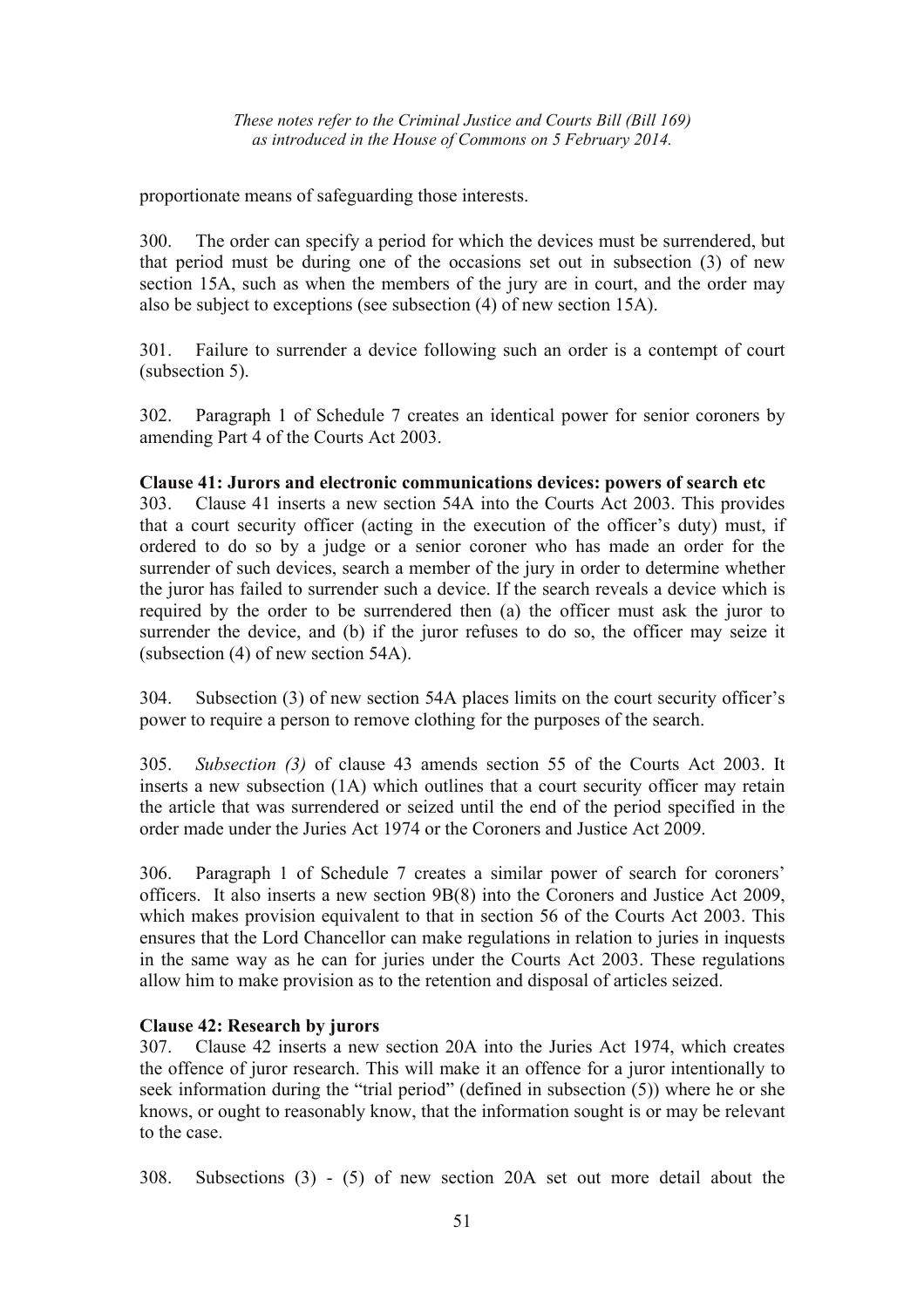circumstances in which the offence will apply, including: a non-exhaustive list of the circumstances in which a person may be considered to be seeking information (subsection (3)) and types of information considered relevant to the case (subsection (4)).

309. Subsections (6) and (7) of new section 20A set out circumstances in which a person would not be guilty of the research by jurors offence. This includes where the person needs the information for a reason not connected with the case (subsection (6)), or in other circumstances including when he or she seeks information from the judge or where the activity is done as part of his or her proper role as a juror (subsection 7)).

310. Subsections (8) and (9) of new section 20A set out the penalty for an offence under this section (imprisonment for up to 2 years or a fine or both) and provide that proceedings for such an offence can only be instituted by or with the consent of the Attorney General

311. *Paragraph 5* of Schedule 7 replicates the offence for members of the jury during an inquest by amending Part 1 of Schedule 6 to the Coroners and Justice Act 2009.

#### **Clause 43: Sharing research with other jurors**

312. Clause 43 inserts a new section 20B into the Juries Act 1974 to create a new offence for a member of a jury that tries an issue in a case before a court intentionally to provide information to another member of the jury during the trial period if (a) the member contravened section 20A of the Juries Act 1974 in the process of obtaining the information, and (b) the information has not been provided by the court.

313. Subsection (2) of new section 20B defines information which has been provided by the court.

314. Subsections (3) and (4) of new section 20B set out the penalty for an offence under this section (imprisonment for up to 2 years or a fine or both) and provide that the consent of the Attorney General is required to institute such an offence.

315. *Paragraph 5* of Schedule 7 replicates the offence for members of the jury during an inquest by amending Part 1 of Schedule 6 to the Coroners and Justice Act 2009.

#### **Clause 44: Jurors engaging in other prohibited conduct**

316. Clause 44 inserts new section 20C into the Juries Act 1974, which makes it an offence for a member of a jury trying a case before a court intentionally to engage in "prohibited conduct" during the trial period. Subsection (2) of the new section 20C defines prohibited conduct as conduct from which it may be reasonably concluded that the person intends to try the issue otherwise than on the basis of the evidence presented in the proceedings on the issue. Subsection (3) of the new section 20C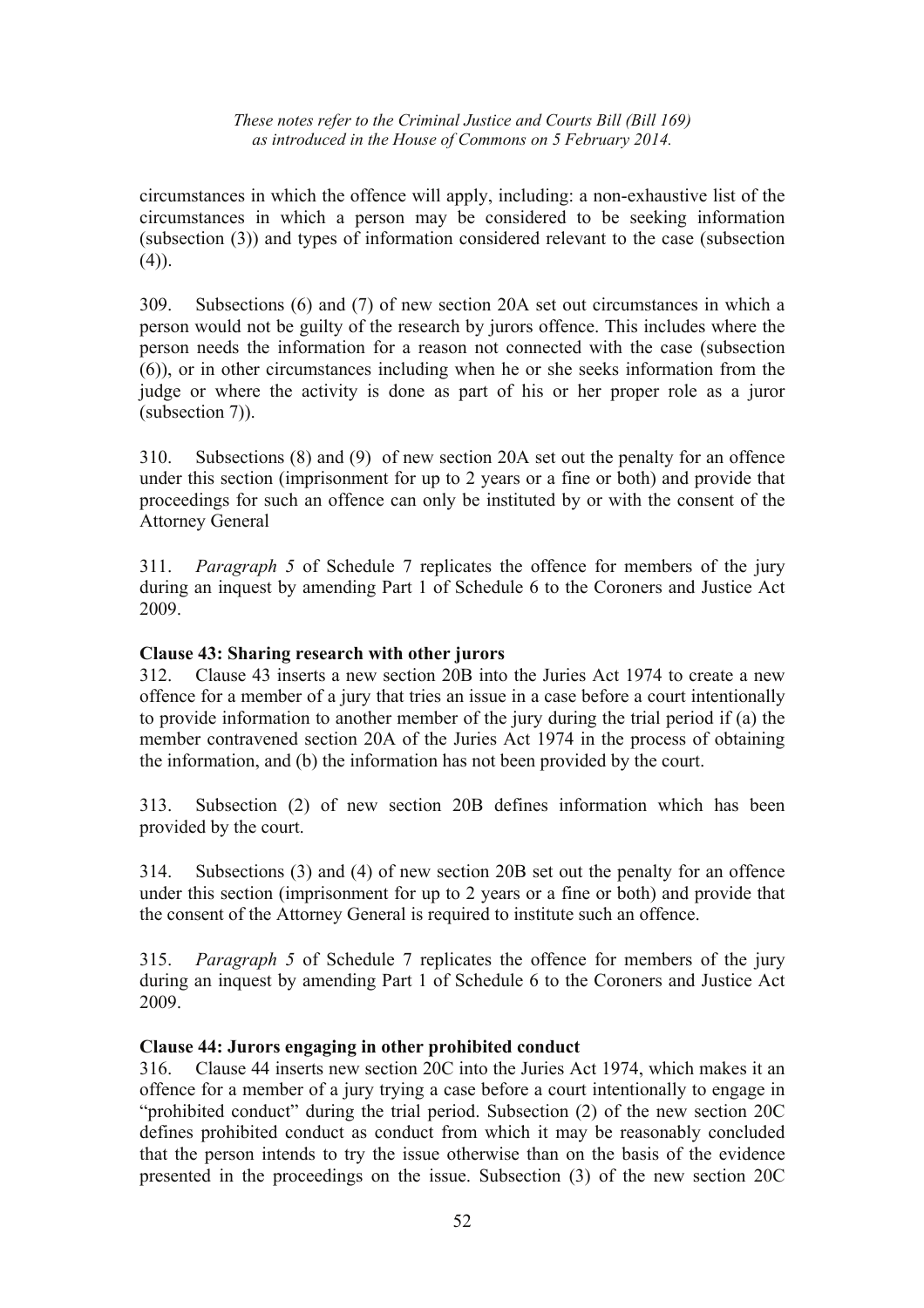outlines that an offence is committed whether or not the person knows the conduct is prohibited conduct. Subsections (4) and (5) of new section 20C outline circumstances in which an offence is not committed under this section.

317. Subsections (6) and (7) of new section 20C set out the penalty for an offence under this section (imprisonment for up to 2 years or a fine or both) and provide that proceedings for such an offence can only be instituted by or with the consent of the Attorney General.

318. Paragraph5 of Schedule 7 replicates this offence for members of the jury during an inquest by amending Part 1 of Schedule 6 to the Coroners and Justice Act 2009.

## **Clause 45: Disclosing jury's deliberations**

319. *Subsection (1)* introduces new sections 20D, 20E and 20F to the Juries Act 1974 and makes it an offence for a person intentionally (a) to disclose information about statements made, opinions expressed, arguments advanced or votes cast by members of a jury in the course of their deliberation in proceedings before a court, or (b) to solicit or obtain such information, subject to the exceptions in new sections 20E and 20F*.* 

320. Subsection (2) of new section 20D provides that the sentence for this offence is imprisonment for a term not exceeding 2 years or a fine (or both).

321. Subsection (3) of new section 20D sets out that proceedings for such an offence can only be instituted by or with the Attorney General's consent.

322. New section 20E provides for exceptions to the offence of disclosure of juror deliberations. These exceptions ensure that the offence does not operate so as to preclude proper investigations into alleged juror offences or irregularities.

323. Subsection (1) of new section 20E provides that it is not an offence under section 20D to disclose information in the proceedings in question for the purpose of enabling the jury to arrive at their verdict or in connection with the delivery of that verdict.

324. Subsection (2) of new section 20E provides that it is not an offence for a judge to disclose information for the purposes of dealing with the case or for the purposes of an investigation by a relevant investigator. Relevant investigator is defined in subsection (7).

325. Subsection (3) of new section 20E provides an exception to the offence where the person's disclosure is for the purposes of the investigation. For such a disclosure to be covered by this subsection, the person making the disclosure has to reasonably believe that the judge has made disclosure in accordance with subsection (2)(b). This ensures that legitimate disclosure other than to the judge can only be made where a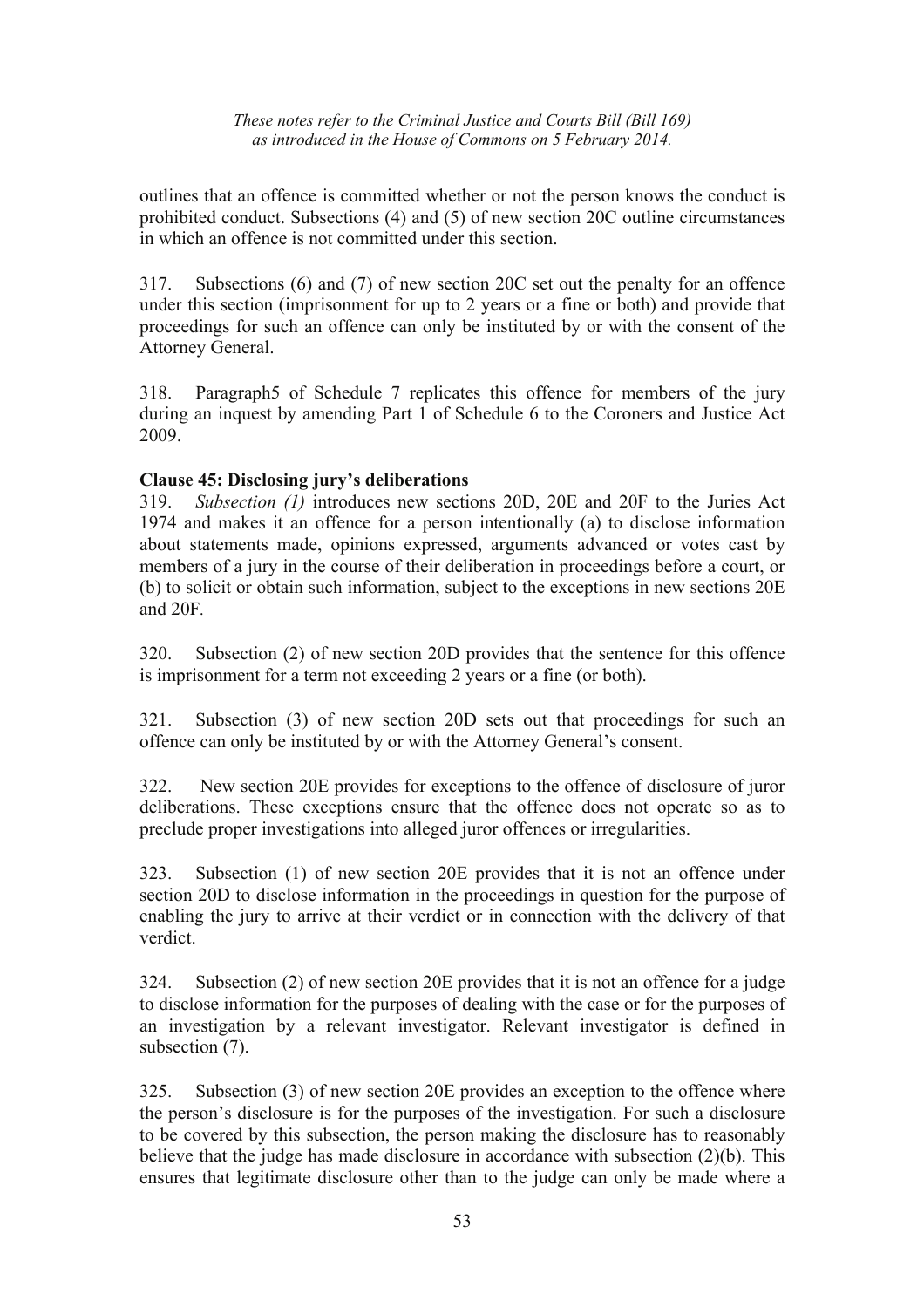judge has decided that there is an issue that requires further attention.

326. Subsection (4) of new section 20E allows for the publication of information obtained by means of a disclosure described in subsection (1) or (2)(a).

327. Subsection (5) of new section 20E allows a person to solicit a disclosure or publication described in subsections (1) to (4).

328. Subsection (6) of new section 20E allows a person to obtain information by means of a disclosure described in subsections (1) to (4) or from a document that is available to the public or section of the public.

329. Subsection (7) sets out the meaning of 'relevant investigator' to include a police force, the Attorney General and any other persons or classes of persons specified in regulations by the Lord Chancellor with the consent of the Lord Chief **Justice** 

330. New section 20F provides that particular disclosures after the conclusion of the trial do not constitute an offence under section 20D. The purpose of these exceptions is to allow for disclosure to the Court of Appeal or the registrar of criminal appeals to ensure that any offence alleged to have been committed by or in relation to a juror can be investigated. Further disclosure can then be made by a judge of the Court of Appeal or the registrar of criminal appeals to a "relevant investigator" (defined in subsection (9) of new section 20F) to ensure that the alleged offence is investigated, and further disclosures can be made for the purposes of that investigation. Disclosure can also be made by the Court of Appeal or the registrar of criminal appeals to the defence in order that they may consider whether a ground of appeal against conviction may arise.

331. Subsection (5) of new section 20F provides that it is not an offence for a person to disclose information in evidence in proceedings for an offence or contempt of court by or in relation to a juror, or an appeal arising out of such proceedings.

332. Subsections (6), (7) and (8) of new section 20F provide that it is not an offence to publish information obtained by means of a legitimate disclosure under this section, nor is it an offence to solicit or obtain such a disclosure.

333. Subsection (9) of new section 20F sets out the meaning of 'relevant investigator' to include a police force, the Attorney General, the Criminal Cases Review Commission, other listed persons and any other persons or classes of persons approved by the Lord Chancellor with the consent of the Lord Chief Justice.

334. Subsection (9) of new section 20F also defines the term "publish" as meaning to make available to the public or a section of the public, as well as the term "relevant investigator" as outlined above.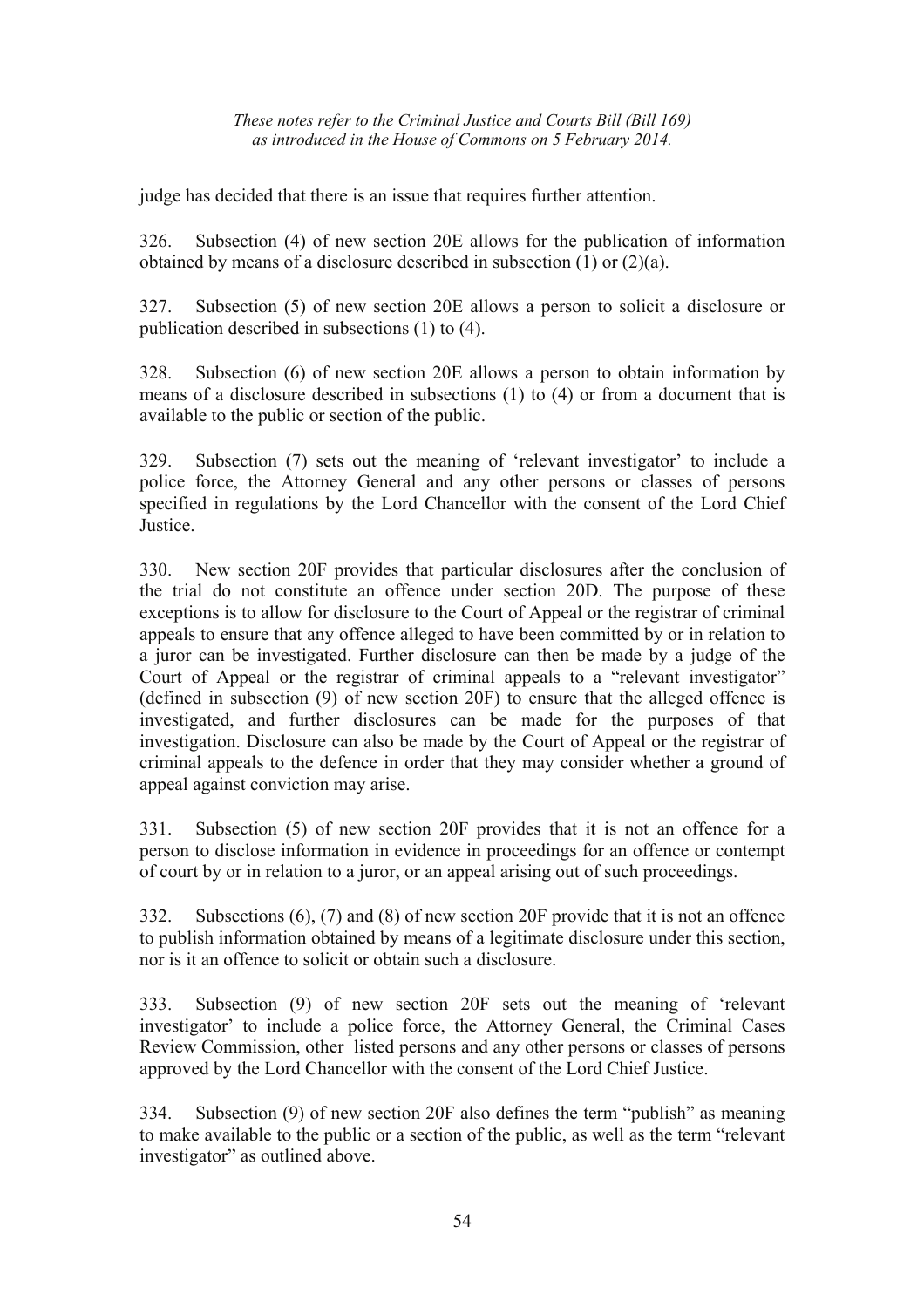335. *Subsection (2)* of clause 45 repeals section 8 of the Contempt of Court Act 1981 as it extends to England and Wales, on the basis that this new offence covers similar conduct to that provision.

336. *Subsections (3) and (4)* clarify that section 8 of the Contempt of Court Act 1981 will continue to apply in relation to Scotland and Northern Ireland.

337. Paragraph 5 of Schedule 7 replicates this offence for members of the jury during an inquest.

#### **Clause 46: Juries at inquests and Schedule 7: Juries at inquests**

338. Schedule 7 makes provision about juries at inquests and their deliberations including surrender of electronic devices by jurors and creation of offences of juror misconduct.

#### **Clause 47: Members of the Court Martial**

339. Clause 47 gives effect to Schedule 8 which amends Chapter 2 of Part 7 of the Armed Forces Act 2006, and inserts a new Schedule 2A into that Act. New Schedule 2A creates new service offences and one new civilian offence relating to lay members and other members of the Court Martial and their deliberations. These offences mirror the new civilian juror offences created in clauses 42-45 of this Bill, adapted for the purposes of the service justice system.

## **Schedule 8: Members of the Court Martial**

340. Clauses 42-45 create 4 new offences for various types of contempt which may be committed by civilian jurors. It is important for the protections afforded to defendants in the civilian justice system to be replicated as far as possible in the service justice system. This Schedule inserts a new Schedule 2A to the Armed Forces Act 2006 to create 4 equivalent service offences which may be committed by a lay member of the Court Martial. For one of the offences, disclosing information about members' deliberations, it has also been necessary to create a new civilian offence to provide the same protection for lay members as is offered by clause 45.

341. These new offences will apply wherever the Court Martial sits. Whilst the Attorney General's consent will be required for proceedings for the civilian offence, as is normally the case in the service justice system his consent will not be required to prosecute the new service offences.

342. *Paragraph 2* of Part 1 of this Schedule inserts a new section 163A into the Armed Forces Act 2006. New section 163A gives effect to a new Schedule 2A to be inserted into the Armed Forces Act 2006 and which makes provision about the new service offences.

## *New Schedule 2A to the Armed Forces Act 2006: Offences relating to members of the Court Martial*

343. Paragraph 1 of new Schedule 2A to the Armed Forces Act 2006 defines "lay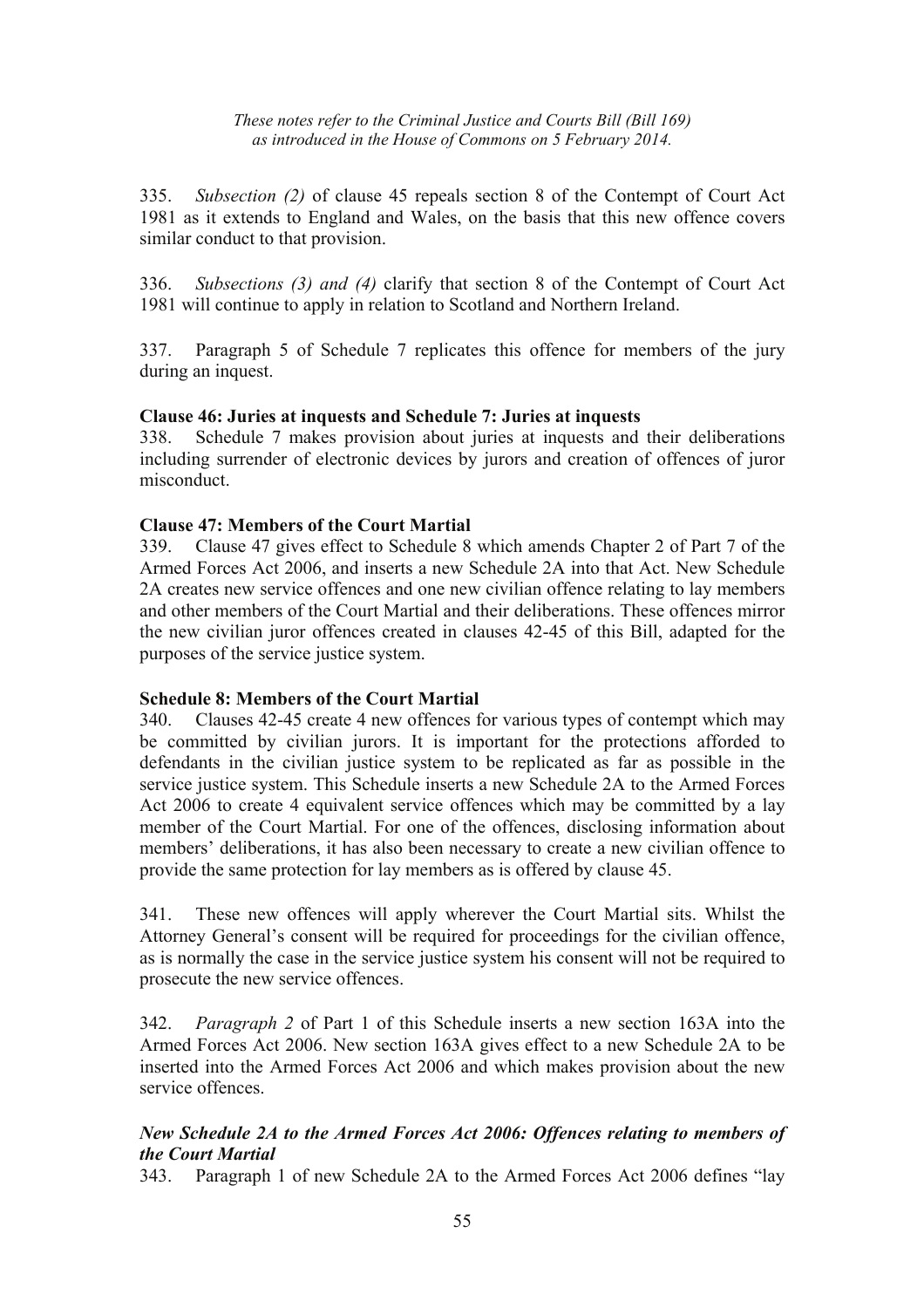member" and "the trial period" for the purposes of that Schedule. The trial period is defined as beginning when the lay member is sworn to try the case and ends when proceedings terminate or the lay member is discharged. This is intended to limit the period of time during which the lay members can commit these offences. It also makes clear that the offences may be committed by all lay members of the Court Martial (or in one case members) whether or not they are or were subject to service law or civilians subject to service discipline at the time of committing the offence.

#### *Paragraph 2 of new Schedule 2A: Research by lay members*

344. Paragraph 2 of new Schedule 2A creates the offence of research by lay members. This will make it an offence for a lay member intentionally to seek information where he or she knows, or ought reasonably to know, that the information sought is or may be relevant to the case.

345. Paragraphs 2(3) and (4) of new Schedule 2A set out more detail about the circumstances in which the offence will apply, including: the ways in which a person may seek information (sub-paragraph (3)) and types of information considered relevant to the case (sub-paragraph (4)).

346. Paragraph 2(5) and (6) of new Schedule 2A clarify the circumstances in which a person would not be guilty of an offence. This includes where the person needs the information for a reason not connected with the case (sub-paragraph (5)), or in other circumstances including when he or she seeks information from the judge or a member of the Military Court Service (sub-paragraph (6)).

347. Paragraph 2(7) of new Schedule 2A sets out the penalty for an offence under this paragraph.

## *Paragraph 3 of new Schedule 2A: Sharing research with other lay members*

348. Paragraph 3 of new Schedule 2A creates a new offence for a lay member intentionally to provide information to another lay member during the trial period if (a) the member contravened paragraph 2 of new Schedule 2A in the process of obtaining the information, and (b) the information has not been provided by the Court Martial in the course of the proceedings.

349. Paragraph 3(2) of new Schedule 2A defines information which has been provided to the Court Martial during the course of proceedings.

350. Paragraph 3(3) of new Schedule 2A sets out the penalty for an offence under this paragraph.

## *Paragraph 4 of new Schedule 2A: Engaging in other prohibited conduct*

351. Paragraph 4 of new Schedule 2A creates a new offence for a lay member intentionally to engage in "prohibited conduct" during the trial period. Paragraph 4(2) of new Schedule 2A defines prohibited conduct as conduct from which it may be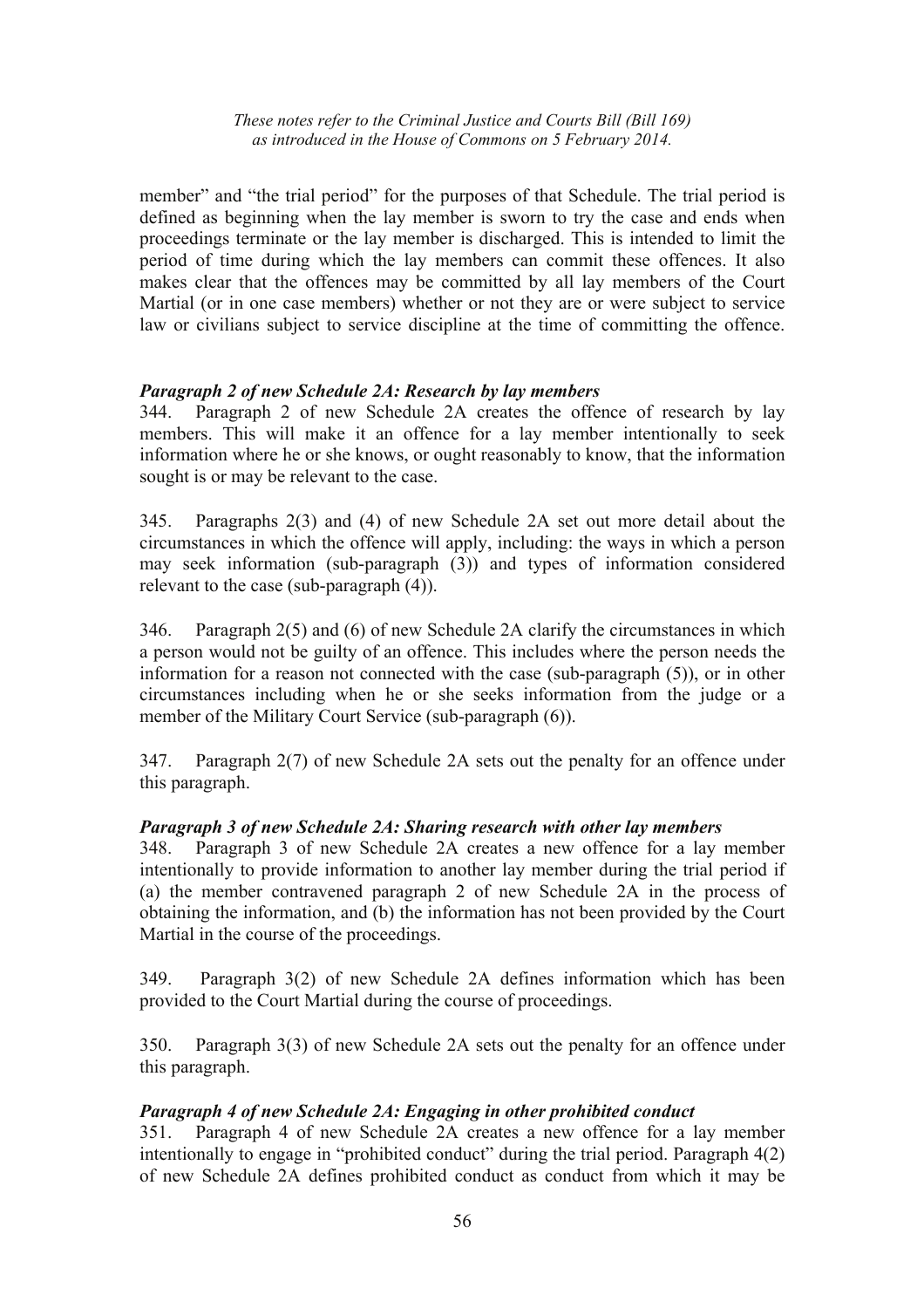reasonably concluded that the person intends to make a finding or decision otherwise than on the basis of the evidence presented in the proceedings. Paragraph 4(3) of new Schedule 2A outlines that an offence is committed whether or not the person knows the conduct is prohibited conduct. Paragraphs 4(4) and (5) of new Schedule 2A outline the circumstances where an offence is not committed under this paragraph.

352. Paragraph 4(6) of new Schedule 2A sets out the penalty for an offence under this paragraph.

## *Paragraph 5 of new Schedule 2A: Disclosing information about lay members deliberations*

353. Paragraph 5 of new Schedule 2A makes it an offence for a person intentionally (a) to disclose information about statements made, opinions expressed, arguments advanced or votes case by members of the Court Martial in the course of their deliberations, or (b) to solicit or obtain such information, subject to the exceptions in paragraphs 6 and 7.

354. Paragraph 5(2) of new Schedule 2A sets out the penalty for an offence under this paragraph where the person who is guilty of the offence was a member of the Court Martial for proceedings, or at the time the offence was committed was a person subject to service law or a civilian subject to service discipline.

355. Paragraph 5(3) of new Schedule 2A sets out the penalty for any other person guilty of an offence, e.g. a civilian guilty of soliciting this information. Proceedings for such an offence against an individual subject neither to service law nor to service discipline, can only be instituted by or with the Attorney General's consent as it is a civilian offence.

356. Paragraph 5(4) of new Schedule 2A provides that the Crown Court will have jurisdiction to try an offence under paragraph 5 committed in England and Wales by an individual subject neither to service law nor to service discipline sentence (and not described in paragraph 5(2), over whom the Court Martial would not have jurisdiction, notwithstanding that the members of the Court Martial may have been sitting in a Court Martial outside England and Wales.

## *Paragraphs 6 and 7 of new Schedule 2A: Initial and further exceptions to paragraph 5*

357. Paragraphs 6 and 7 of new Schedule 2A provide a series of exceptions to the paragraph 5 offence. Paragraph 6 provides for the "initial exceptions" which largely cover excepted disclosures during the trial period. These permitted disclosures are allowed for the purposes of investigating a possible offence under paragraph 5. The disclosures may be made to a number of defined "relevant investigators", such as a police force. Paragraph 7 then provides for "further exceptions" which are largely focused on post-trial disclosures to the Court Martial Appeal Court, the Service Prosecuting Authority (or their civilian equivalents) for the purposes of investigating a potential paragraph 5 offence. The list of "relevant investigators" in paragraphs 6(7)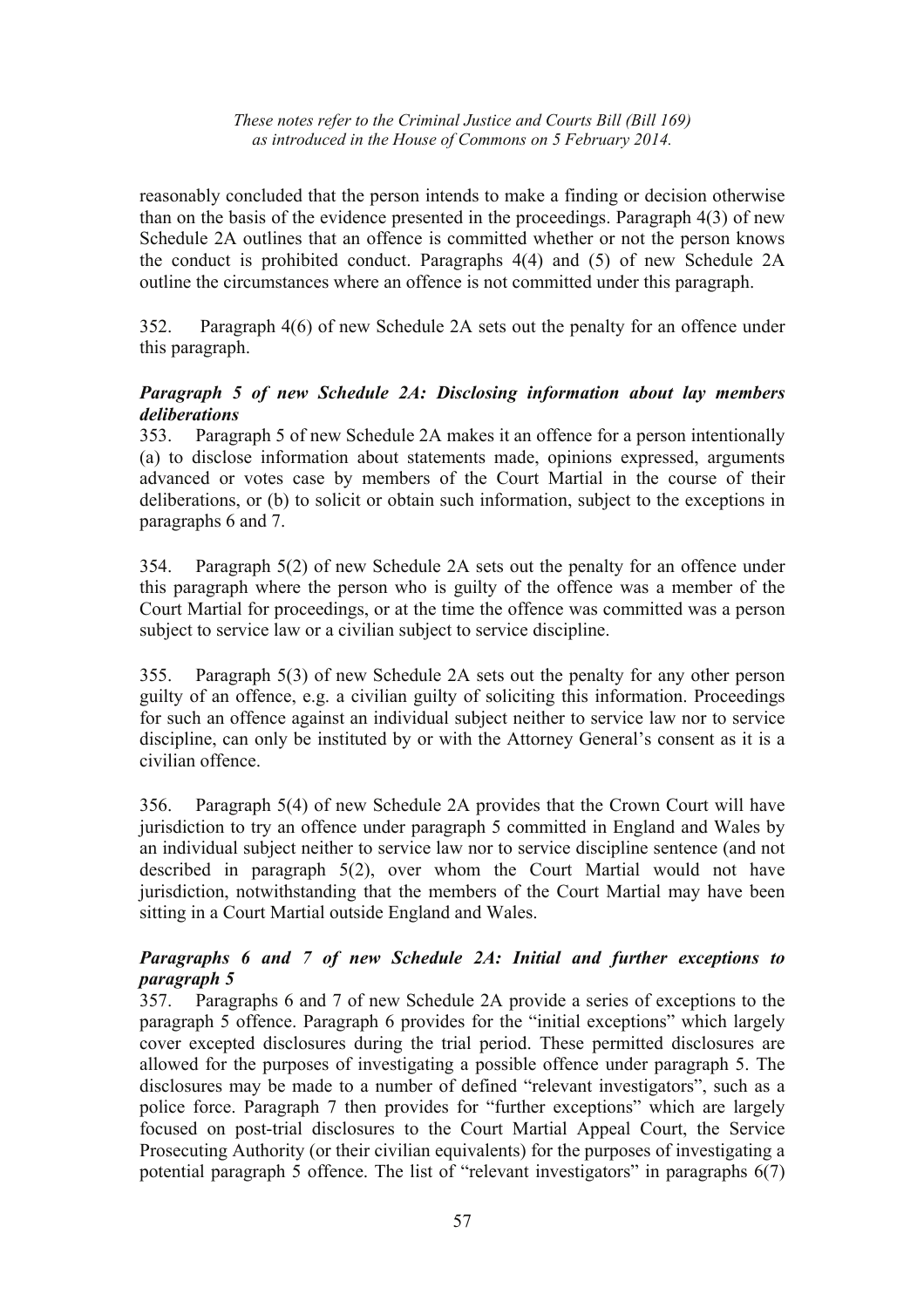and 7(9) may be specified for the purposes of those paragraphs by the Lord Chancellor by regulations with the consent of the Lord Chief Justice of England and Wales.

#### *Paragraph 8 of new Schedule 2A: Saving for contempt of court*

358. Paragraph 8 of new Schedule 2A provides that paragraphs 2, 3 and 4 do not affect what constitutes contempt of court at common law nor what may be certified under section 311 of the Armed Forces Act 2006 (the service court's power to refer contempts to a civilian court which has the power to commit for contempt).

## *Part 2 of Schedule 9: Further amendments*

359. *Paragraph 5* of Part 2 of this Schedule amends section 50(2) of the Armed Forces Act 2006 to add the new service offences to that subsection.

360. *Paragraph 6* of Part 2 of this Schedule amends section 50(2) of the Armed Forces Act 2006 to exclude these new offences from the jurisdiction of the Service Civilian Court.

361. *Paragraph 8* of Part 2 of this Schedule inserts two of the new service offences, those in paragraphs 4 and 5 of new Schedule 2A to the Armed Forces Act 2006, into Schedule 2 of the Armed Forces Act 2006. The effect of that is that those offences will need to be referred to a service police force or the Director of Service Prosecutions under sections 113 and 116 of the Armed Forces Act 2006 for investigation.

## **Clause 48: Supplementary provision**

362. *Subsection (1)* amends the Juries Act 1974 (persons disqualified for jury service) to provide that a person who at any time in the last 10 years has been convicted of any of the new offences inserted into the Juries Act 1974 or Schedule 6 to the Coroners and Justice Act 2009 or Schedule 2A to the Armed Forces Act 2006 by the provisions of the Bill will be disqualified from undertaking jury service for a period of ten years.

363. *Subsection (2)* makes clear that the creation of the new offences to be inserted in the Juries Act 1974 does not affect what constitutes contempt of court at common law. The common law of contempt of court is therefore unaffected by these new provisions. *Paragraph 7* of Schedule 7 makes equivalent provision in connection with the new offences inserted in the Coroners and Justice Act 2009.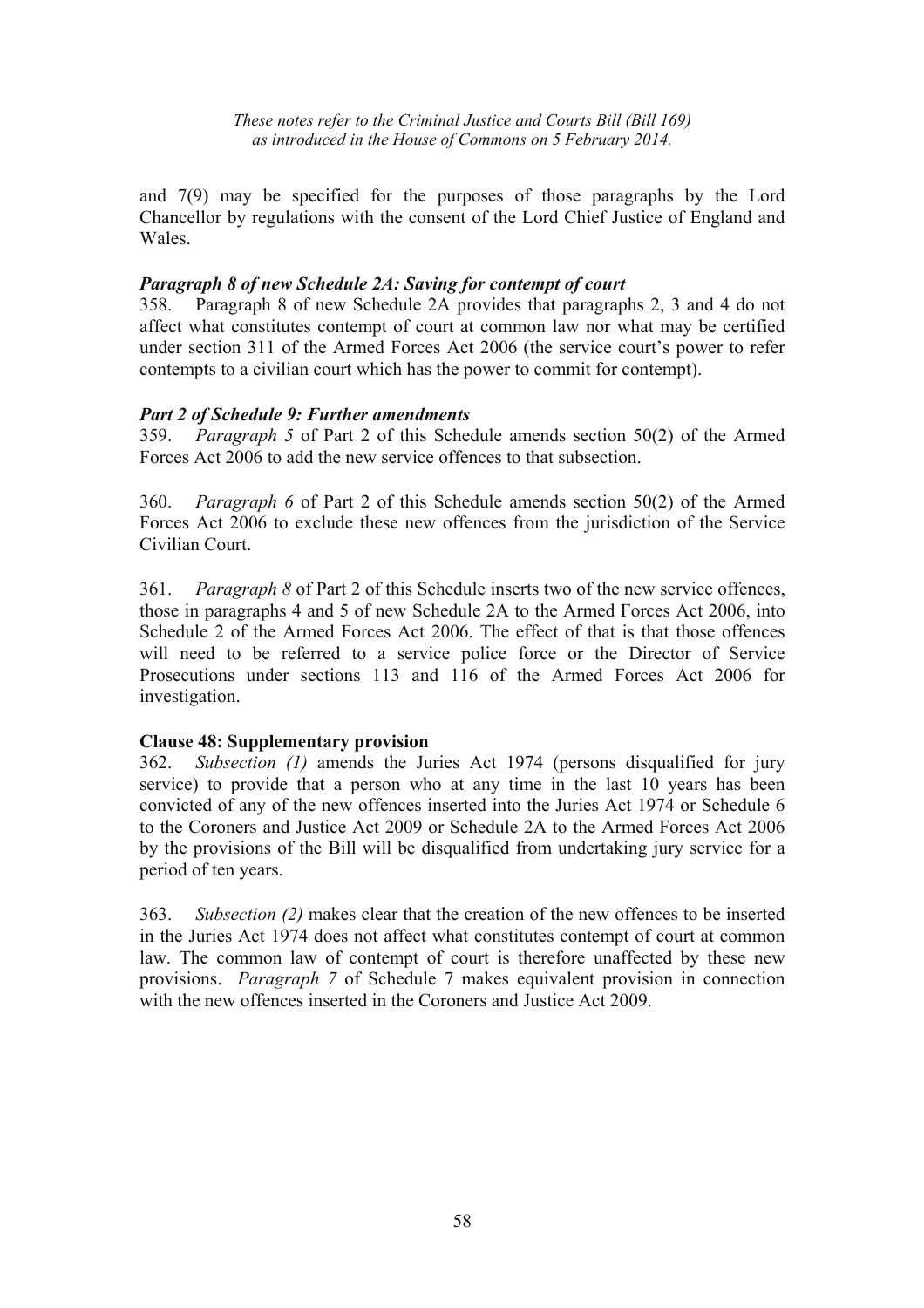#### *Further provision*

#### **Clause 49: Minor amendments**

364. *Subsection (1)* makes a minor amendment to section 132 of the Powers of Criminal Courts (Sentencing) Act 2000 by replacing "House of Lords" with "the Supreme Court".

365. *Subsection (2)* amends section 13 of the Tribunals, Courts and Enforcement Act 2007 to allow rules of court in Scotland to alter the test that is applied to applications for permission to appeal from the Upper Tribunal to the Court of Session. Section 23 of the Crime and Courts Act 2013 gave the Court of Session the power to introduce the requirement that an application for permission to appeal should demonstrate that an appeal would raise an important point of principle, or some other compelling reason for the court to hear it. *Subsection (2)* provides that the rules may also provide that the court should hear an appeal if an application demonstrates that the appeal would raise an important point of practice. *Subsection (2)* enables rules to bring the test applied to applications for permission to appeal from the Upper Tribunal in Scotland into line with the test applied to such applications in England and Wales and Northern Ireland.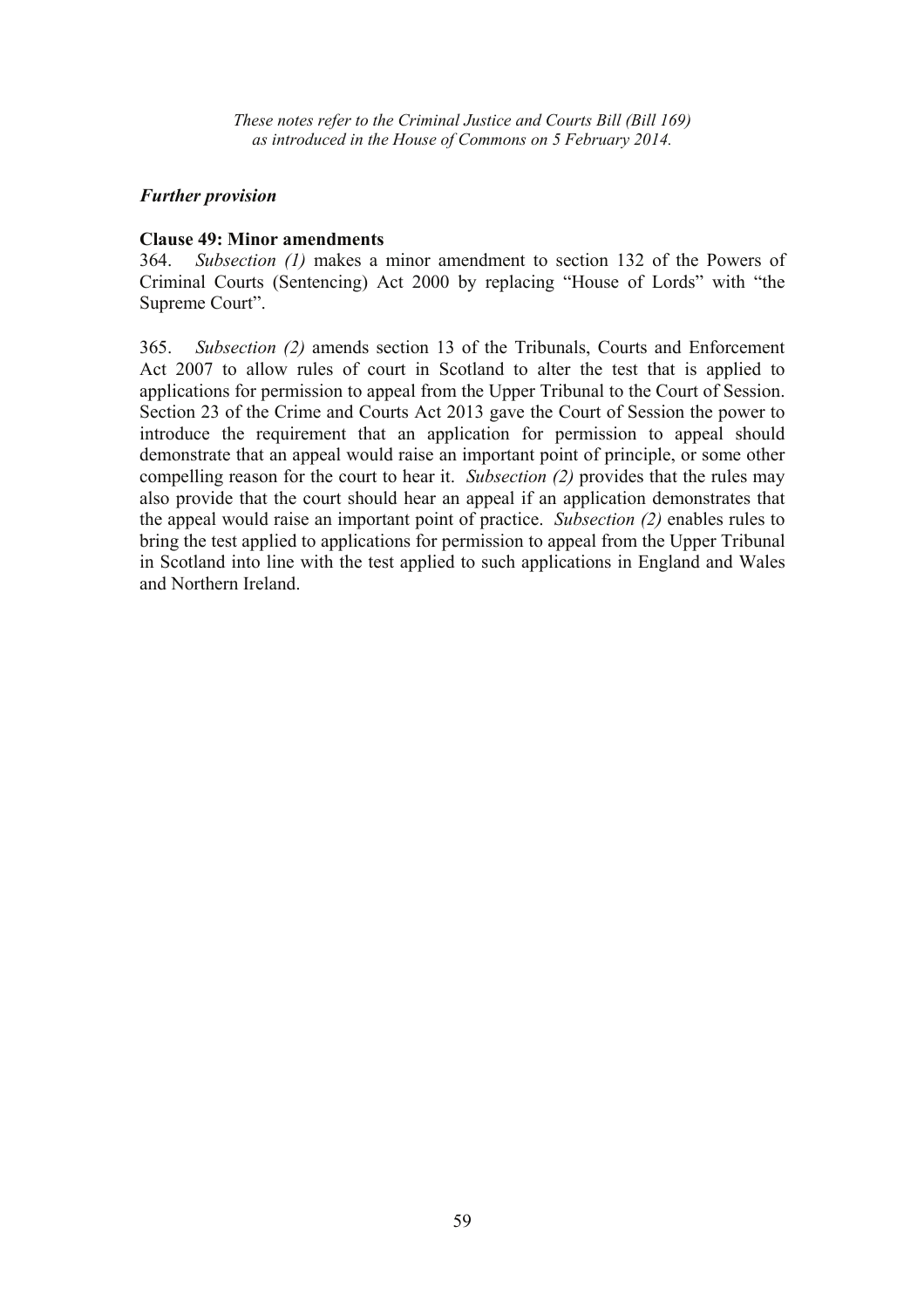## **PART 4 – JUDICIAL REVIEW**

#### *Judicial review in the High Court and Upper Tribunal*

#### **Clause 50: Likelihood of substantially different outcome for applicant**

366. Clause 50 amends section 31 of the Senior Courts Act 1981 ("the 1981 Act"), which sets out the remedies available for judicial review and the requirement to get permission to proceed. The amendments require the High Court or Upper Tribunal to refuse a remedy or permission on an application for judicial review if it considers it highly likely that the defendant's conduct in the matter in question would not have affected the outcome for the applicant.

367. *Subsection (1*) inserts new subsection (2A) into section 31 of the 1981 Act. New subsection (2A) provides that the High Court (a) must refuse to grant a remedy and (b) may not award damages on an application for judicial review where it considers it highly likely that the outcome for the applicant would have been substantially the same had the conduct complained of not occurred. For example, a public authority might fail to notify a person of the existence of a consultation where they should have, and that person does not provide a response where they otherwise might have. If that person's likely arguments had been raised by others, and the public authority had taken a decision properly in the light of those arguments, then the court might conclude that the failure was highly unlikely to have affected the outcome. If it did, new subsection (2A) would mean it could not grant a remedy, and so the original decision would stand (in the absence of other challenges or factors).

368. *Subsection (2)* inserts new subsections (3B) and (3C) into section 31 of the 1981 Act. These new subsections will apply to a consideration of whether to grant permission to an application for judicial review.

369. New subsection (3B) provides that the High Court may of its own motion (without a party requesting it to) or must, on application of the defendant, consider whether the conduct complained of would have made a substantial difference to the outcome for the applicant when considering whether to grant permission to an application for judicial review. If it considers it highly unlikely that there would have been any substantial difference to the outcome, new subsection (3C) requires the High Court to refuse permission.

370. *Subsection (3)* inserts new subsection (8) into section 31 of the 1981 Act which provides the meaning of "the conduct complained of" in new subsections (3B) and (3C). Broadly, the conduct complained of will be the ground(s) for the judicial review. In the example above (concerning the consultation), the conduct complained of would be the failure to notify the individual.

371. *Subsections (4), (5) and (6)* make parallel provision to subsections (1), (2) and (3) for judicial reviews arising under the law of England and Wales in the Upper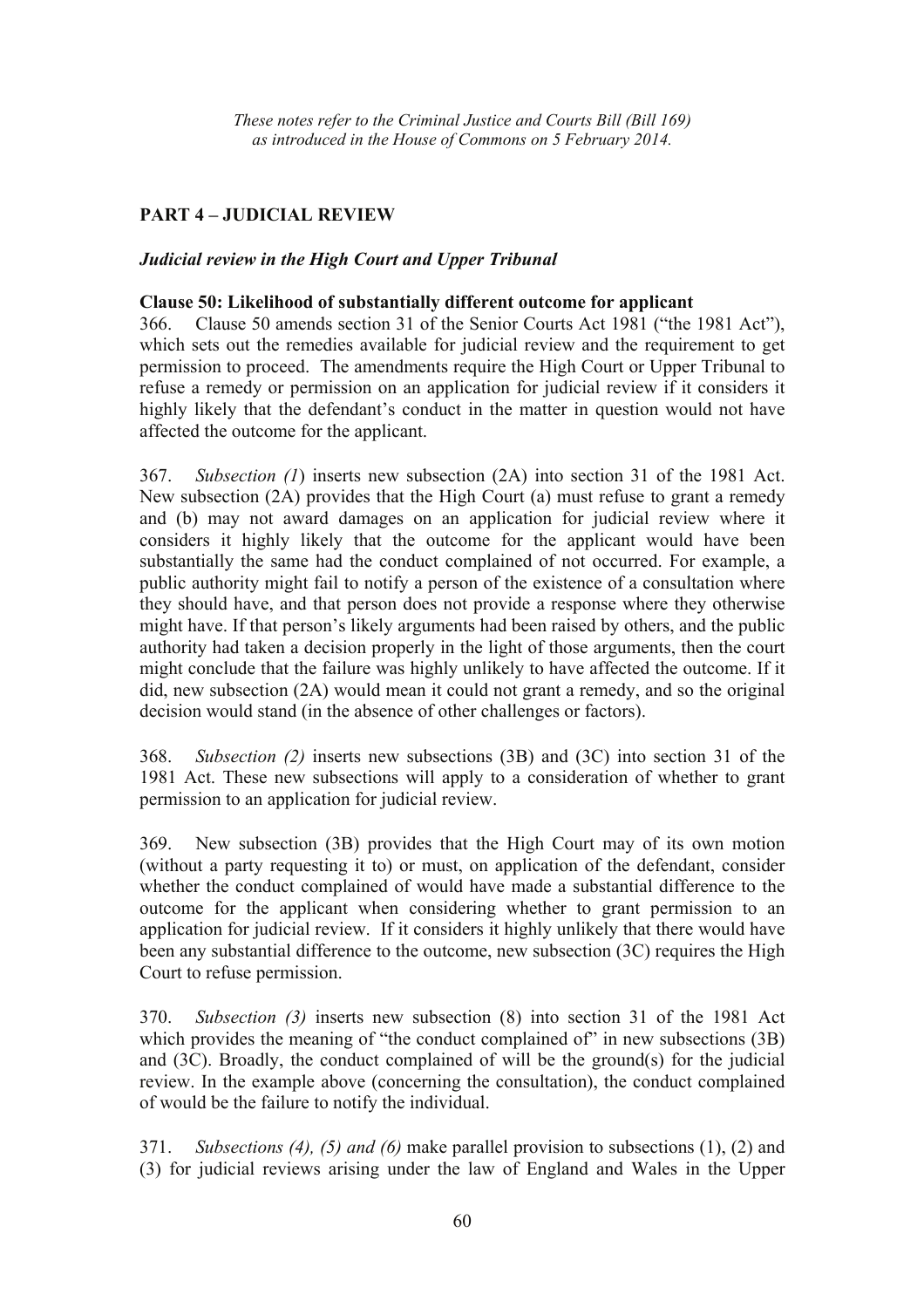Tribunal by amending sections 15 and 16 of the Tribunals, Courts and Enforcement Act 2007 ("the 2007 Act").

## **Clause 51: Provision of information about financial resources**

372. Clause 51 provides that where an applicant applies to the High Court under the law of England and Wales for permission to proceed with a judicial review, permission cannot be granted unless the applicant provides information about the financing of the judicial review.

373. *Subsection (1)* amends section 31(3) of the 1981 Act to prevent the High Court from granting permission for an applicant to proceed to judicial review unless the applicant has provided the court with information specified in rules of court on how the judicial review is financed.

374. *Subsection (2)* inserts a new subsection (3A) into section 31 of the 1981 Act which makes provision about the information that rules of court may require the applicant to provide. This information includes the source, nature and extent of any financial support that has been or is likely to be provided to the applicant for use in the judicial review proceedings; and if the applicant is a corporate body that cannot demonstrate that it has the financial resources needed to meet its costs liabilities, then rules may require information to be provided about the body's membership and members' ability to provide financial support for the judicial review.

375. *Subsections (3) and (4)* insert new subsections into section 16 of the 2007 Act which makes parallel provision about the provision of information about the financing of judicial reviews in the Upper Tribunal.

## **Clause 52: Use of information about financial resources**

376. Clause 52 applies to the High Court, the Upper Tribunal and the Court of Appeal in deciding liability for costs in judicial review proceedings under the law of England and Wales. The High Court and the Court of Appeal have a broad discretion under section 51 of the 1981 Act which enables them to determine by whom and to what extent costs are to be paid. The Upper Tribunal has similar discretion under section 29 of the 2007 Act.

377. *Subsection (2)* provides that when making costs orders the courts must have regard to information about the financing of proceedings provided pursuant to section 31 of the 1981 Act or section 16 of the 2007 Act, as amended by clause 51, and any additional information about financing provided in accordance with rules of court or the Tribunal Procedure Rules.

378. *Subsection (3)* stipulates that when a court or tribunal is considering an order for costs it must consider whether to order costs to be paid by a person who, although not a party to the judicial review, has financially assisted the proceedings.

379. *Subsection (4)* defines the types of proceedings which are 'judicial review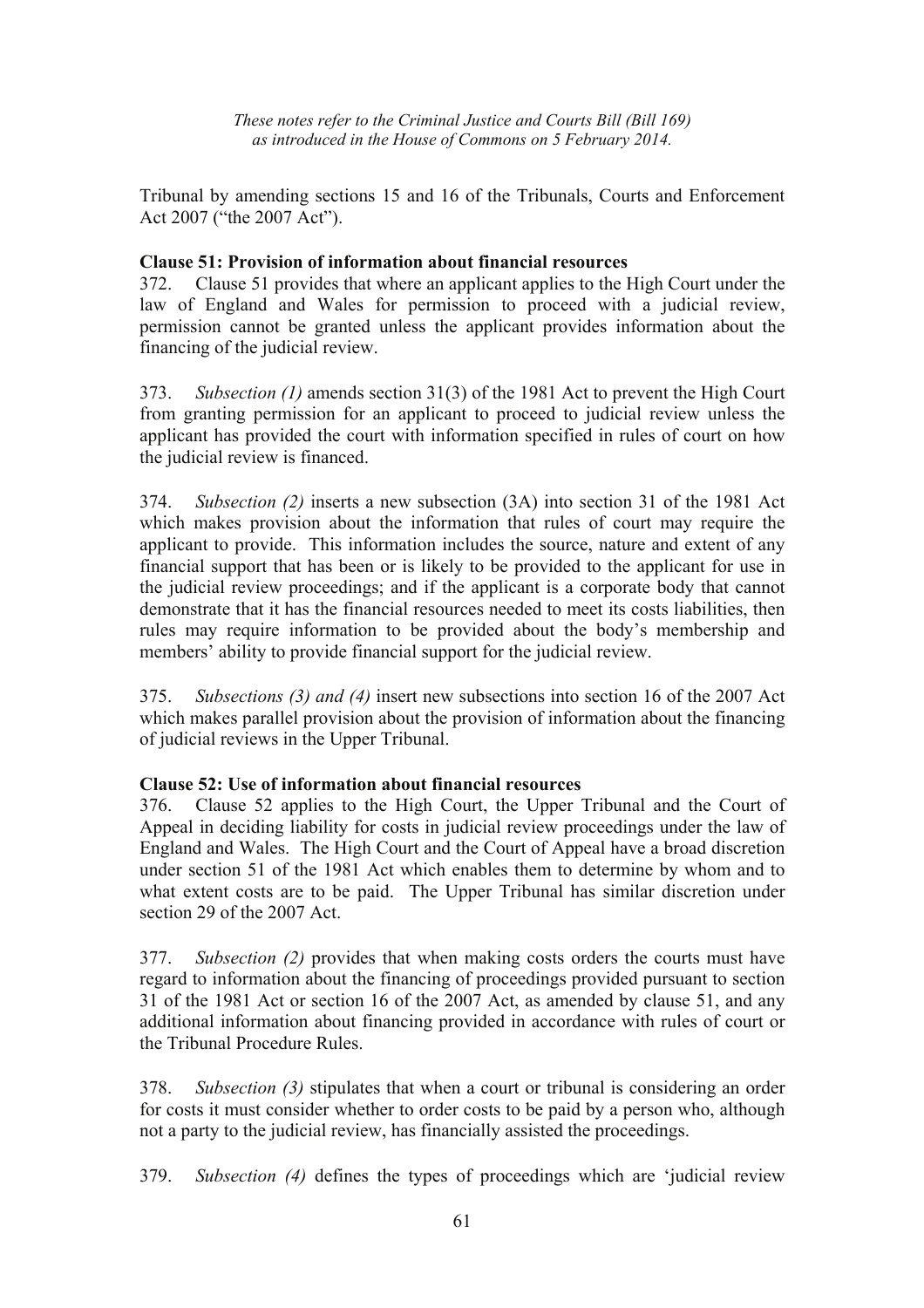proceedings' for the purpose of this clause, which include judicial reviews being appealed.

## **Clause 53: Interveners and costs**

380. Clause 53 establishes a presumption that interveners in a judicial review will pay their own costs and, in addition, any costs incurred by any other party because of the intervention, unless there are exceptional circumstances which justify a different order. This applies to judicial review proceedings in the High Court and the Court of Appeal.

381. *Subsection (1)* states that this clause applies in judicial review proceedings where a party who is not a party to the judicial review (an 'intervener') has been granted permission by the court to either provide evidence or make submissions on the case. The effect is that the clause only applies where an intervener applies to the court, since a person or body invited by the court to intervene is not granted permission, and is accordingly not in the same position.

382. *Subsections (2) and (3)* stipulate that a court cannot order a relevant party to the judicial review to pay any costs the intervener incurs unless the court considers there are exceptional circumstances.

383. *Subsections (4) and (5)* stipulate that the court must order an intervener to pay any additional costs incurred by a "relevant party" to the proceedings (see *subsection (8)*), if the party makes such an application, unless there are exceptional circumstances which would make this inappropriate.

384. *Subsection (6)* explains that in deciding whether there are exceptional circumstances where an intervener should have their costs paid, or should not pay costs (as set out in *subsections (3) and (5)*), the court must have regard to criteria set out in rules of court.

385. *Subsection (7)* defines the types of proceedings which are 'judicial review proceedings' for the purpose of this clause.

386. *Subsection (8)* defines a relevant party as the applicant or defendant or, on an appeal from a judicial review decision, the appellant or respondent, or any other person directly affected by the judicial review who has been served with the application for judicial review or leave to appeal the judicial review.

## **Clause 54: Capping of costs**

387. Clause 54, along with clauses 55 and 56, removes the ability of the High Court and the Court of Appeal to award costs capping orders in a judicial review case unless specified criteria are met. A costs capping order is an order that removes or limits the liability of a party to the proceedings (whether only for the claimant or both the claimant and the defendant) to pay another party's costs incurred in bringing or defending a judicial review. This type of order, as developed in case law, is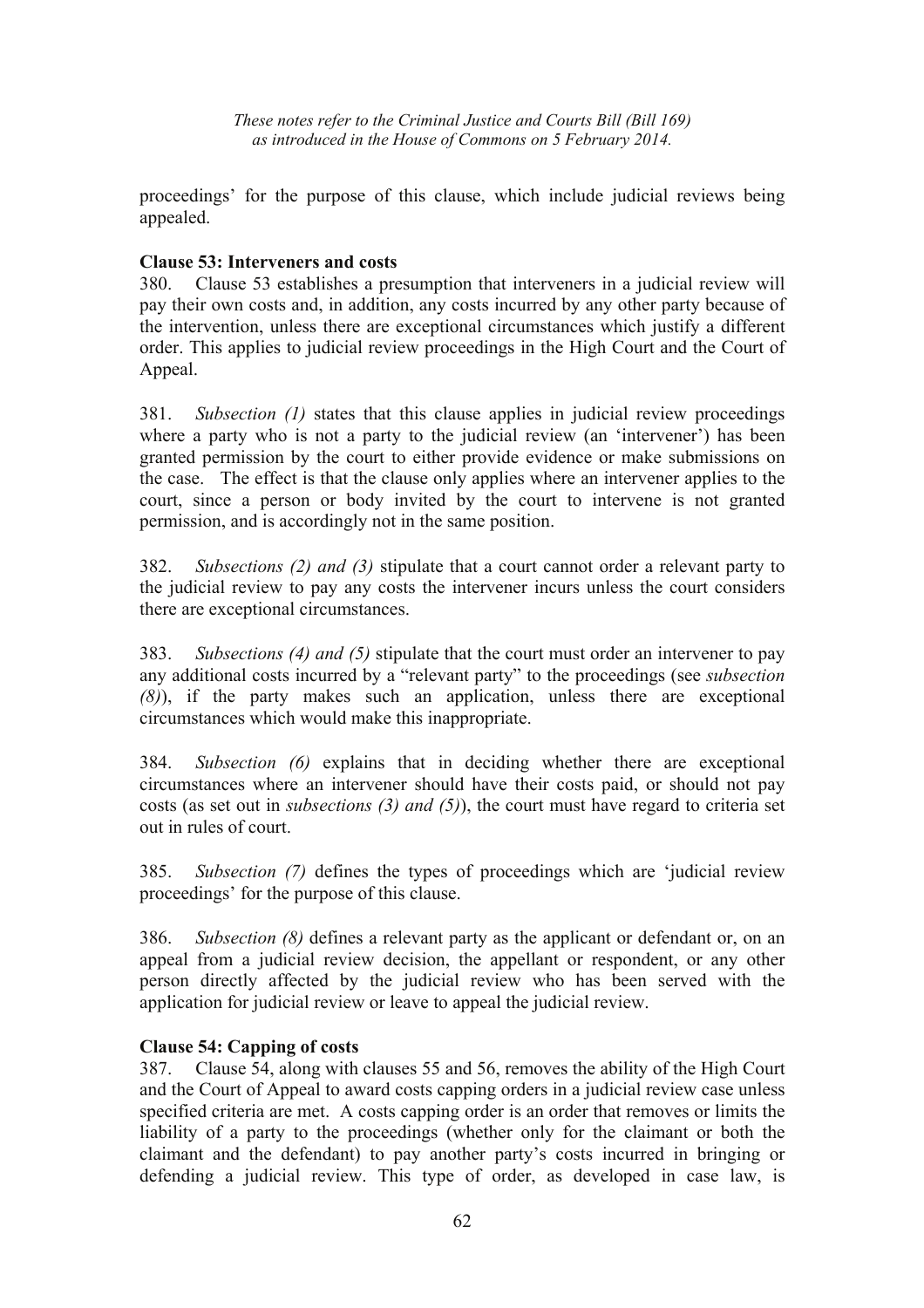commonly referred to as a "Protective Costs Order".

388. *Subsection (1)* provides that a costs capping order may only be made in accordance with this clause and clauses 55 and 56.

389. *Subsection (2)* defines a costs capping order as an order which limits the costs liability of any party to a judicial review.

390. *Subsections (3) and (4)* provide that a costs capping order may only be made when leave to bring a judicial review has been granted and the applicant for judicial review has made an application for such an order in accordance with rules of court.

391. *Subsection (5)* requires an applicant for a costs capping order to provide such information to the court as may be specified in rules of court, and makes it clear that this can include information about the source, nature and extent of any financial support that has been or is likely to be provided to the applicant for use in the judicial review proceedings; and if the applicant is a corporate body that cannot demonstrate that it has the financial resources needed to meet its costs liabilities, information about the body's membership and its members' ability to provide financial support for the judicial review.

392. *Subsection (6)* allows a court to make a costs capping order only if it is satisfied that the judicial review proceedings are "public interest proceedings" (defined in *subsection (7)*) and that, if a costs capping order is not made, the applicant for judicial review would no longer continue with the case and that it would be reasonable not to continue with the case.

393. *Subsection (7)* defines "public interest proceedings". Proceedings are public interest proceedings if – and only if – an issue being argued in the case is of general public importance, it is in the public interest for that issue to be resolved and these judicial review proceedings are an appropriate means of resolving the issue. *Subsection (8)* makes provision about matters which the court must consider in deciding whether the proceedings are public interest proceedings. It sets out a nonexhaustive list of such matters, including the number of people who are likely to be directly affected if the judicial review succeeds, the likely effect on those people and whether the issues being argued involve consideration of a point of law of general public importance.

394. *Subsections (9), (10) and (11)* allow the Lord Chancellor to amend subsection (8) by adding, removing or amending a matter that a court must consider when deciding whether proceedings are public interest proceedings. Amendment must be made by statutory instrument (subject to the affirmative resolution procedure).

395. *Subsection (12)* defines what is meant by the terms 'costs capping order' and 'judicial review proceedings': in particular, it makes it clear that proceedings on appeal are covered. Furthermore, it specifies that references to the court in this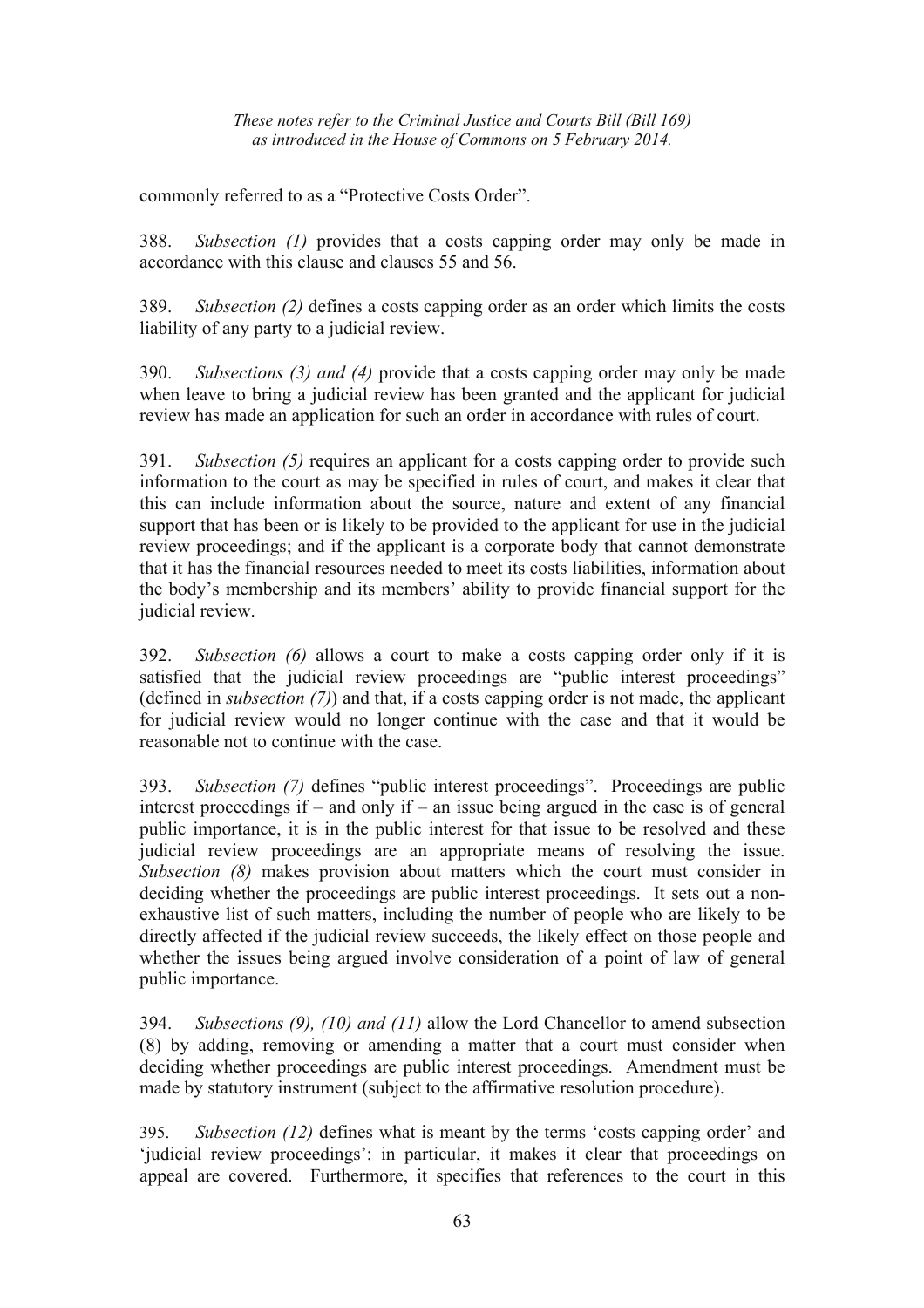section are only references to the High Court or the Court of Appeal.

396. *Subsection (13)* explains that for the purposes of this section and section 57 the term 'applicant for judicial review' means the person who is or was the applicant who brought the application for judicial review and references to relief being granted include where the decision to grant relief has been upheld on any appeal brought against that decision.

## **Clause 55: Capping of costs: orders and their terms**

397. Clause 55 sets out the way in which the High Court and the Court of Appeal should approach the decision whether to make a costs capping order and decisions about the terms of the order.

398. *Subsection (1)* requires the court to consider certain matters when considering whether to make such an order and (if it does decide to make an order) the terms of the order. These include the financial resources of the parties, including any third party who has provided or may provide financial support; the extent to which the applicant - or any other person who has provided or may provide funding - will benefit from the costs capping order if the applicant succeeds in the judicial review; whether the applicant's legal representatives are acting free of charge; and whether the applicant is an appropriate person to bring the judicial review on behalf of the wider public.

399. *Subsection (2)* requires that where the court makes a costs capping order limiting the applicant's liability for the defendant's costs in the event of the application for judicial review not being successful, the court must also make an order limiting the defendant's liability for the applicant's costs in the event of the judicial review succeeding.

400. *Subsections (3), (4) and (5)* allow the Lord Chancellor to amend subsection (1) by adding, amending or removing matters that the court must have regard to when considering whether to make a costs capping order and the terms of the order (subject to affirmative resolution procedure).

401. *Subsection (6)* defines the terms 'free of charge' and 'legal representative'.

# **Clause 56: Capping of costs: environmental cases**

402. Clause 56 enables provision to be made excluding from the codified regime established under clauses 54 and 55 judicial reviews about issues which, in the Lord Chancellor's opinion, relate entirely or partly to the environment. Different considerations may apply in those cases (and a separate costs protection regime, which is set out in the Civil Procedure Rules, already applies).

403. *Subsections (1), (2) and (3)* allow the Lord Chancellor to set out in regulations (subject to negative resolution) the types of judicial review that are excluded from the costs capping regime set out in these clauses. This clause does not require all cases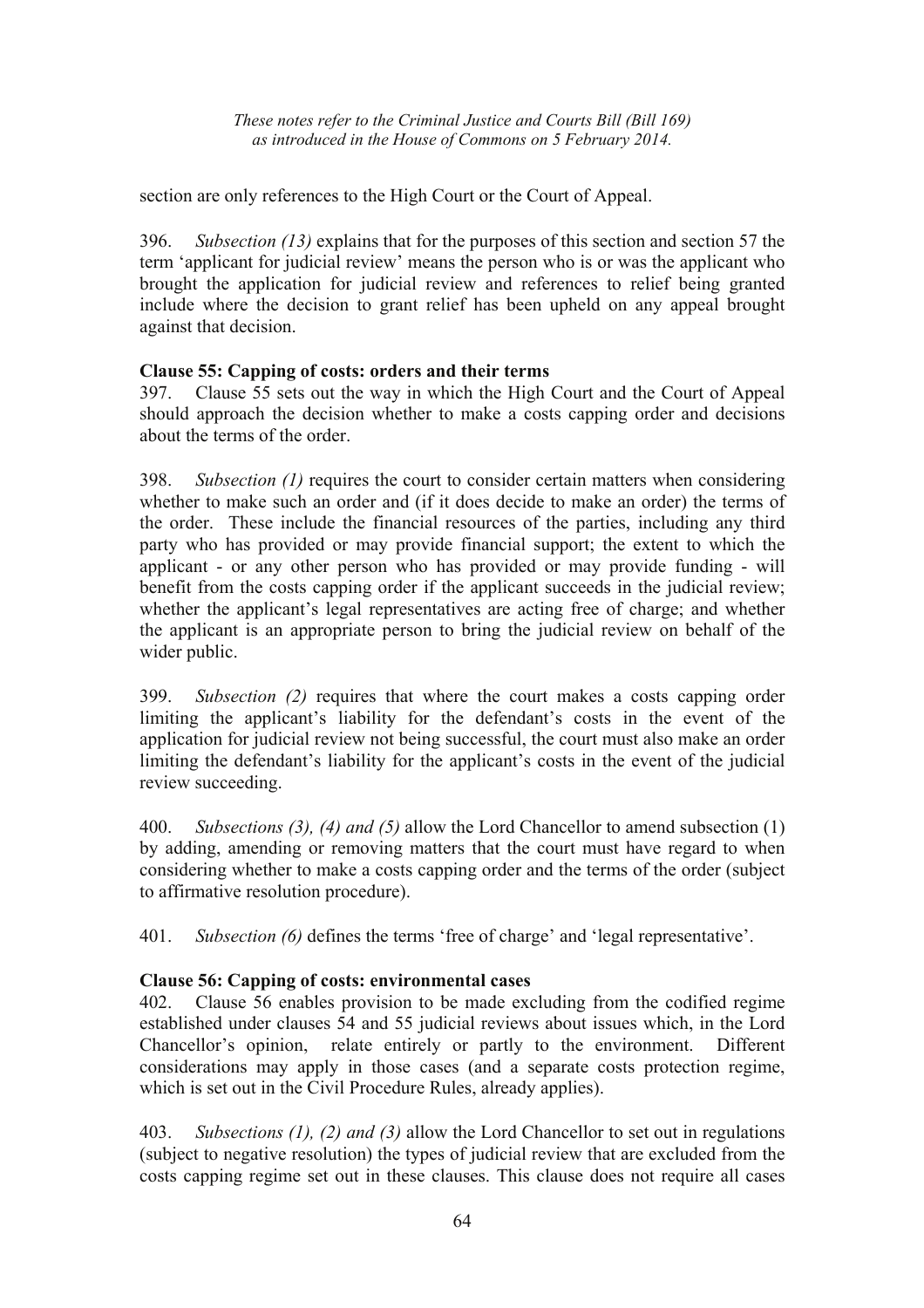which may be argued to relate to the environment to be excluded.

# *Planning proceedings*

# **Clause 57: Leave of court required for certain planning proceedings**

404. Clause 57 amends section 288 of the Town and Country Planning Act 1990 (proceedings for questioning the validity of certain orders, decisions and directions) to provide that applications under that section relating to an English matter may only be brought with the leave of the High Court.

405. *Subsection (3)* inserts new subsections (3A) and (3B) into section 288. New subsection (3A) imposes the requirement to obtain the leave of the High Court for the making of an application relating to an English matter. New subsection (3B) provides that an application for leave to make such an application must be brought within 6 weeks of the confirmation or taking effect of the order, or the taking of the action which is being challenged.

406. *Subsection (4)* inserts new subsection (5A) into section 288. This provides that the High Court may, when considering whether to grant leave to make an application concerning an English matter, suspend the operation of an order or action that is being challenged until final determination of the question of whether leave should be granted or, where leave is granted, until the final determination of the proceedings themselves.

407. *Subsection (5)* amends section 288(6), so as to provide that the power under new subsection (5A) of section 288 is not available where leave is sought to make an application questioning the validity of a tree preservation order.

408. *Subsection (6)* inserts new subsection (9A) into section 288, defining an "English matter" as an order to which section 288 applies which is made by a local planning authority in England, a mineral planning authority in England or the Secretary of State, or action taken by the Secretary of State to which section 288 applies.

409. *Subsection (7)* inserts new subsection (11) into section 288, confirming that references to an application under section 288 elsewhere in the Town and Country Planning Act 1990 do not include an application for leave for the purposes of new subsection  $(3A)$ .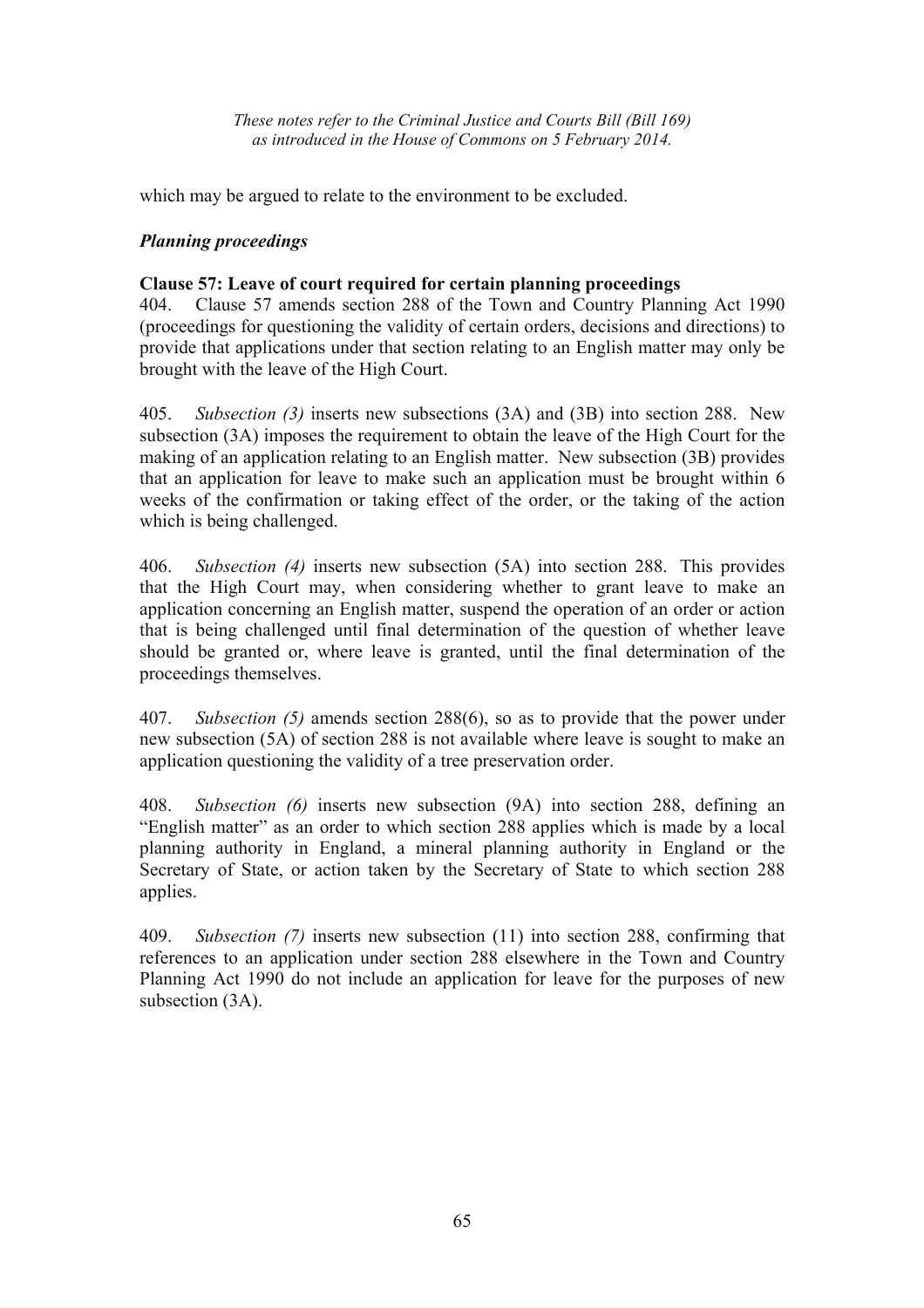## **PART 5 – FINAL PROVISIONS**

#### **Clause 58: Power to make consequential and supplementary provision etc**

410. This clause gives the Lord Chancellor or Secretary of State a power to make regulations containing consequential, supplementary, incidental, transitional, transitory or saving provision in relation to any provision of the Bill. Where such regulations amend primary legislation they will be subject to the affirmative procedure.

#### **Clause 59: Financial provision**

411. Clause 59 provides that money is to be paid out of money provided by Parliament for any expenditure incurred by the provisions of the Bill and any increases in sums payable under other Acts as a result of this Bill (see paragraphs 419 to 436 for further details).

#### **Clause 60: Commencement**

412. Clause 60 provides for commencement of the Bill (see paragraph 442 for further details). Part 5 is to come into force on the day the Act is passed.

#### **Clause 61: Extent**

413. Clause 61 sets out the territorial extent of the Bill (see paragraphs 67 to 80 for further details).

#### **Clause 62: Channel Islands, Isle of Man and British overseas territories**

414. Clause 62 sets out the powers available to extend provisions of Acts which the Bill is amending substantively to the Channel Islands, Isle of Man and/or British Overseas Territories.

## **Clause 63: Short title**

415. Clause 63 sets out the short title for the Bill providing that the Act may be cited as the Criminal Justice and Courts Act 2014.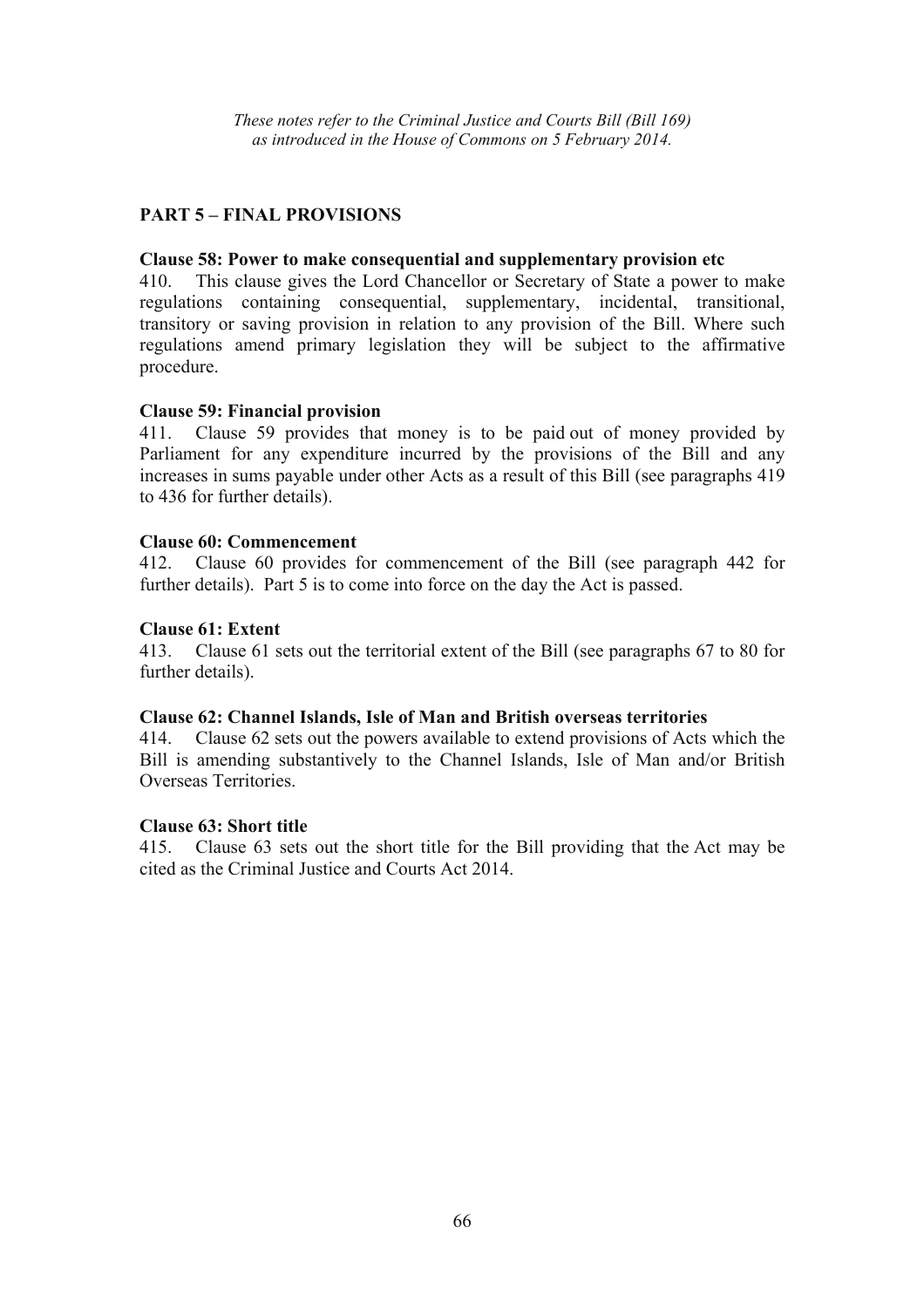# **FINANCIAL EFFECTS**

416. The main financial implications of the Bill for the public sector lie in Parts 1 to 3. Some of the figures set out in the paragraphs below are based on a number of assumptions about implementation and are subject to change. Further details of the costs and benefits of individual provisions are set out in more detail in the published impact assessments.

417. Part 1 of the Bill introduces a range of criminal justice provisions, including changes to the sentencing framework, a new criminal offence and extension to an existing offence.

418. It is estimated that the provisions to restrict the use of simple cautions would result in a total cost of around £7m per year to the criminal justice system. This is broken down into costs of prohibiting the use of cautions for:

- − indictable only offences (£1m);
- − certain triable either way offences (£3m); and
- − where the offender has been cautioned for a similar offence in the last two years (£3m).

419. These costs take into account pre-charging decision costs, prosecution costs and sentencing costs. The costs will be met by the police, Crown Prosecution Service, Her Majesty's Courts and Tribunals Service (HMCTS), the Legal Aid Agency and the National Offender Management Service (NOMS).

420. The impact of provisions to add certain offences to the dangerous offenders sentencing scheme and a new custodial sentence for certain serious violent and sexual offences will not be fully realised until 2030. It is estimated that there would be no increase in the prison population or Parole Board hearings in the current Spending Review period (ending March 2015), with an increase of less than 10 prison places and less than 50 Parole Board hearings per year in the next Spending Review period (ending March 2016) and an increase of 200 prison places and 300 Parole Board hearings in the following Spending Review period. In the longer term, it is estimated that there will be an increase of 1,000 prison places and 1,100 Parole Board hearings per year by 2030.

421. It is estimated that the new test to deter offenders from repeatedly breaching their licence conditions or wilfully refusing to submit to supervision will impact an additional 75 offenders per year and require up to an additional 50 prison places at a cost of around £1.5m per annum.

422. The creation of a new offence of 'being unlawfully at large following recall to custody' and the increase in the maximum sentence for the Release on Temporary Licence offence are estimated to increase costs to the criminal justice system by up to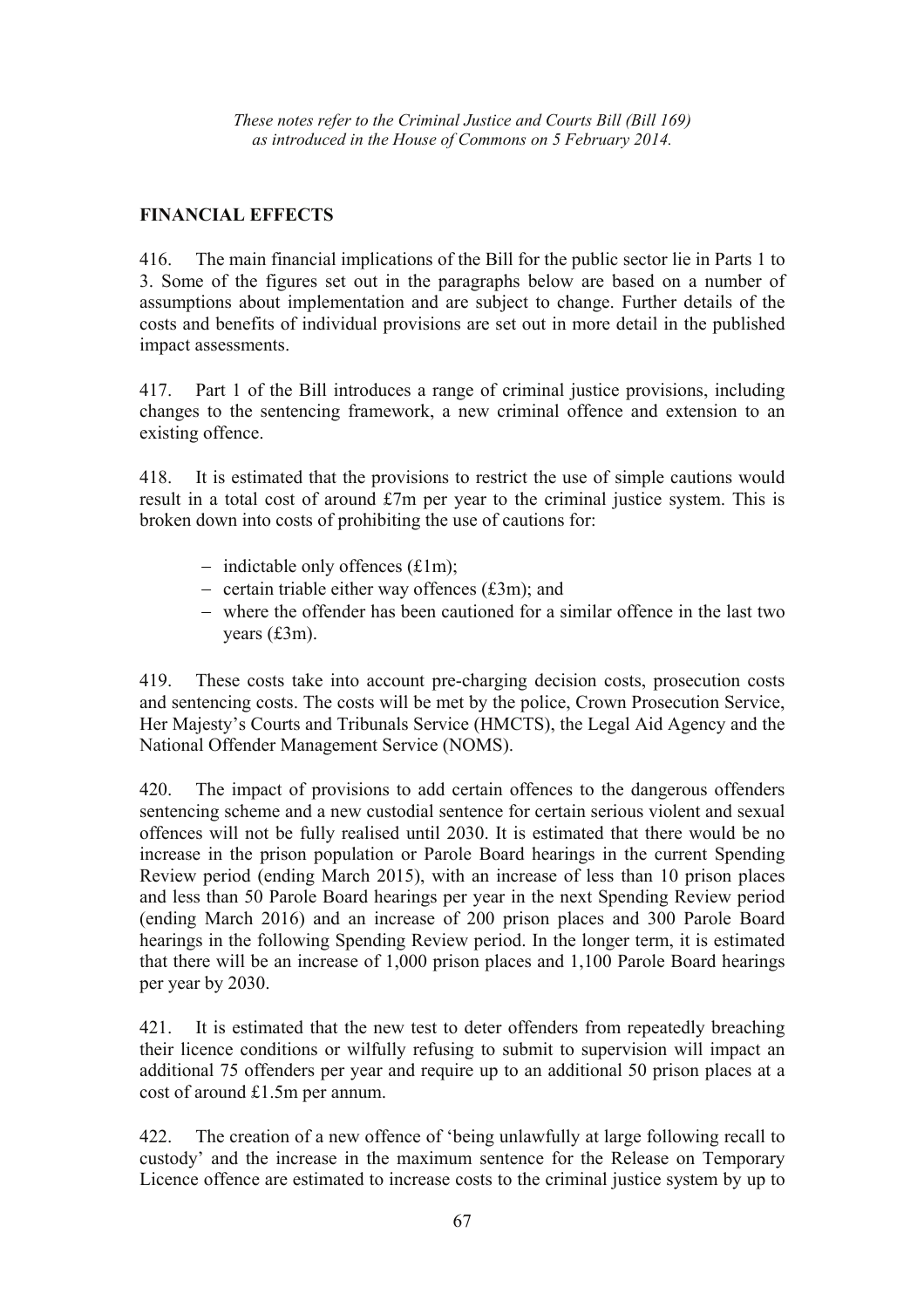£1.2m per annum from 2015/16, falling to HMCTS, the Crown Prosecution Service and the Legal Aid Agency.

423. Part 1 of the Bill also introduces a power to require the imposition of Electronic Location Monitoring (ELM) as a licence condition for offenders specified by order. It is not possible at this stage to provide the costs associated with ELM hardware and service provision, due to the ongoing process of procuring the equipment and associated services from private sector providers.

424. The Bill extends the extreme pornography offence in section 63 of the Criminal Justice and Immigration Act 2008 to cover depictions of rape and nonconsensual penetrative sexual conduct. The estimated total cost per case is up to around £10K in 2013/14 prices. It is not possible to estimate the likely volumes for this offence, but they are likely to be minimal.

425. Part 2 of the Bill introduces provisions to create secure colleges for young offenders in England. We have undertaken detailed modelling of the additional costs that would be expected to be generated as a result of the development of new secure colleges. However, as the costs will be dependent upon the outcome of a competition for the construction and operation of a secure college, it would be inappropriate to publish these as it may prejudice the effectiveness of the competition.

426. Part 3 of the Bill contains provisions to change how the magistrates' courts deal with low-level, summary-only non-imprisonable offences. It is currently estimated that the discounted annual savings will be up to £10.6m per annum (at 2013/14 prices).

427. Part 3 of the Bill also contains provisions to recover some of the costs of the criminal courts from offenders in order to fund criminal courts. Analysis indicates that criminal costs charging will bring net savings in 2015/16.

428. Provisions to raise the upper age limit for jury service in England and Wales from 70 to 75 may incur additional costs of up to £100k in 2016/17 for HMCTS, however this is offset by a reduction in juror expenses payments of up to £1m per annum. The provisions may also result in implementation costs of up to £250k during 2015/16 which will fall to HMCTS. The measure is also like to result in a gain to GDP, which is currently estimated to be some £3-7m per year higher than otherwise from 2016/17 as fewer workers would be temporarily diverted away from their jobs as they are effectively replaced by economically inactive jurors.

429. The Bill includes provisions to create four new offences of juror misconduct and other measures including a discretionary power for a judge to order the temporary removal of electronic communication devices and the disqualification from jury service for 10 years for a person who has been found guily of one of the new offences. The behaviour being made subject to the new criminal offences is already covered by common law contempt. The main difference would be the manner in which the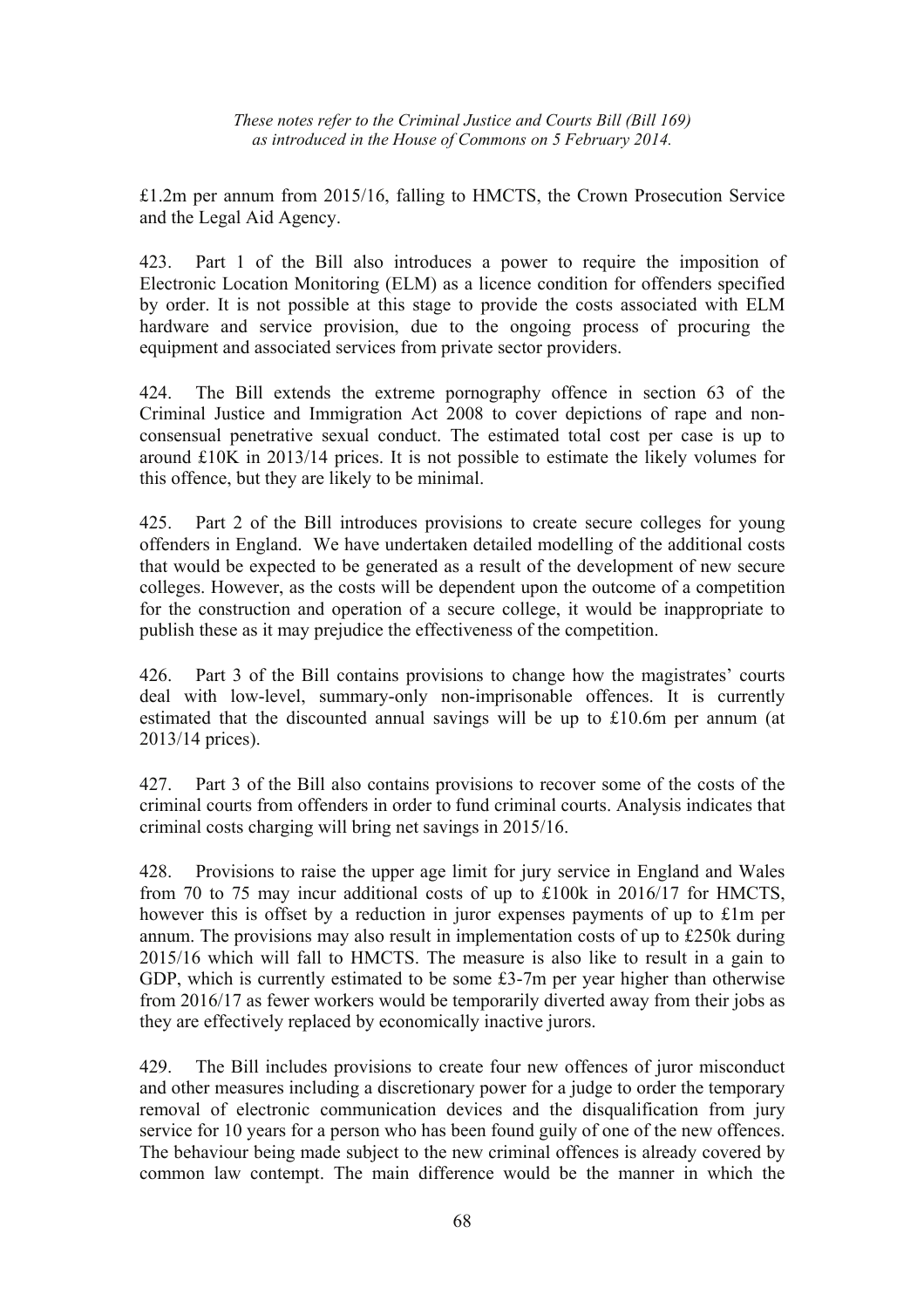misconduct was tried, and the procedures that would apply. The costs associated with the new procedures are likely to remain at a similar level to current costs.

430. Amendments of the provisions in the Contempt of Court Act 1981 relating to the strict liability rule and contempt of court will have minimal cost implications since cases are expected to be rare and would be administered by the Attorney General's Office (AGO). Data from the AGO, based on four previous cases, suggests that the average cost to the Attorney General to prosecute a strict liability contempt case is £43k.

431. Part 4 provides for the circumstances in which the High Court and the Upper Tribunal may refuse relief in judicial review proceedings and makes provisions about funding and costs in relation to such proceedings. The Bill introduces provisions to reduce the incidence of unmeritorious judicial reviews by providing financial incentives to discourage unmeritorious or frivolous cases. It has not been possible to fully monetise the impacts of this reform. One-off transition costs for HMCTS (such as adapting IT systems) are negligible. There are no anticipated costs for claimants as cases should be resolved more promptly.

432. The other provisions in the Bill are not expected to have a material financial impact on public sector bodies.

## **PUBLIC SECTOR MANPOWER**

433. Overall, the Bill will not have any significant impacts on public sector manpower.

434. However, in relation to the provisions which make changes to the framework for the sentencing and release of serious and dangerous sexual and violent offenders, there may be some public sector manpower commitments arising from these provisions, because these provisions will result in an increase in Parole Board hearings which will increase the workload and may result an increase in staffing requirements.

## **SUMMARY OF IMPACT ASSESSMENT**

435. The Bill is accompanied by an overarching impact assessment. A further fourteen impact assessments are available on individual provisions. The impact assessments, signed by Ministers, are available on the Parliament website.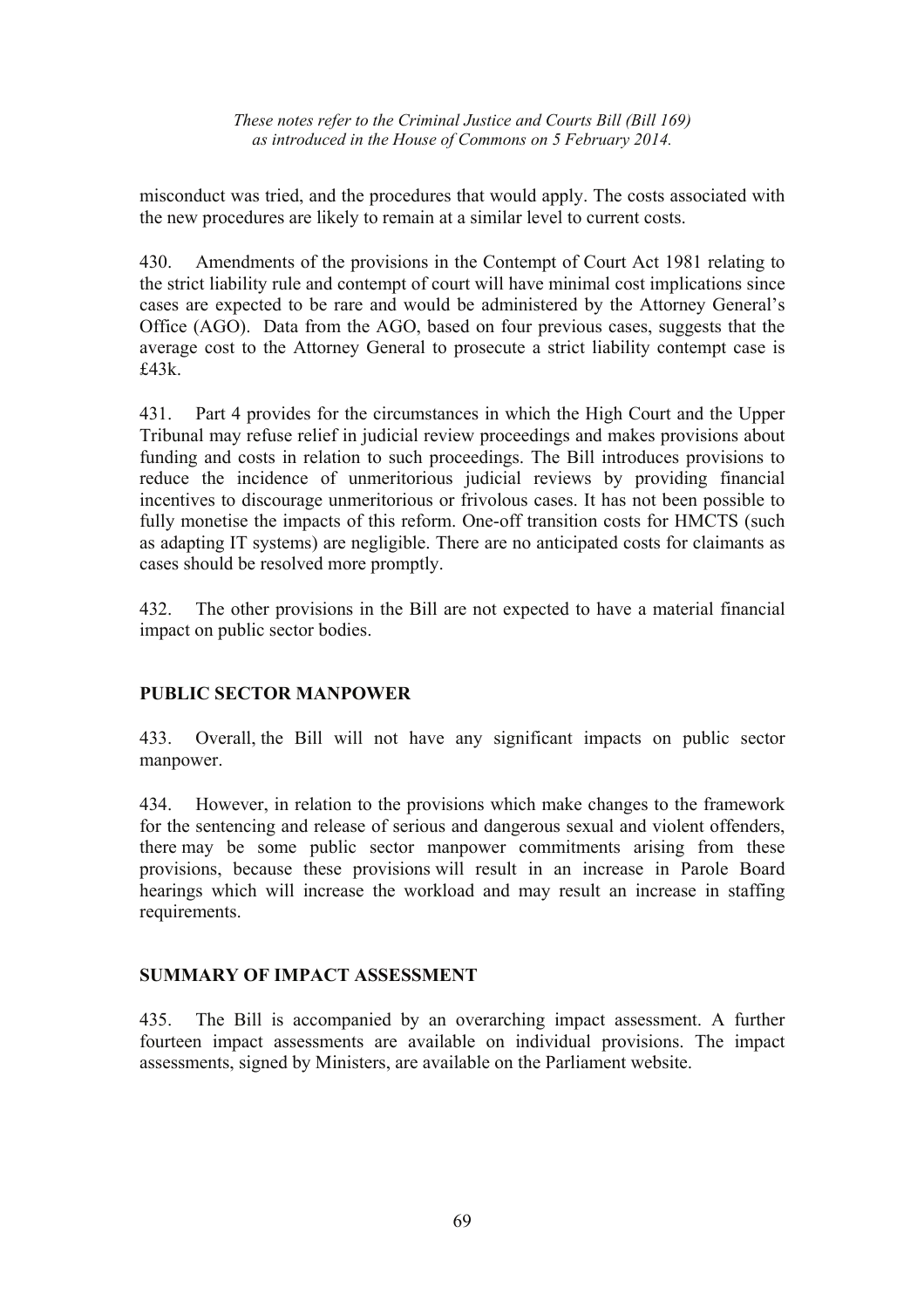## **COMPATIBILITY WITH THE EUROPEAN CONVENTION OF HUMAN RIGHTS**

436. Section 19 of the Human Rights Act 1998 requires the Minister in charge of a Bill in either House of Parliament to make a statement before Second Reading about the compatibility of the provisions of the Bill with the Convention rights (as defined by section 1 of that Act). The Secretary of State for Justice, the Rt. Hon. Chris Grayling MP, has made the following statement:

437. "In my view the provisions of the Criminal Justice and Courts Bill are compatible with the Convention rights."

438. The Government has published a separate ECHR memorandum with its assessment of the compatibility of the Bill's provisions with the Convention rights: the memorandum is available on the Ministry of Justice website

## **COMMENCEMENT**

439. The Bill will come into force on such day as the Secretary of State may appoint by order made by Statutory Instrument. Different days may be appointed for different purposes.

440. Part 5 is to come into force on the day the Act is passed.